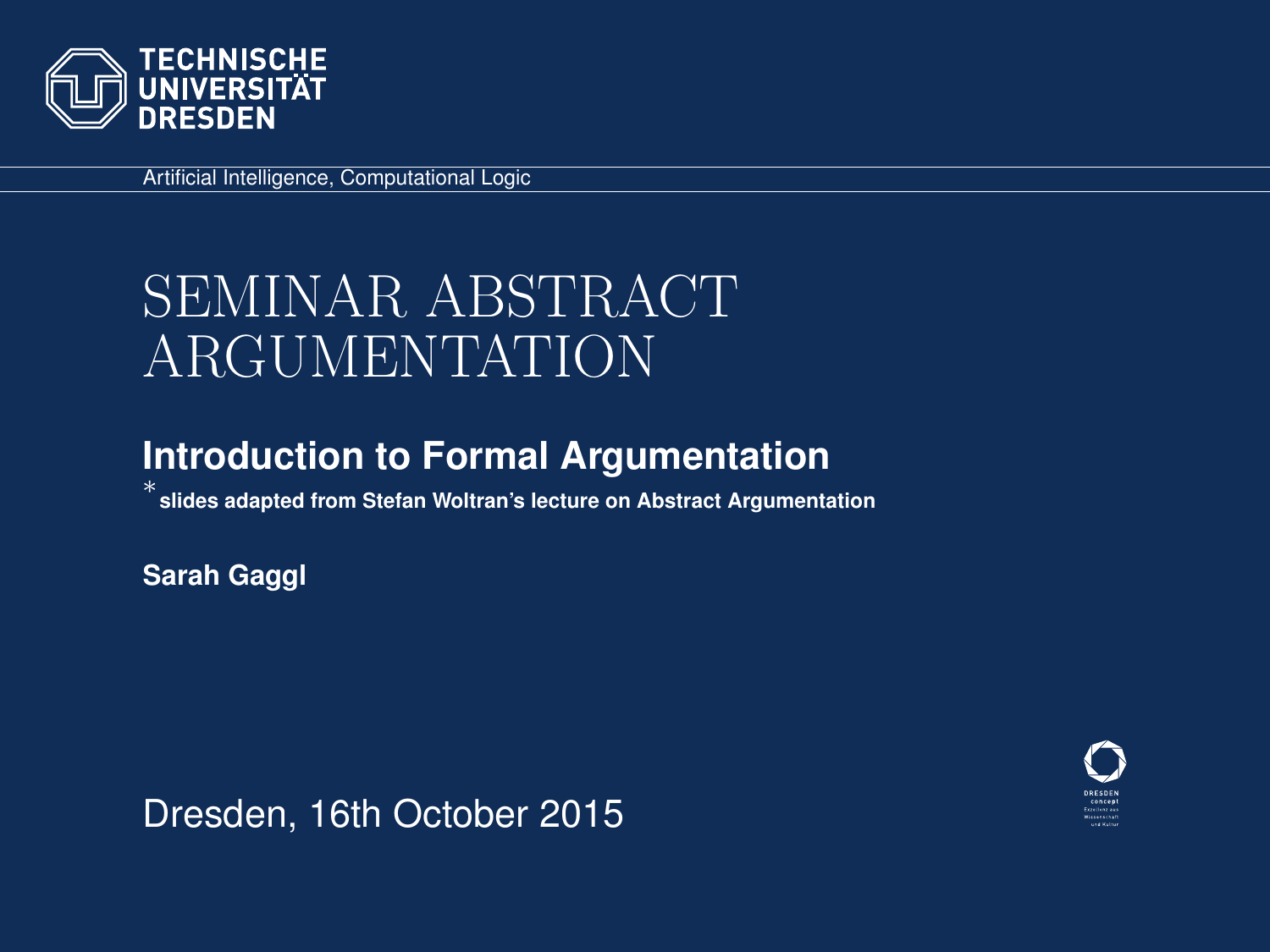# **Organisation**

#### Learning Outcomes

- The students will get an overview of recent research topics within the field of abstract argumentation
- The students will be able to write a scientific article and give a scientific presentation
- The students will participate in a peer-reviewing process

Organisation:

- 3 introductory lectures
	- Lecture 1: 16.10.2015
	- Lecture 2: 23.10.2015
	- Lecture 3: 30.10.2015
- In last lecture (30.10.2015): article selection
- Students will read related literature and write a seminar paper of 4-5 pages till 4.12.2015
- Each student will review 3 seminar papers from colleagues: 7.12.2015-7.1.2016
- Each student will give a 20 min talk (plus 10 min discussion) about his/her article: 21.-22.1.2016
- Send the slides no later than 1 week before presentation to sarah.gaggl@tu-dresden.de
- Final version of seminar paper are due to 29.01.2015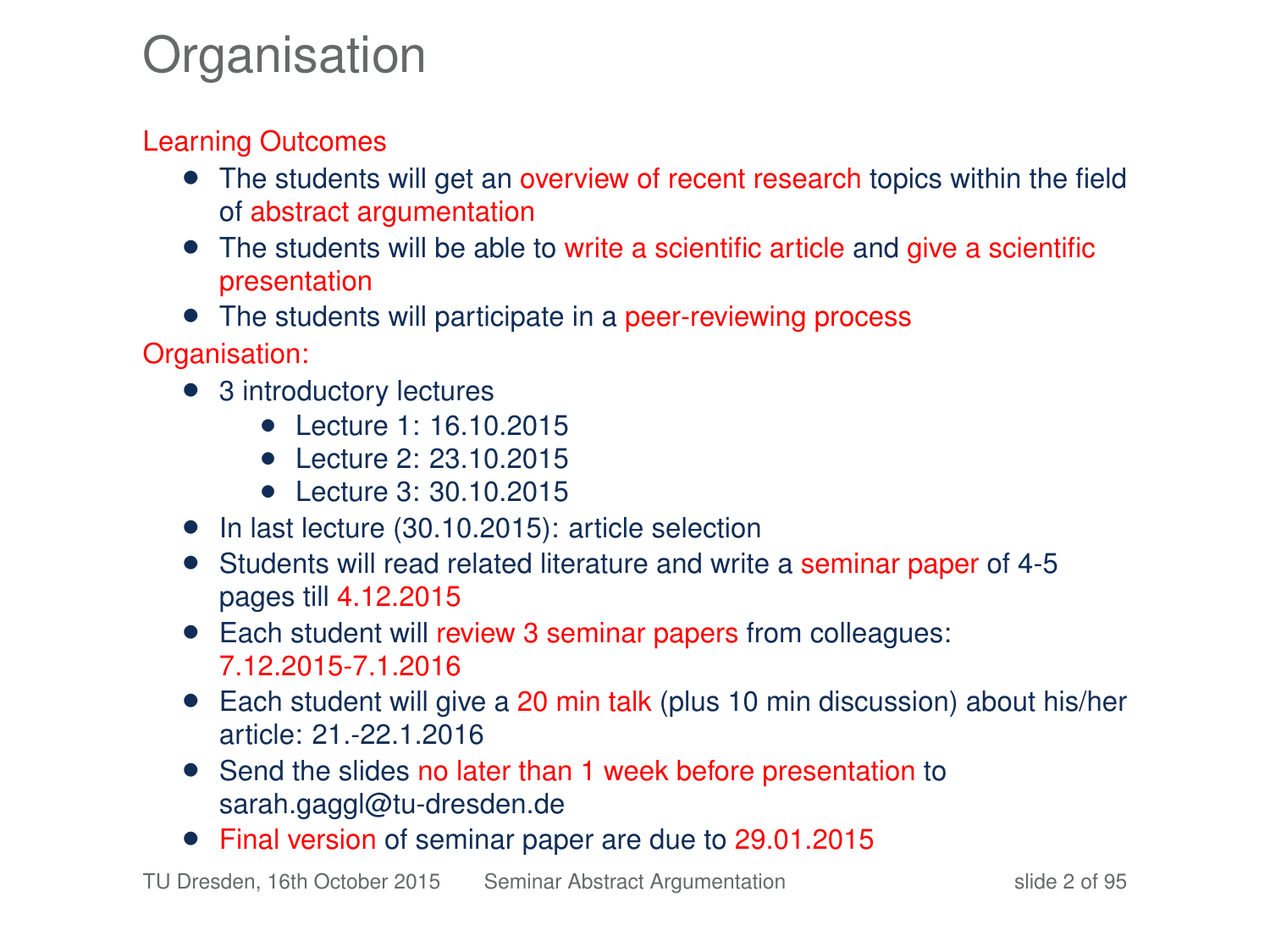# Roadmap for the Lecture

- Introduction
- Abstract Argumentation Frameworks
	- Syntax
	- Semantics
	- Properties of Semantics
- Implementation Techniques
	- Reduction-based vs. Direct Implementations
	- Reductions to SAT
	- Reductions to ASP
- Generalizations of Abstract Argumentation Frameworks
- Students' Topics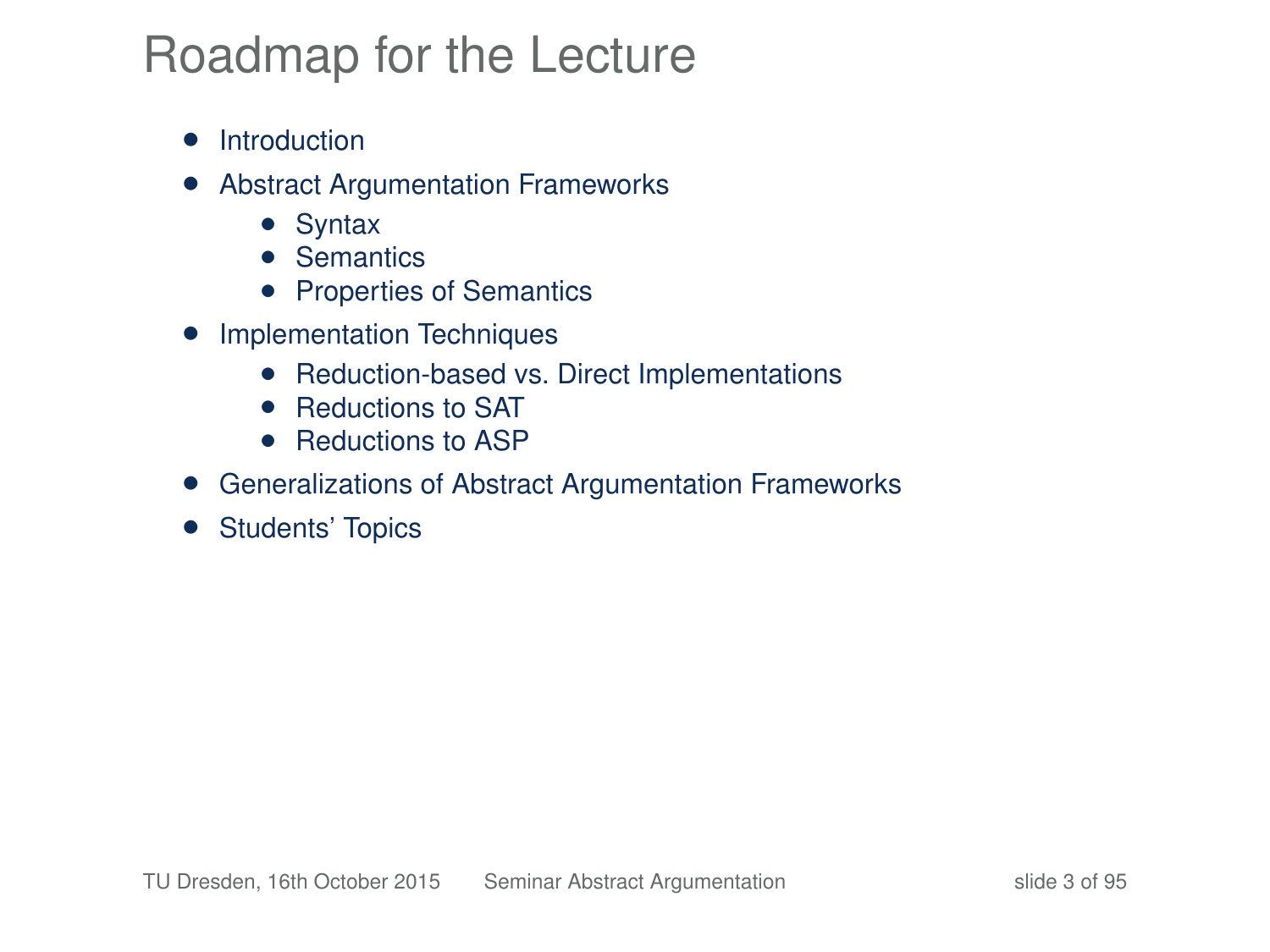# Introduction

#### Argumentation:

... the study of processes "concerned with how assertions are proposed, discussed, and resolved in the context of issues upon which several diverging opinions may be held".

[Bench-Capon and Dunne, Argumentation in AI, AIJ 171:619-641, 2007]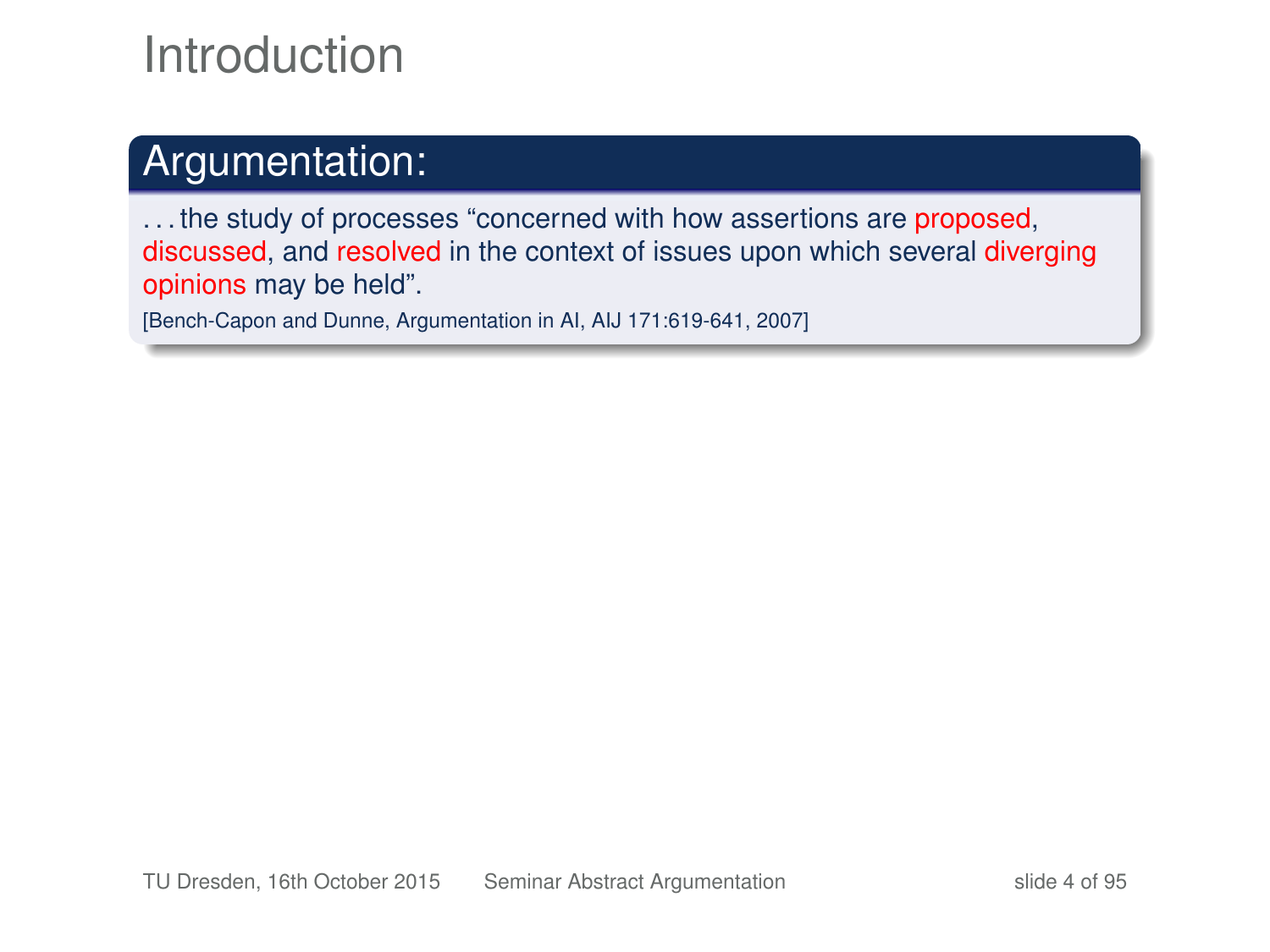# Introduction

#### Argumentation:

... the study of processes "concerned with how assertions are proposed, discussed, and resolved in the context of issues upon which several diverging opinions may be held".

[Bench-Capon and Dunne, Argumentation in AI, AIJ 171:619-641, 2007]

#### Formal Models of Argumentation are concerned with

- representation of an argument
- representation of the relationship between arguments
- solving conflicts between the arguments ("acceptability")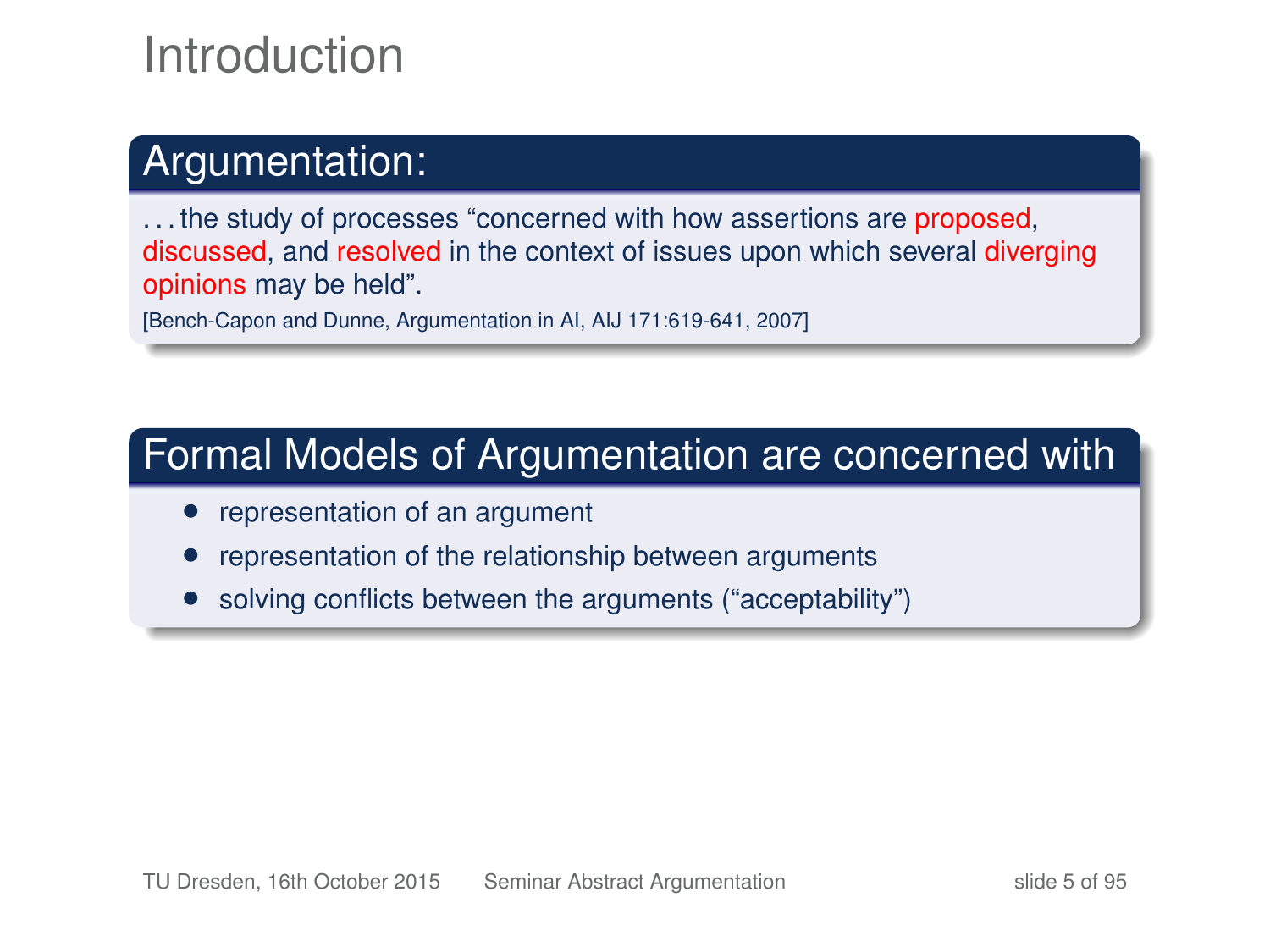# Introduction (ctd.)

### Increasingly important area

- "Argumentation" as keyword at all major AI conferences
- dedicated conference: COMMA, TAFA workshop; and several more workshops
- specialized journal: Argument and Computation (Taylor & Francis)
- two text books:
	- Besnard, Hunter: Elements of Argumentation. MIT Press, 2008
	- Rahwan, Simari (eds.): Argumentation in Artificial Intelligence. Springer, 2009.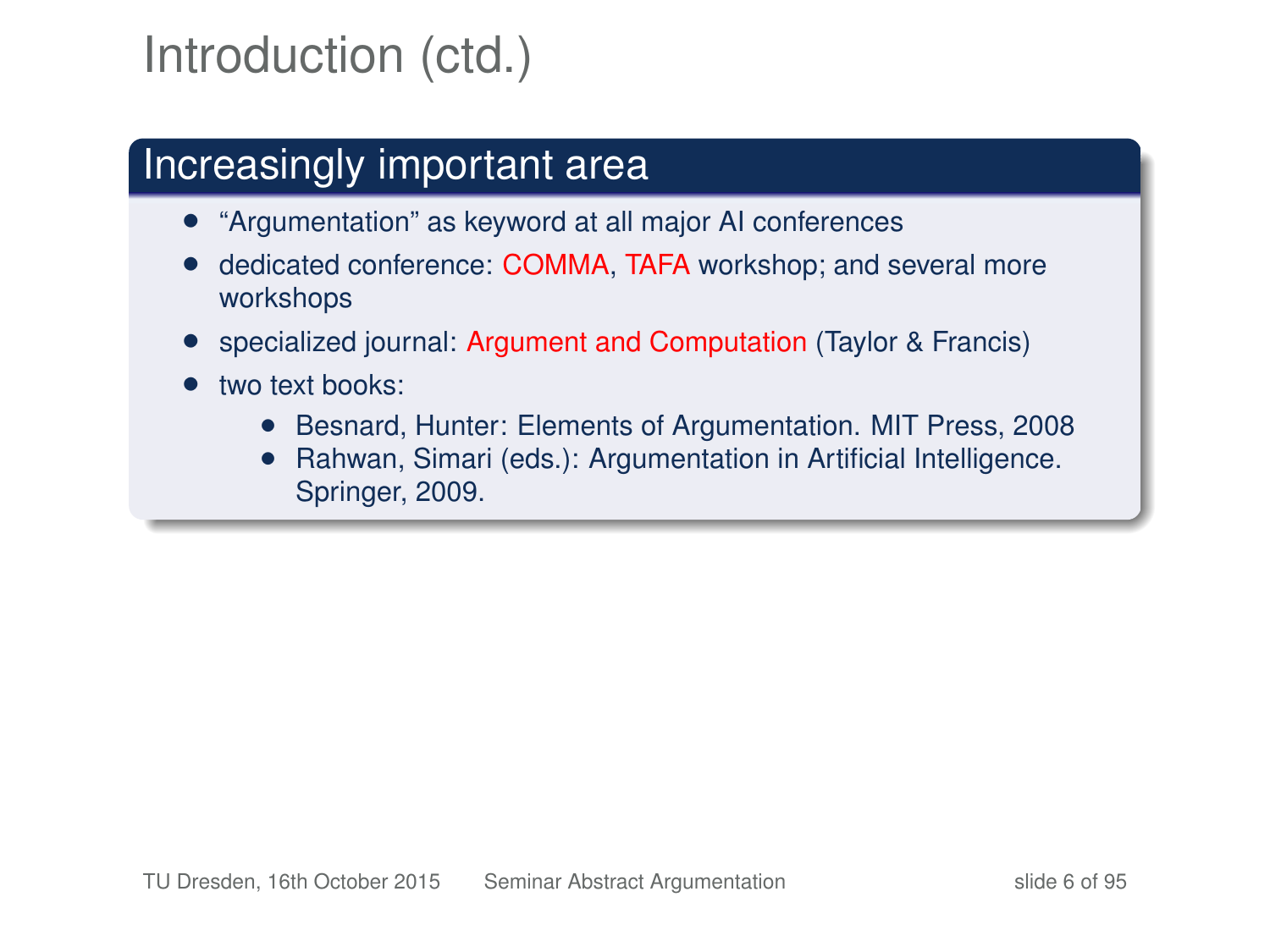# Introduction (ctd.)

#### Increasingly important area

- "Argumentation" as keyword at all major AI conferences
- dedicated conference: COMMA, TAFA workshop; and several more workshops
- specialized journal: Argument and Computation (Taylor & Francis)
- two text books:
	- Besnard, Hunter: Elements of Argumentation. MIT Press, 2008
	- Rahwan, Simari (eds.): Argumentation in Artificial Intelligence. Springer, 2009.

#### Handbook of Formal Argumentation HOFA

- <http://formalargumentation.org>
- Volume 1 to appear in 2017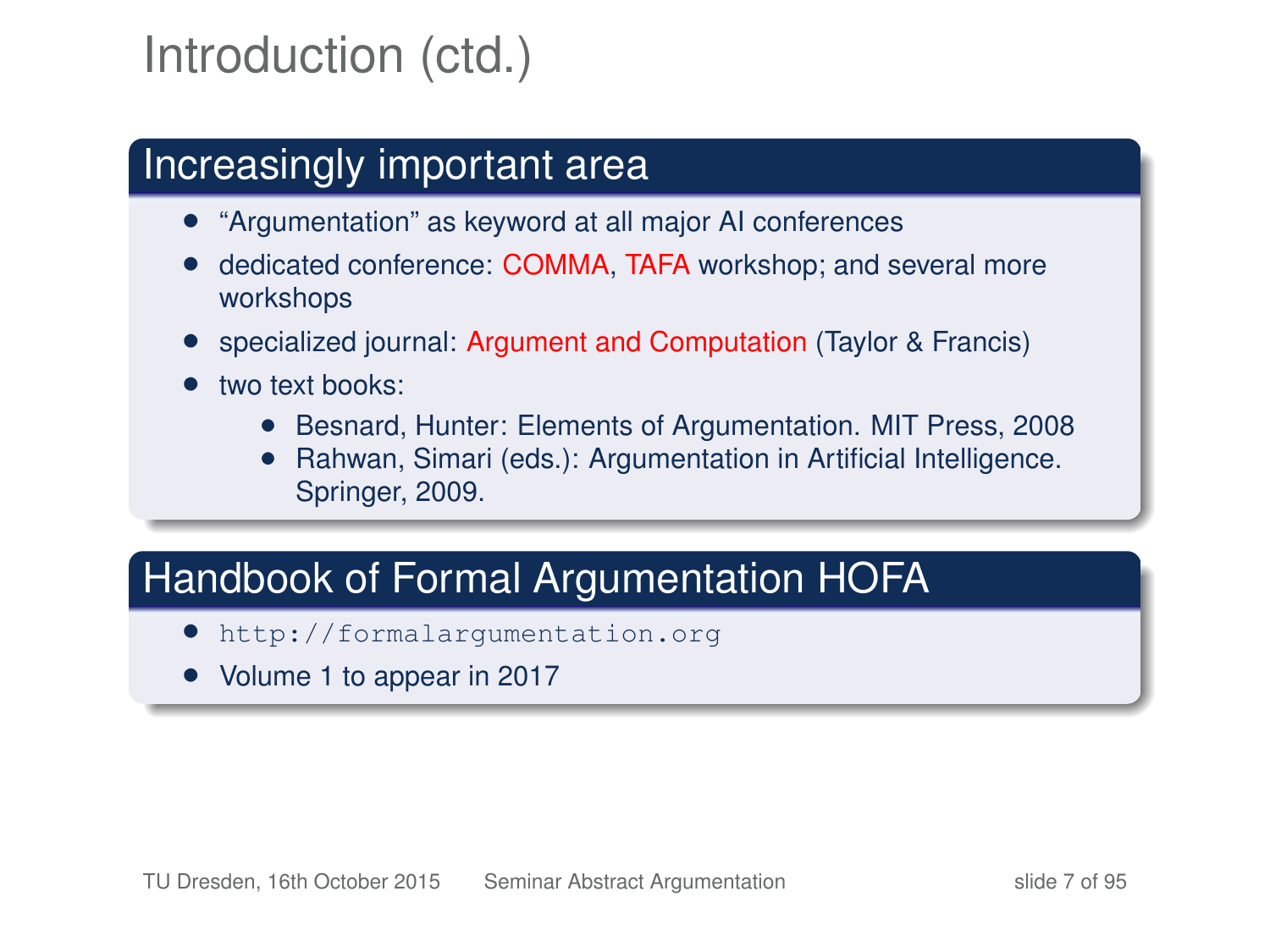# Introduction (ctd.)

### Increasingly important area

- "Argumentation" as keyword at all major AI conferences
- dedicated conference: COMMA, TAFA workshop; and several more workshops
- specialized journal: Argument and Computation (Taylor & Francis)
- two text books:
	- Besnard, Hunter: Elements of Argumentation. MIT Press, 2008
	- Rahwan, Simari (eds.): Argumentation in Artificial Intelligence. Springer, 2009.

### Applications

- PARMENIDES-system for E-Democracy: facilitates structured arguments over a proposed course of action [Atkinson et al.; 2006]
- IMPACT project: argumentation toolbox for supporting open, inclusive and transparent deliberations about public policy
- Decision support systems, etc.
- See also <http://comma2014.arg.dundee.ac.uk/demoprogram>.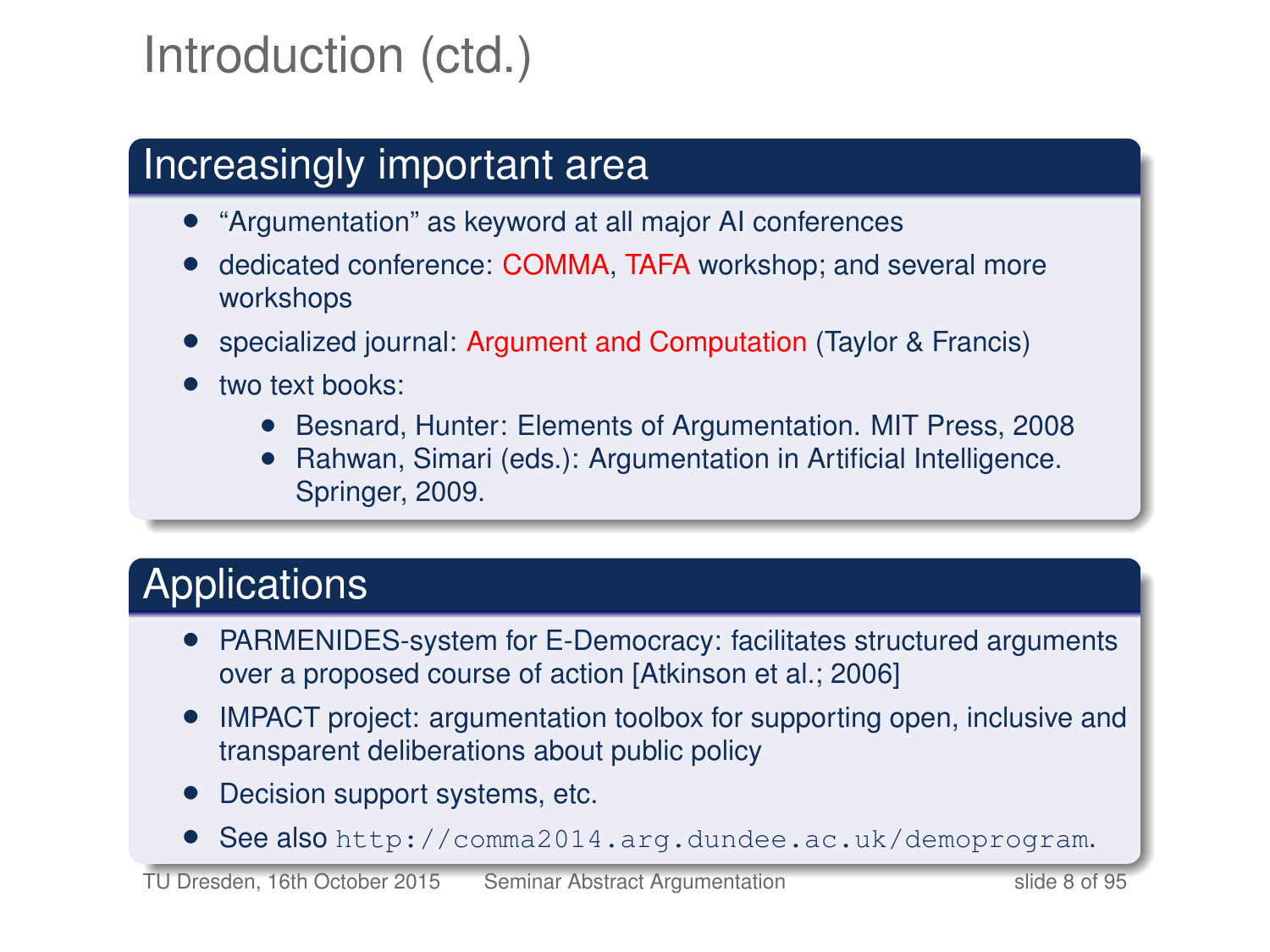#### **Steps**

- Starting point: knowledge-base
- Form arguments
- Identify conflicts
- Abstract from internal structure
- Resolve conflicts
- Draw conclusions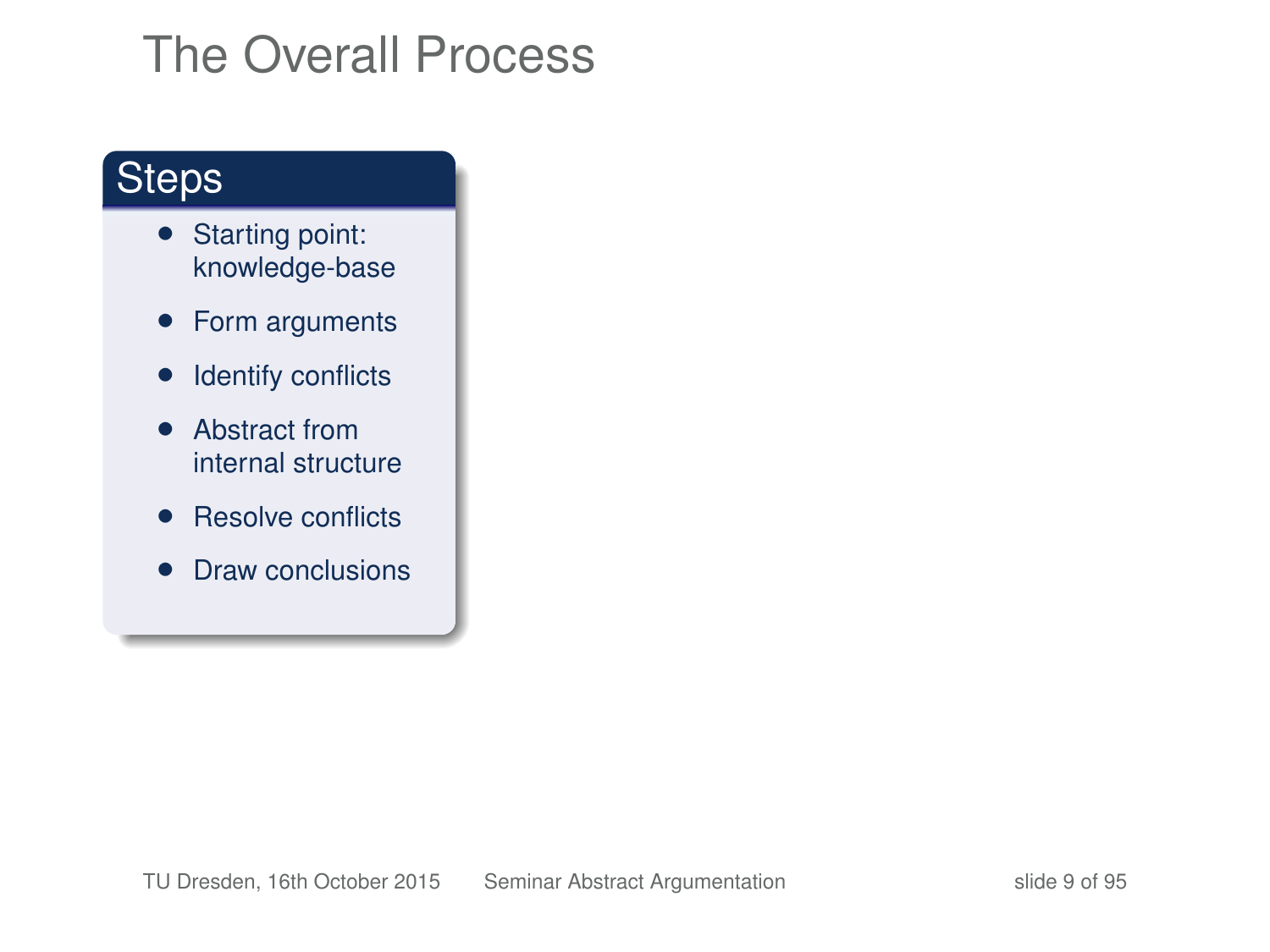#### **Steps**

- **Starting point: knowledge-base**
- Form arguments
- Identify conflicts
- Abstract from internal structure
- Resolve conflicts
- Draw conclusions

### Example

 $\Delta = \{s, r, w, s \rightarrow \neg r, r \rightarrow \neg w, w \rightarrow \neg s\}$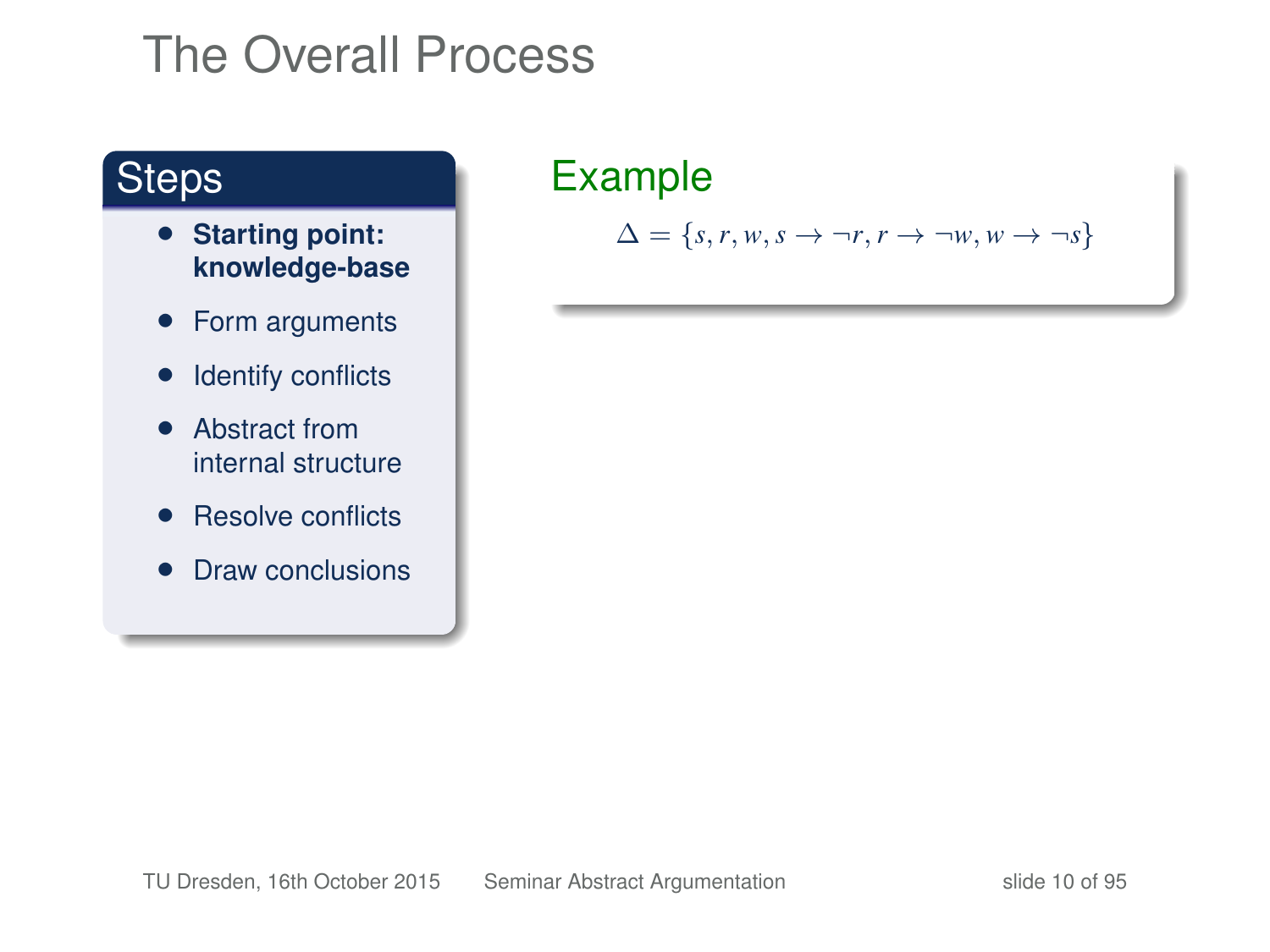#### **Steps**

- Starting point: knowledge-base
- **Form arguments**
- Identify conflicts
- Abstract from internal structure
- Resolve conflicts
- Draw conclusions

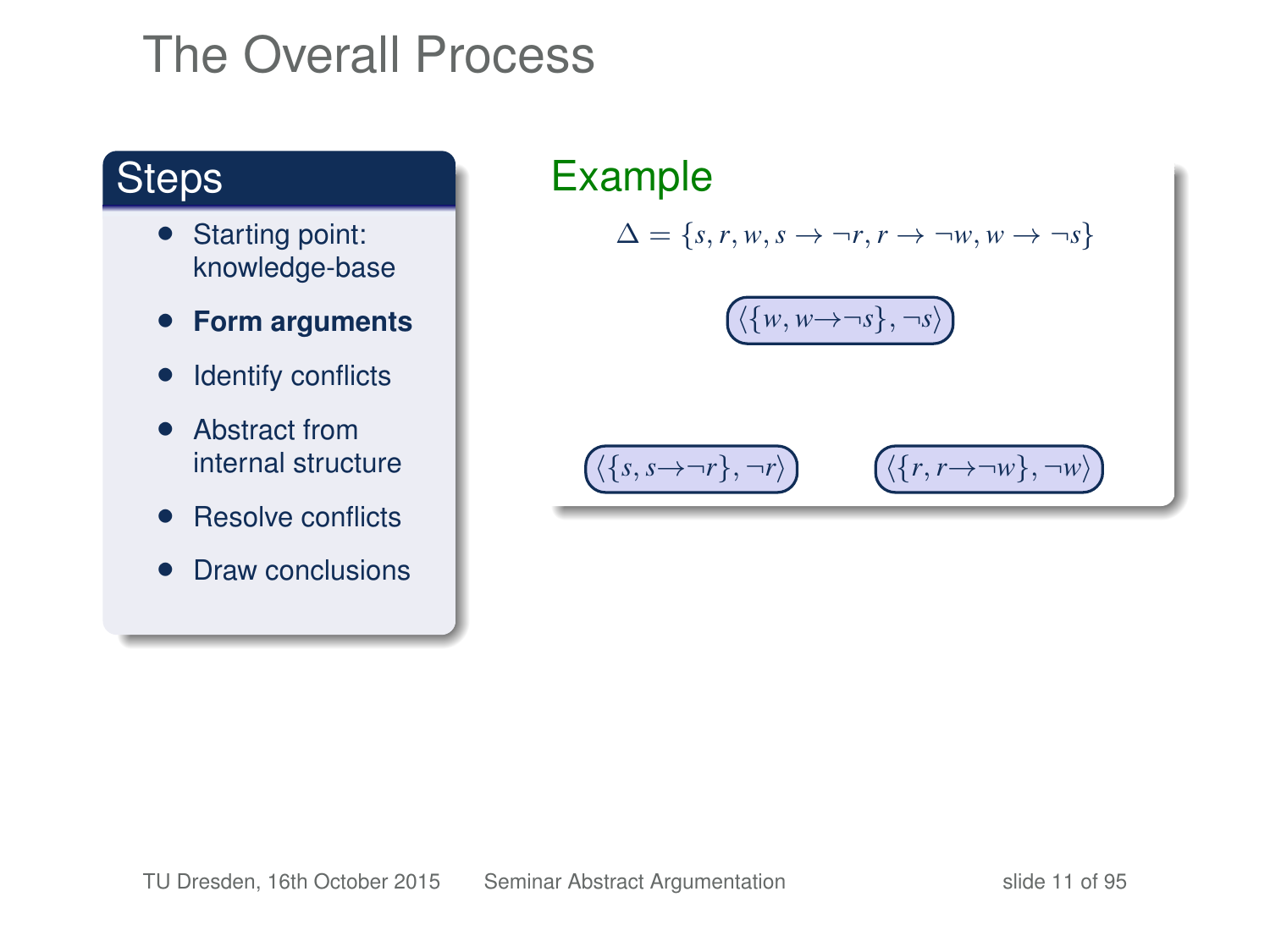#### **Steps**

- Starting point: knowledge-base
- Form arguments
- **Identify conflicts**
- Abstract from internal structure
- Resolve conflicts
- Draw conclusions

### Example

 $\Delta = \{s, r, w, s \rightarrow \neg r, r \rightarrow \neg w, w \rightarrow \neg s\}$ 

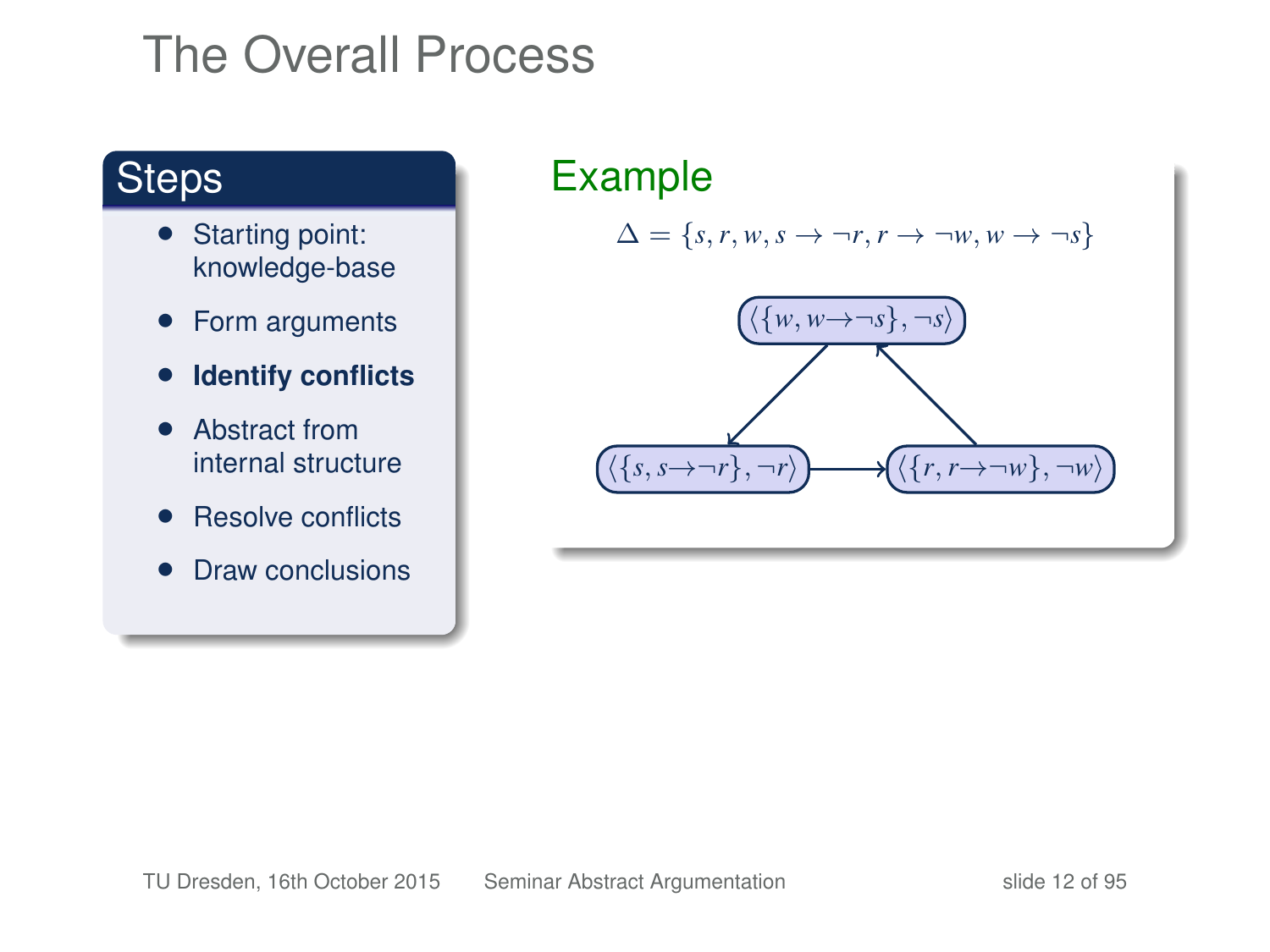#### **Steps**

- Starting point: knowledge-base
- Form arguments
- Identify conflicts
- **Abstract from internal structure**
- Resolve conflicts
- Draw conclusions

# Example  $\Delta = \{s, r, w, s \rightarrow \neg r, r \rightarrow \neg w, w \rightarrow \neg s\}$ *F*<sup>∆</sup> :  $\alpha$  )  $\longrightarrow$  (  $\beta$ γ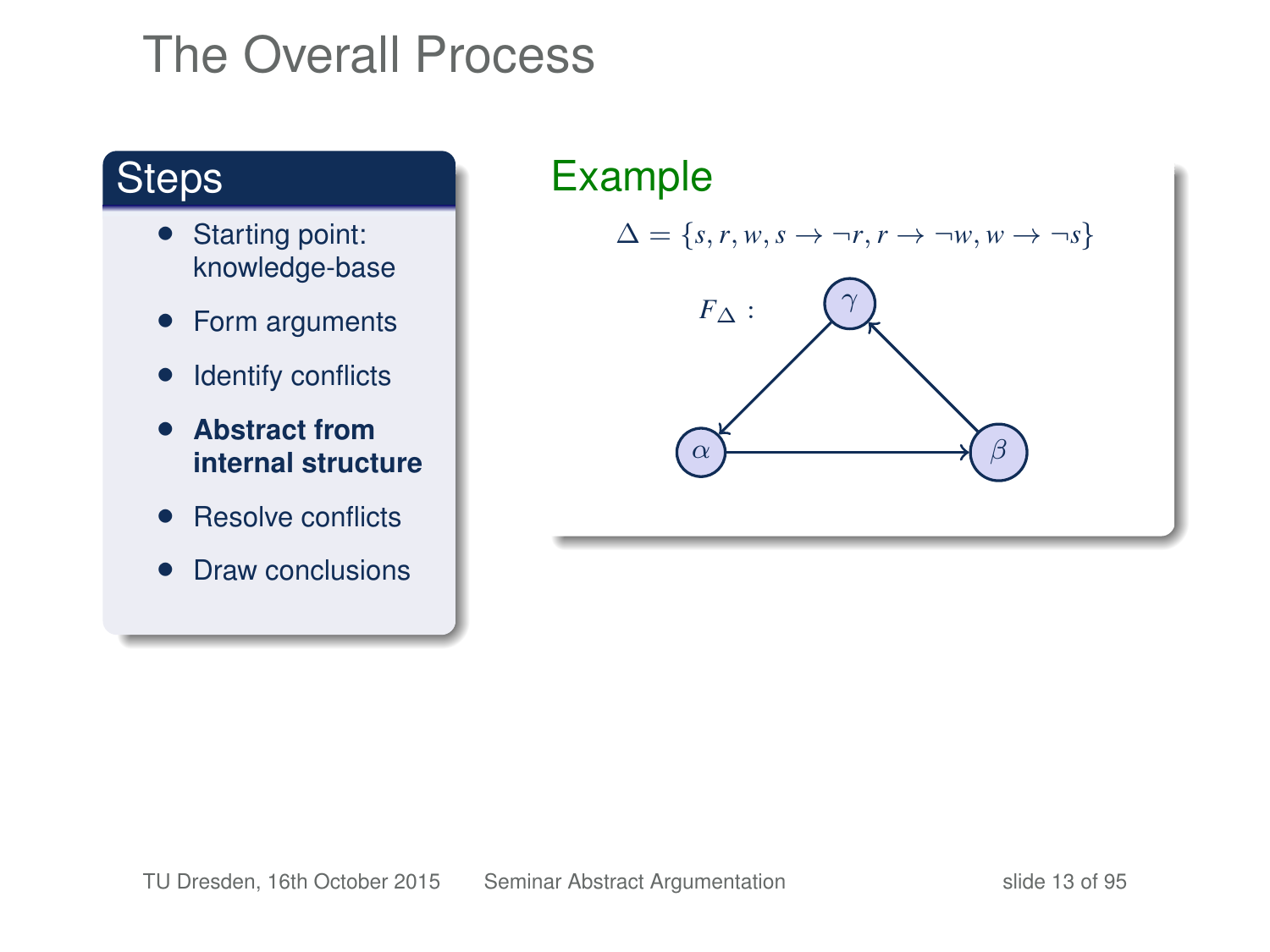#### **Steps**

- Starting point: knowledge-base
- Form arguments
- Identify conflicts
- Abstract from internal structure
- **Resolve conflicts**
- Draw conclusions

Example  $\Delta = \{s, r, w, s \rightarrow \neg r, r \rightarrow \neg w, w \rightarrow \neg s\}$ *F*<sup>∆</sup> :  $\alpha$  )  $\longrightarrow$  (  $\beta$ γ  $\mathit{pref}(F_\Delta)=\{\emptyset\}$  $stage(F_\Delta) = \{\{\alpha\},\{\beta\},\{\gamma\}\}\$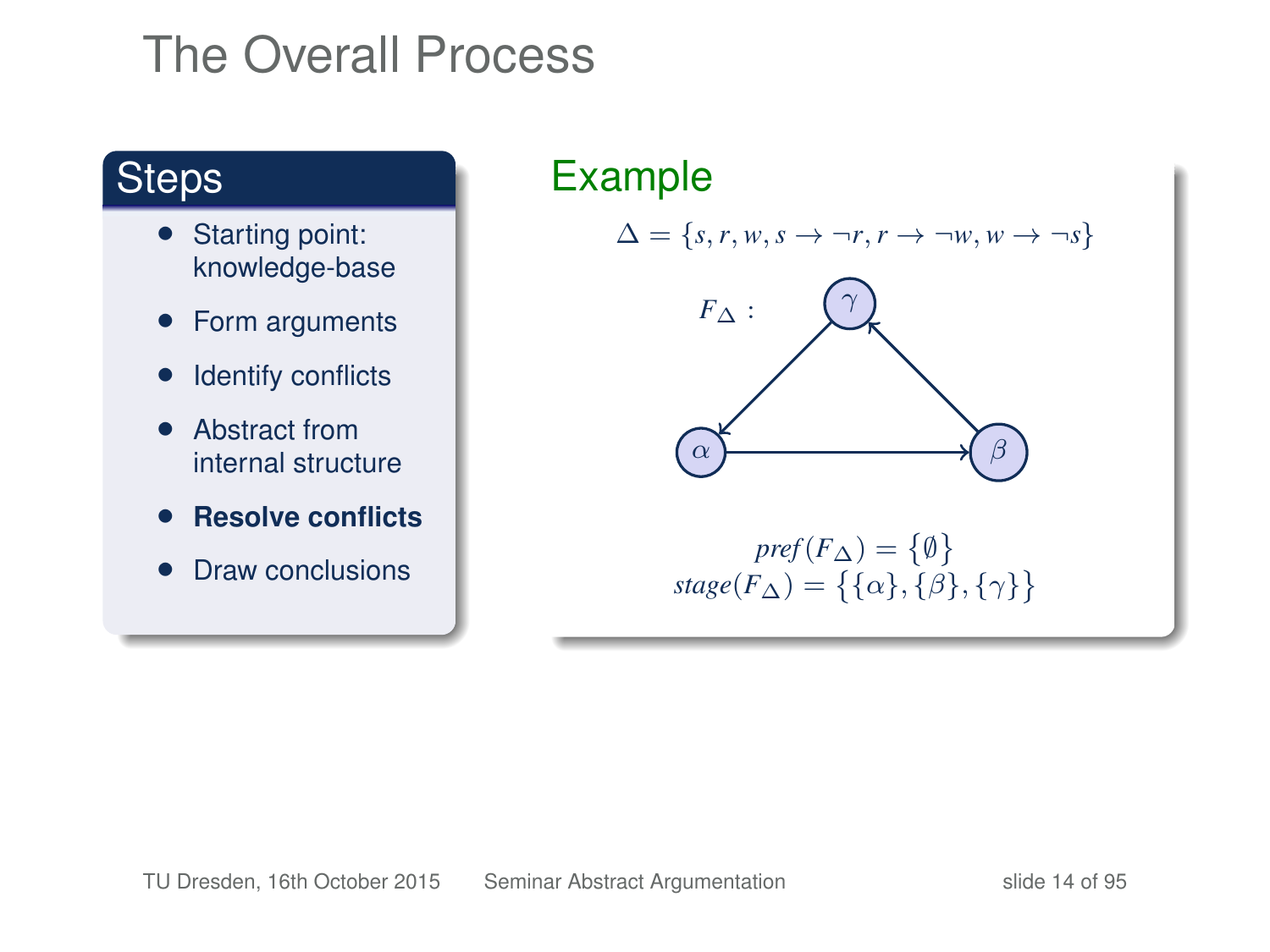#### **Steps**

- Starting point: knowledge-base
- Form arguments
- Identify conflicts
- Abstract from internal structure
- Resolve conflicts
- **Draw conclusions**

### Example

 $\Delta = \{s, r, w, s \rightarrow \neg r, r \rightarrow \neg w, w \rightarrow \neg s\}$ 

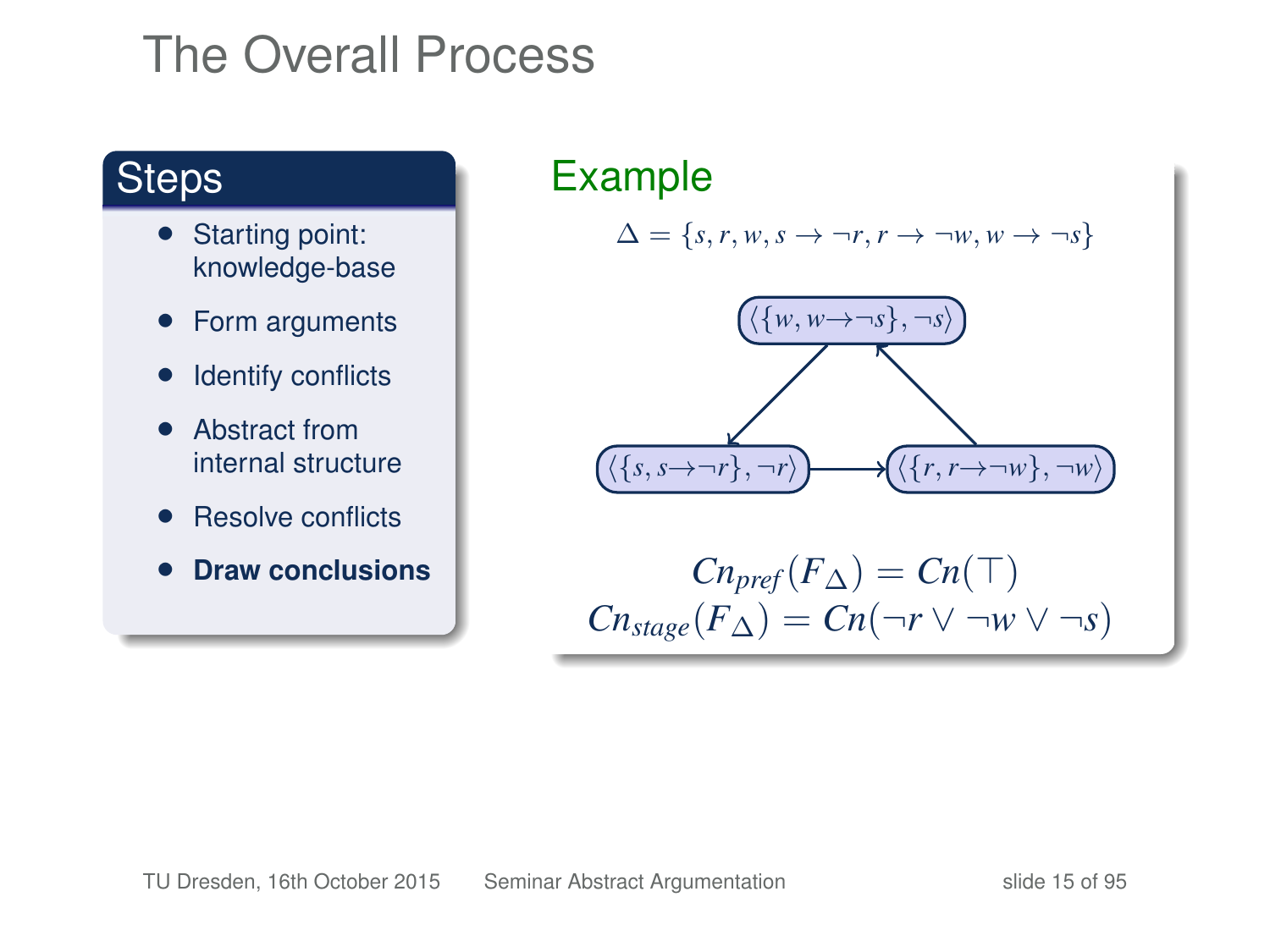# The Overall Process (ctd.)

#### Some Remarks

- Main idea dates back to Dung [1995]; has then been refined by several authors (Prakken, Gordon, Caminada, etc.)
- Separation between logical (forming arguments) and nonmonotonic reasoning ("abstract argumentation frameworks")
- Abstraction allows to compare several KR formalisms on a conceptual level ("calculus of conflict")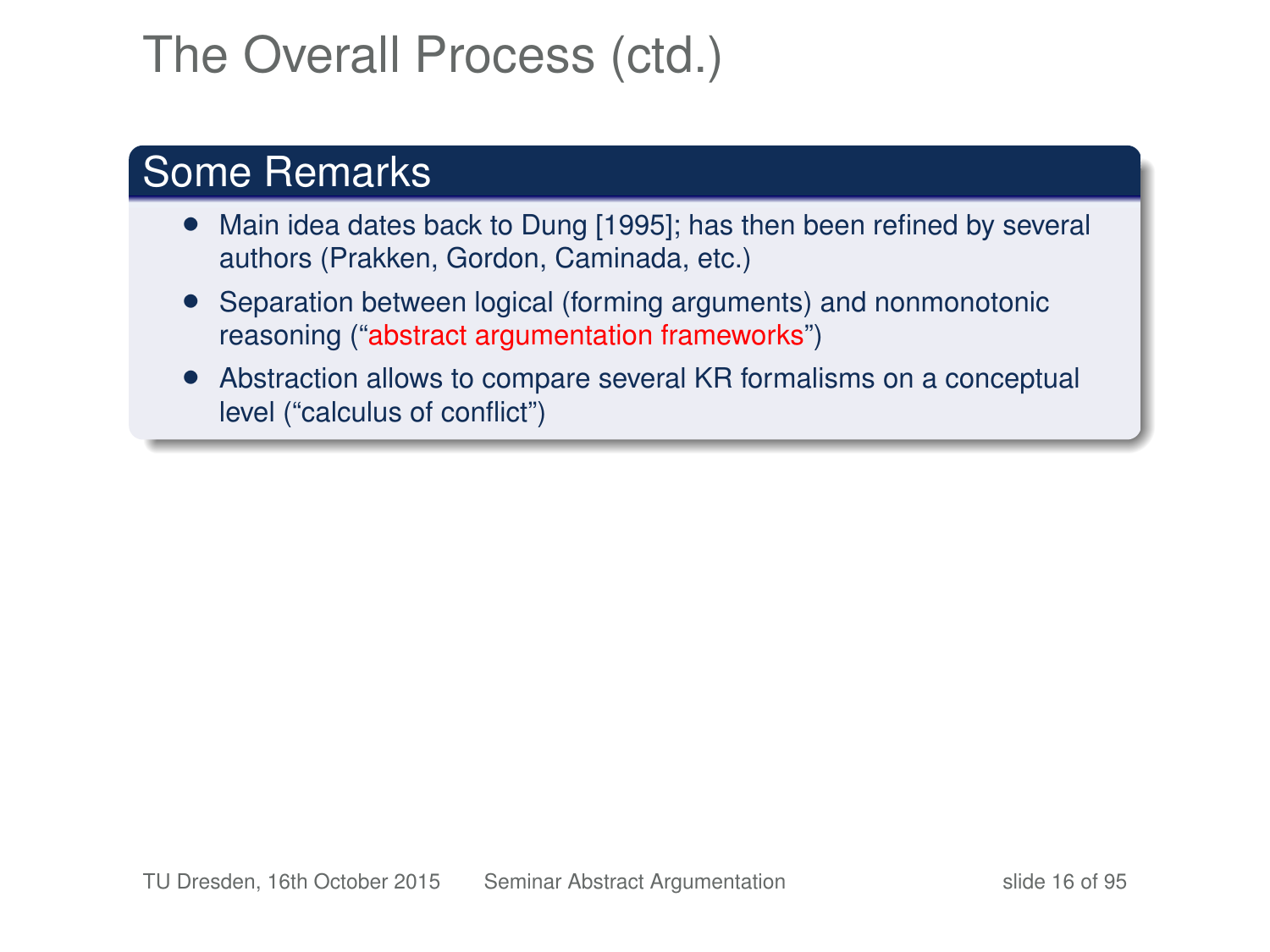# The Overall Process (ctd.)

#### Some Remarks

- Main idea dates back to Dung [1995]; has then been refined by several authors (Prakken, Gordon, Caminada, etc.)
- Separation between logical (forming arguments) and nonmonotonic reasoning ("abstract argumentation frameworks")
- Abstraction allows to compare several KR formalisms on a conceptual level ("calculus of conflict")

#### Main Challenge

- All Steps in the argumentation process are, in general, intractable.
- This calls for:
	- careful complexity analysis (identification of tractable fragments)
	- re-use of established tools for implementations (reduction method)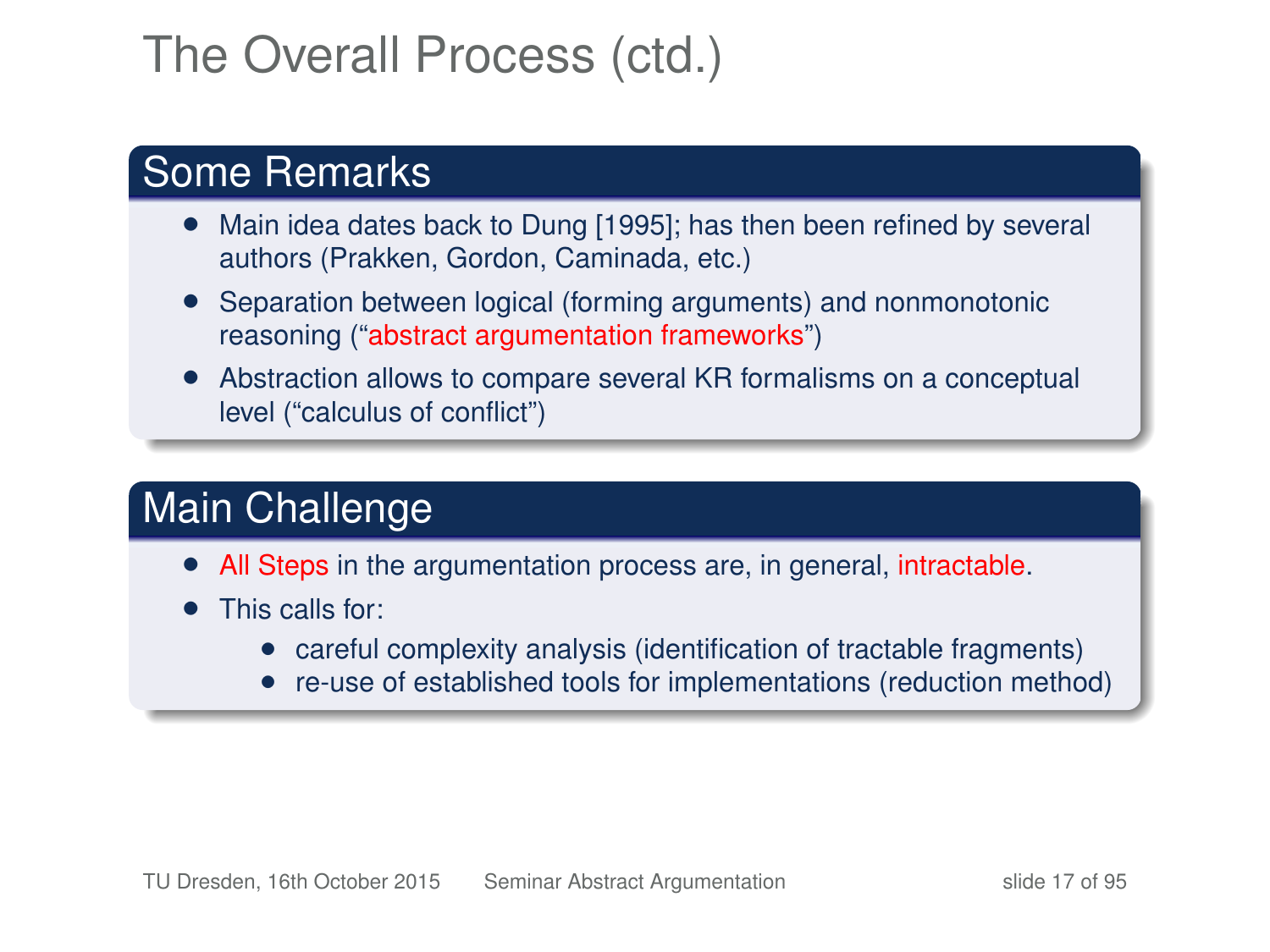# Approaches to Form Arguments

### Classical Arguments [Besnard & Hunter, 2001]

- Given is a KB (a set of propositions)  $\Delta$
- argument is a pair  $(\Phi, \alpha)$ , such that  $\Phi \subseteq \Delta$  is consistent,  $\Phi \models \alpha$  and for no  $\Psi \subset \Phi$ ,  $\Psi \models \alpha$
- conflicts between arguments  $(\Phi, \alpha)$  and  $(\Phi', \alpha')$  arise if  $\Phi$  and  $\alpha'$  are contradicting.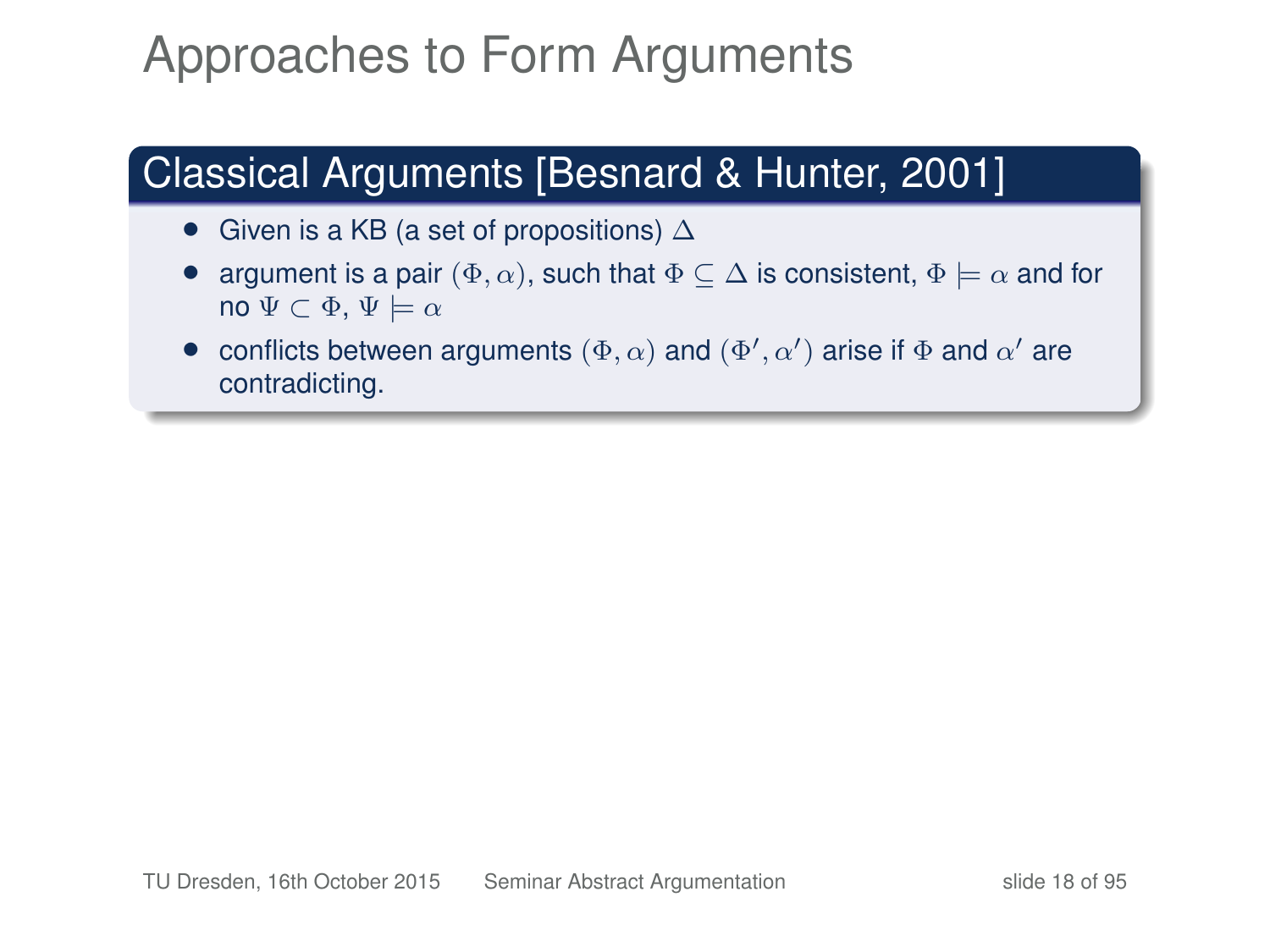# Approaches to Form Arguments

### Classical Arguments [Besnard & Hunter, 2001]

- Given is a KB (a set of propositions)  $\Delta$
- argument is a pair  $(\Phi, \alpha)$ , such that  $\Phi \subseteq \Delta$  is consistent,  $\Phi \models \alpha$  and for no  $\Psi \subset \Phi$ ,  $\Psi \models \alpha$
- conflicts between arguments  $(\Phi, \alpha)$  and  $(\Phi', \alpha')$  arise if  $\Phi$  and  $\alpha'$  are contradicting.

#### Example

$$
\left(\langle \{s, s{\rightarrow} \neg r\}, \neg r \rangle \right) \longrightarrow \left(\langle \{r, r{\rightarrow} \neg w\}, \neg w \rangle \right)
$$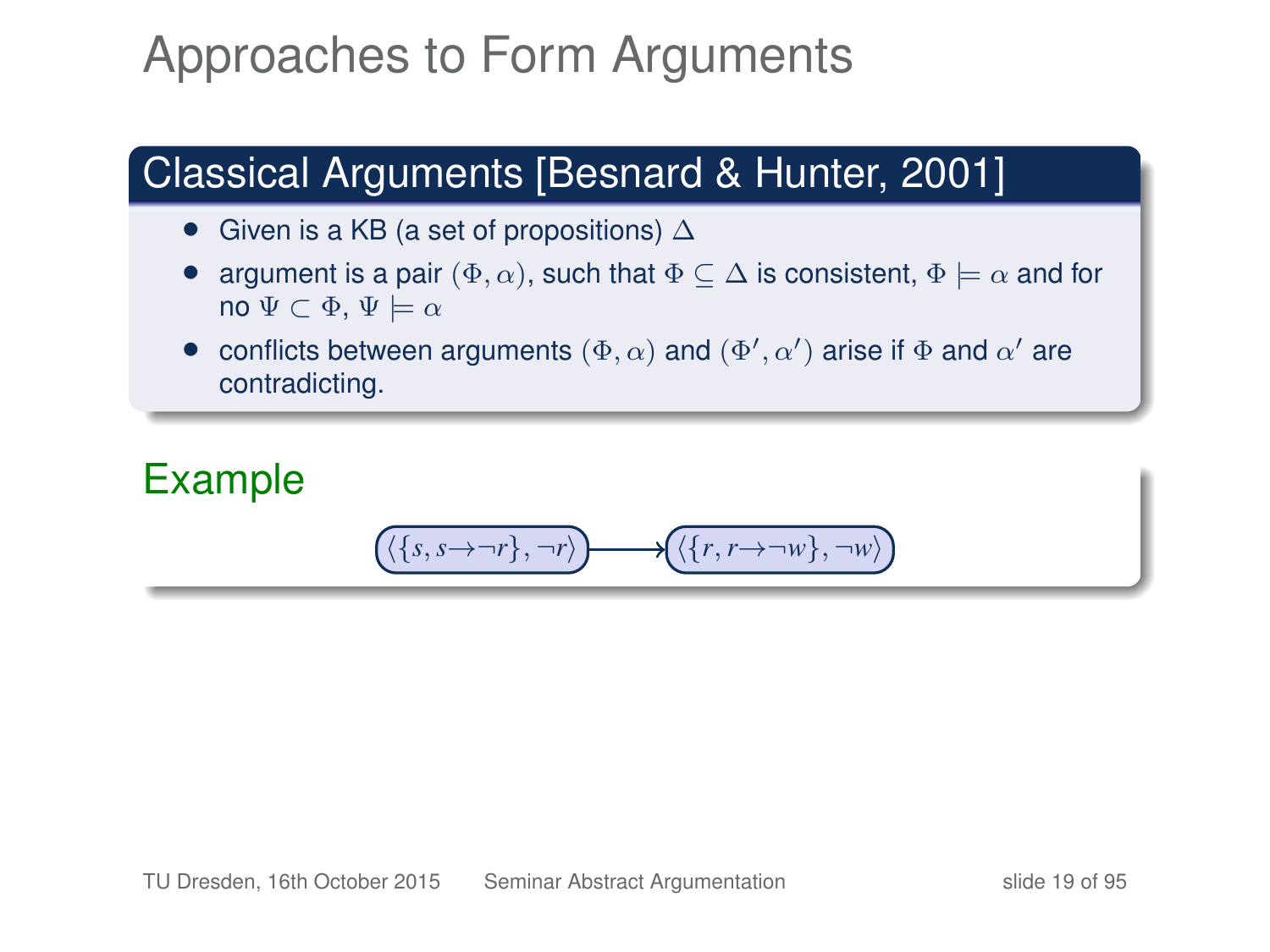# Approaches to Form Arguments

### Classical Arguments [Besnard & Hunter, 2001]

- Given is a KB (a set of propositions)  $\Delta$
- argument is a pair  $(\Phi, \alpha)$ , such that  $\Phi \subseteq \Delta$  is consistent,  $\Phi \models \alpha$  and for no  $\Psi \subset \Phi$ ,  $\Psi \models \alpha$
- conflicts between arguments  $(\Phi, \alpha)$  and  $(\Phi', \alpha')$  arise if  $\Phi$  and  $\alpha'$  are contradicting.

#### Example

$$
\Big( \big\{ \{s, s {\rightarrow} \neg r\}, \neg r \big\} \Big) \longrightarrow \Big( \big\{ \{r, r {\rightarrow} \neg w\}, \neg w \big\}
$$

#### Other Approaches

- Arguments are trees of statements
- claims are obtained via strict and defeasible rules
- different notions of conflict: rebuttal, undercut, etc.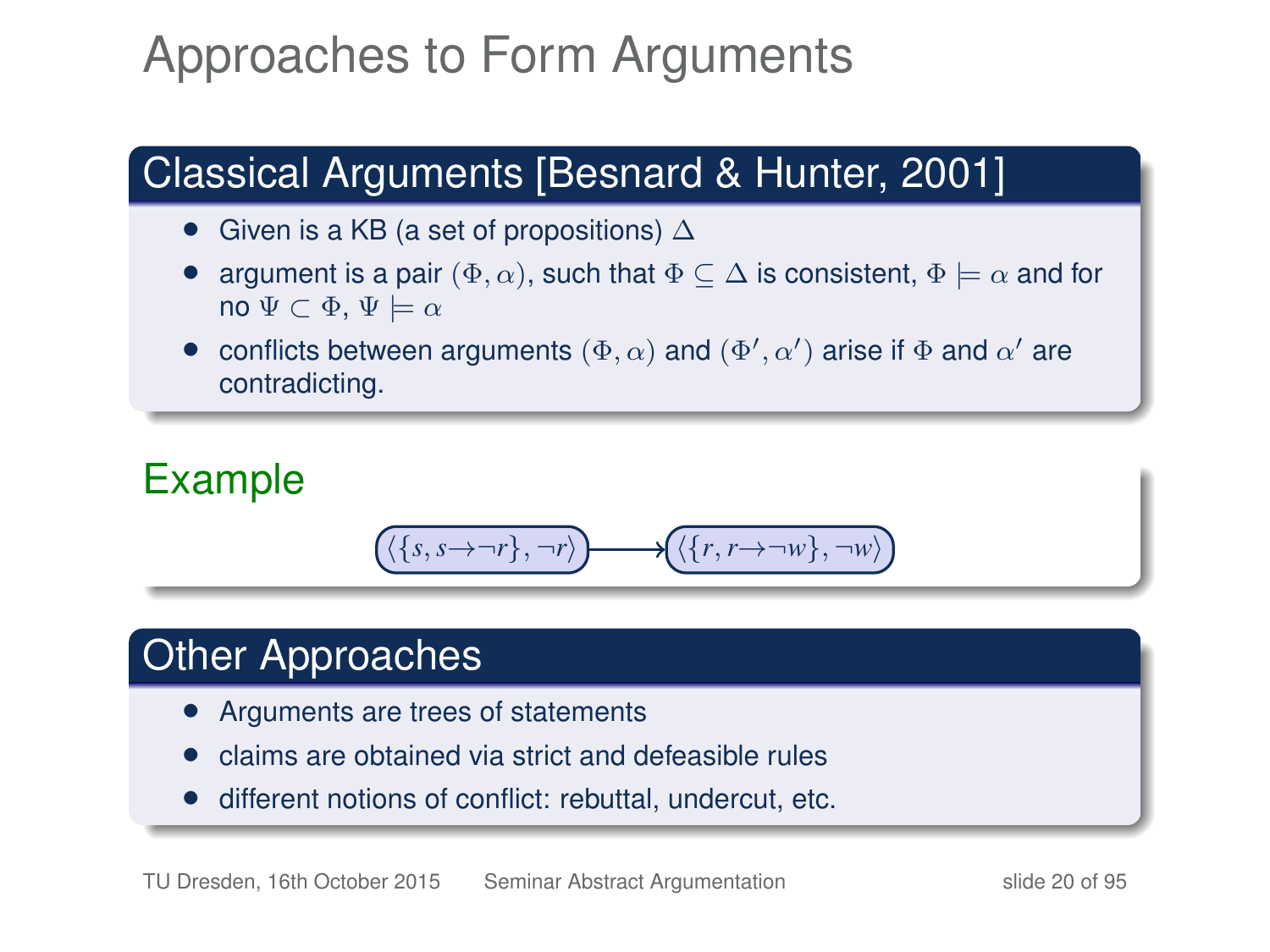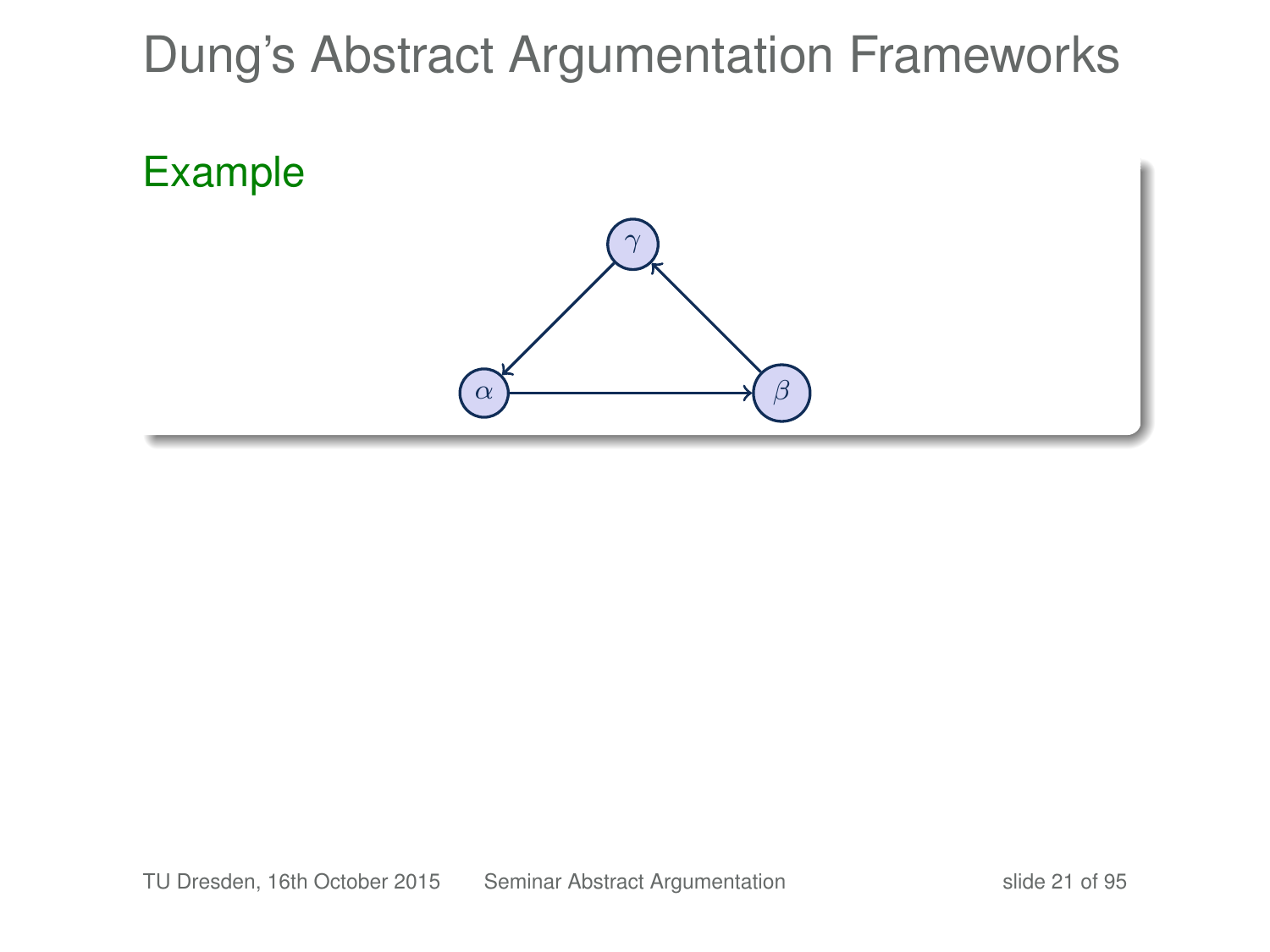Example



#### Main Properties

- Abstract from the concrete content of arguments but only consider the relation between them
- Semantics select subsets of arguments respecting certain criteria
- Simple, yet powerful, formalism
- Most active research area in the field of argumentation.
	- "plethora of semantics"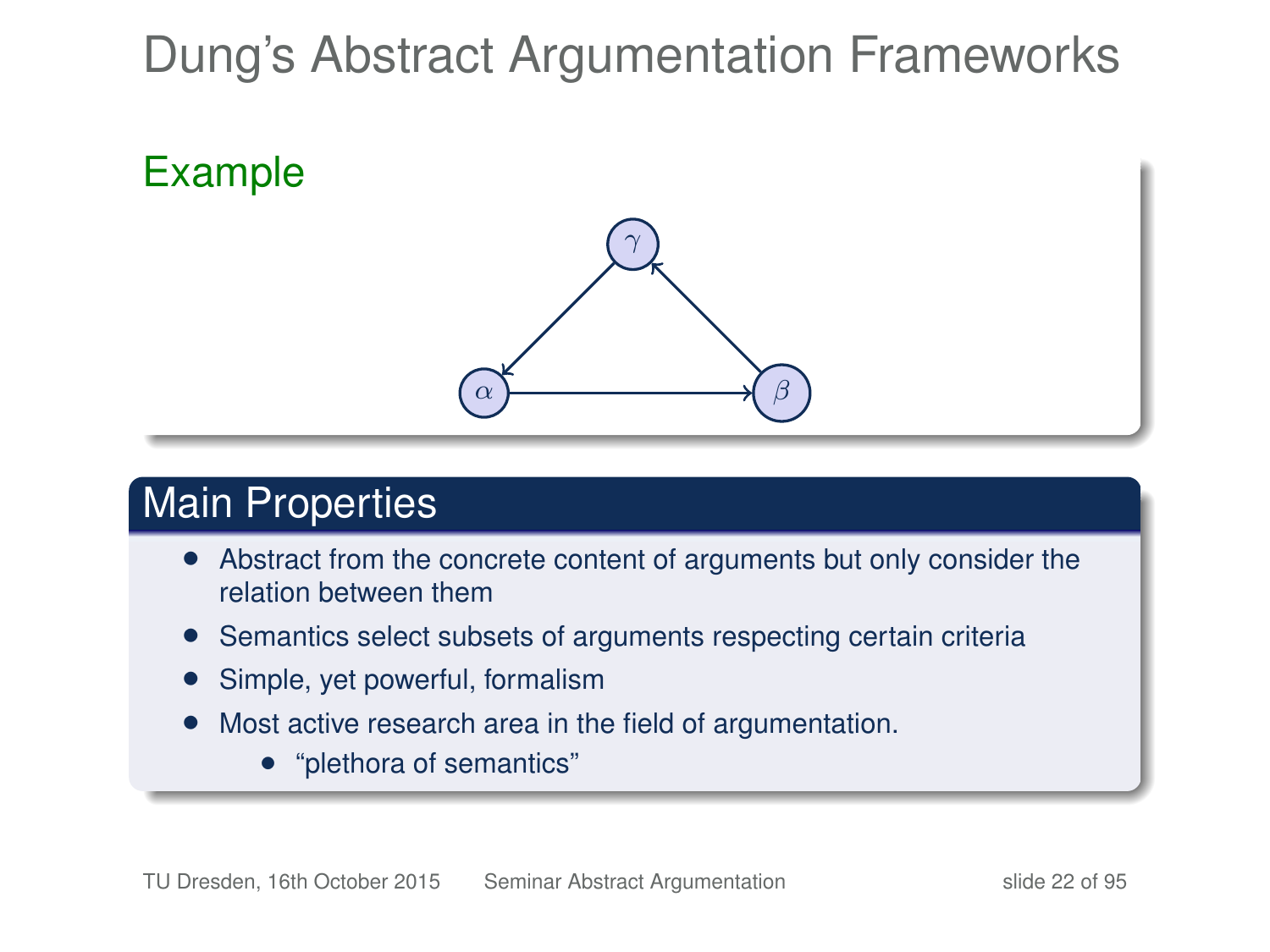#### **Definition**

An argumentation framework (AF) is a pair (*A*, *R*) where

- *A* is a set of arguments
- $R \subseteq A \times A$  is a relation representing the conflicts ("attacks")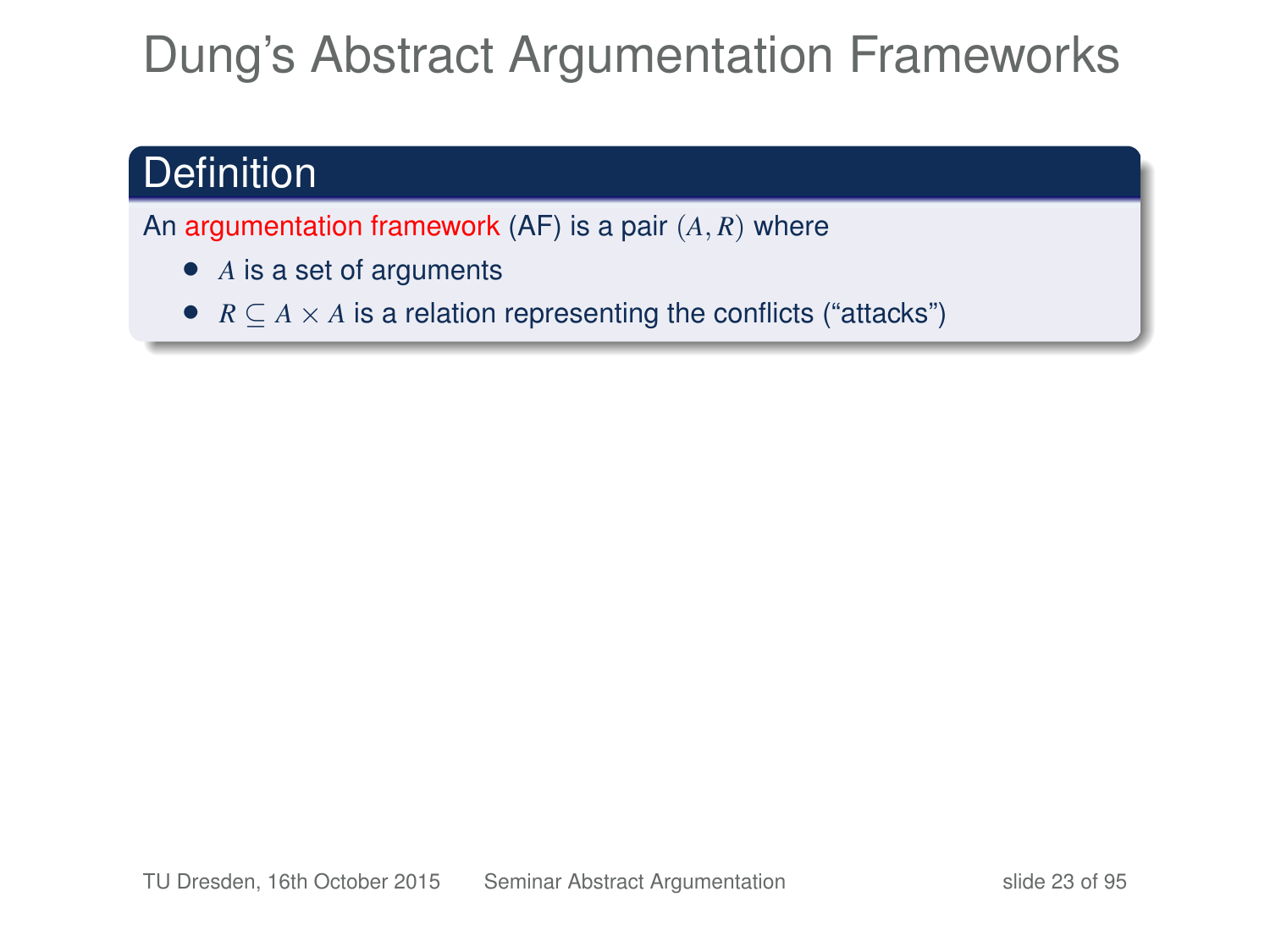### **Definition**

An argumentation framework (AF) is a pair (*A*, *R*) where

- *A* is a set of arguments
- $R \subseteq A \times A$  is a relation representing the conflicts ("attacks")

#### Example

 $F = (\{a, b, c, d, e\}, \{(a, b), (c, b), (c, d), (d, c), (d, e), (e, e)\})$ 

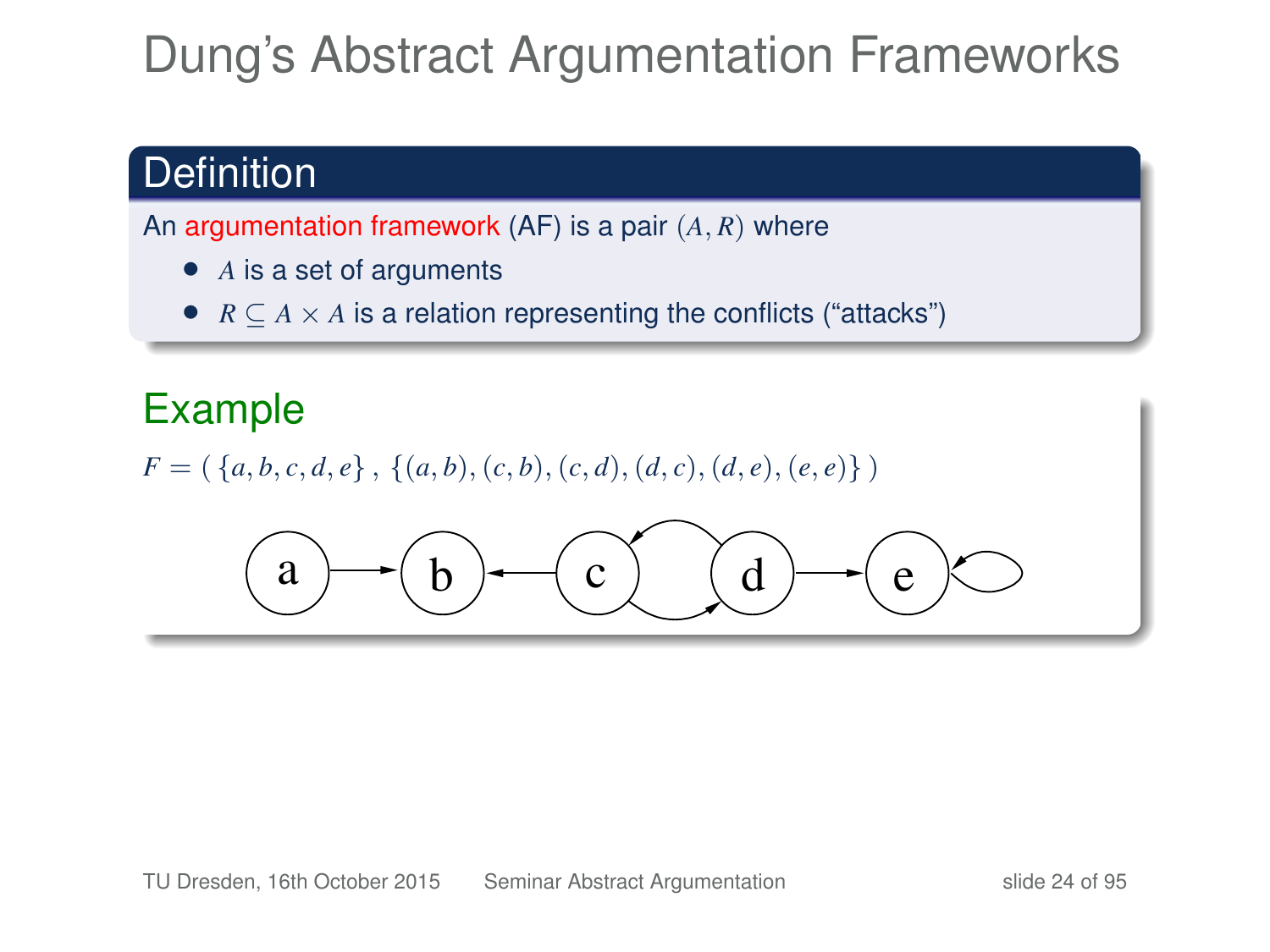#### Conflict-Free Sets

Given an AF  $F = (A, R)$ . A set *S*  $\subseteq$  *A* is conflict-free in *F*, if, for each  $a, b \in S$ ,  $(a, b) \notin R$ .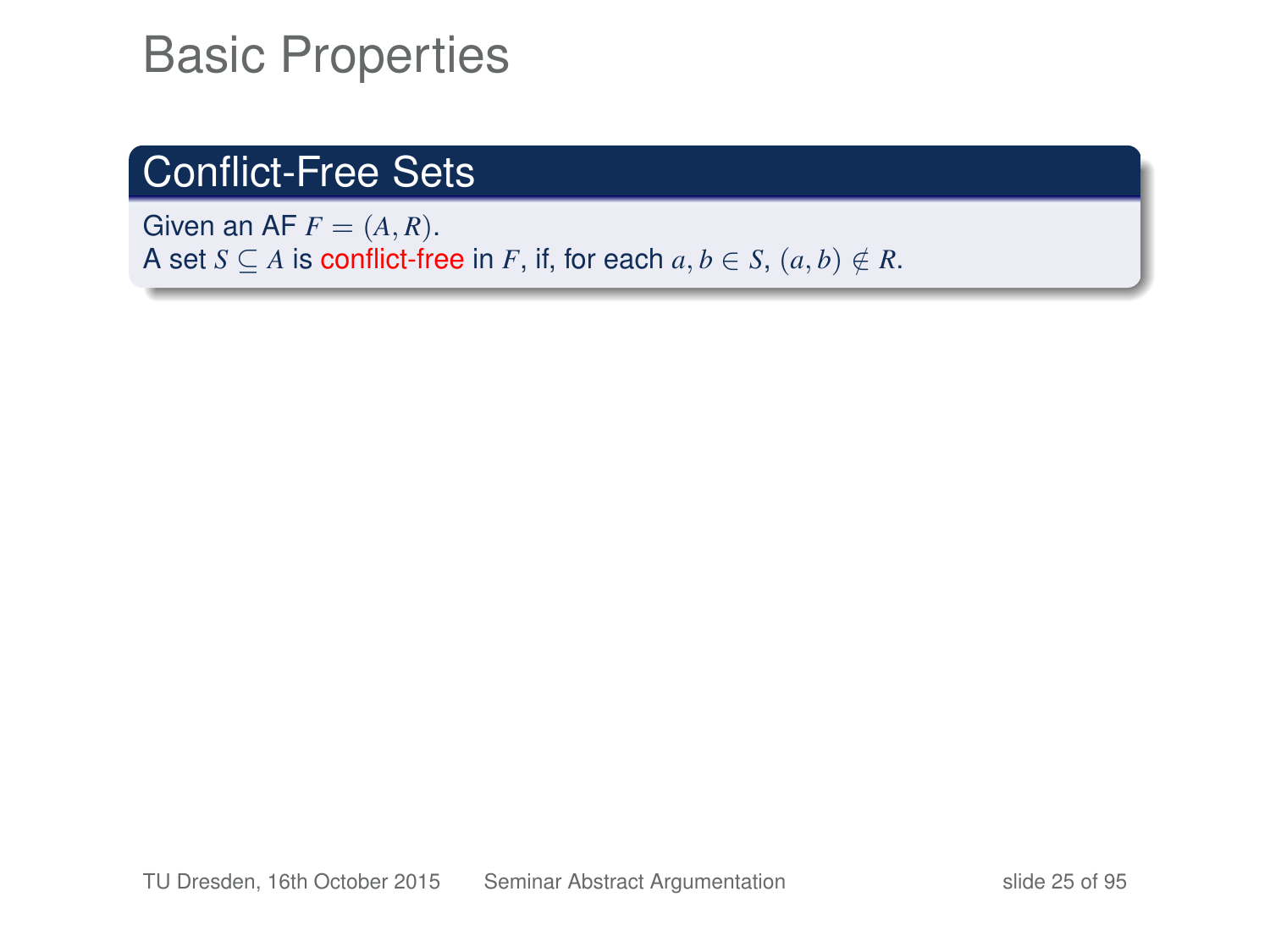#### Conflict-Free Sets

Given an AF  $F = (A, R)$ . A set *S*  $\subseteq$  *A* is conflict-free in *F*, if, for each  $a, b \in S$ ,  $(a, b) \notin R$ .

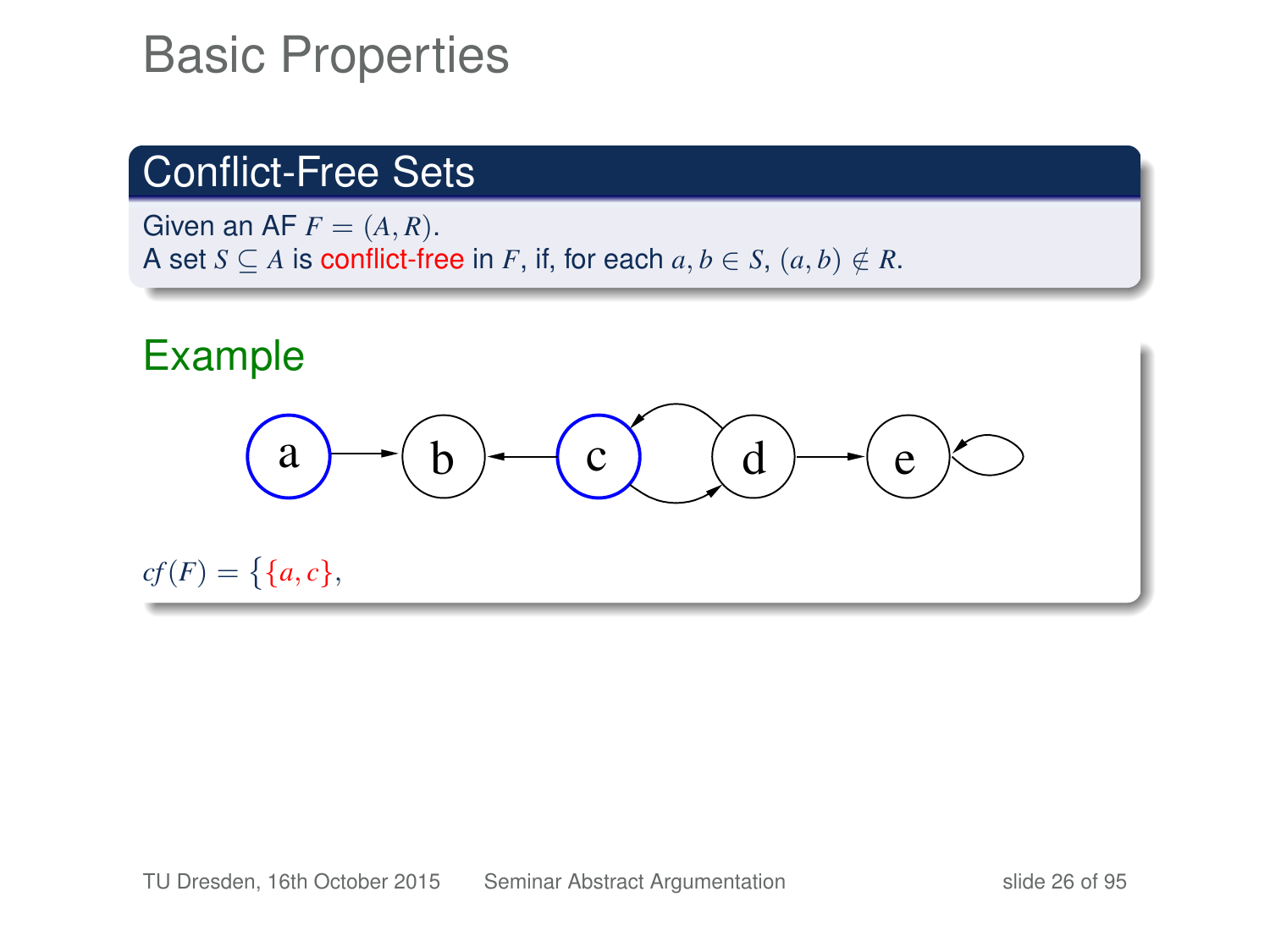#### Conflict-Free Sets

Given an AF  $F = (A, R)$ . A set *S*  $\subset$  *A* is conflict-free in *F*, if, for each  $a, b \in S$ ,  $(a, b) \notin R$ .

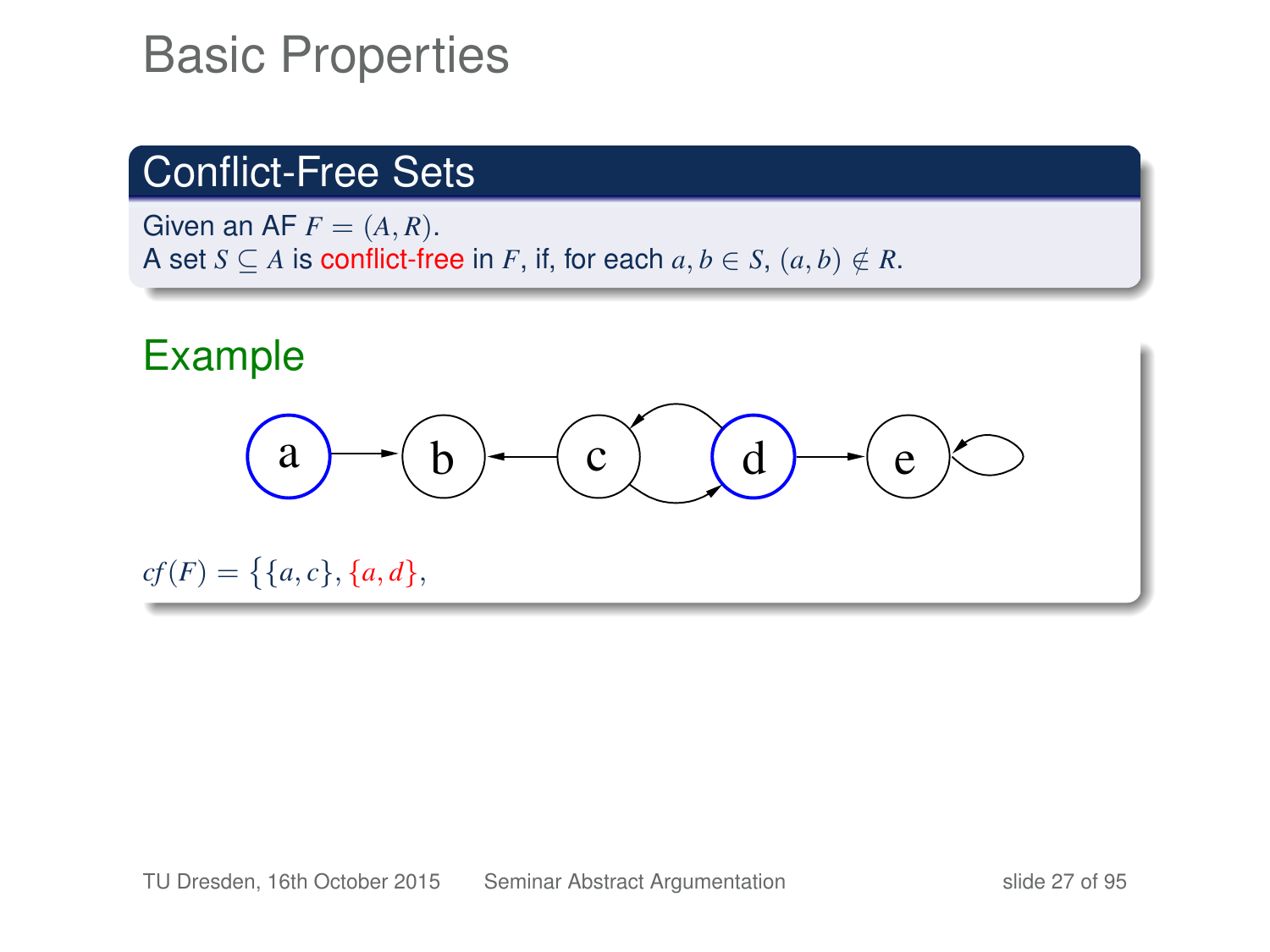### Conflict-Free Sets

Given an AF  $F = (A, R)$ . A set *S*  $\subset$  *A* is conflict-free in *F*, if, for each  $a, b \in S$ ,  $(a, b) \notin R$ .

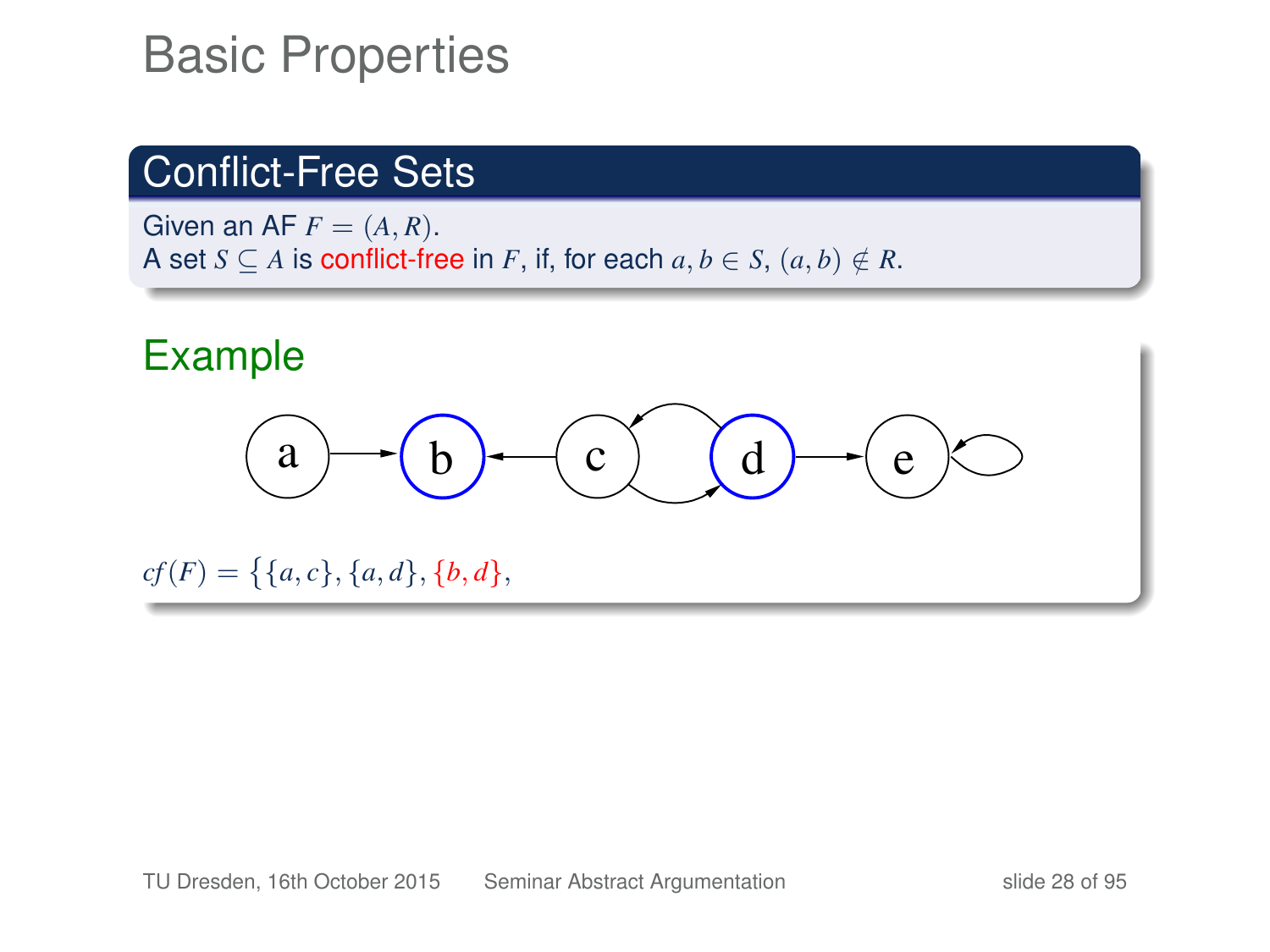#### Conflict-Free Sets

Given an AF  $F = (A, R)$ . A set *S*  $\subset$  *A* is conflict-free in *F*, if, for each  $a, b \in S$ ,  $(a, b) \notin R$ .

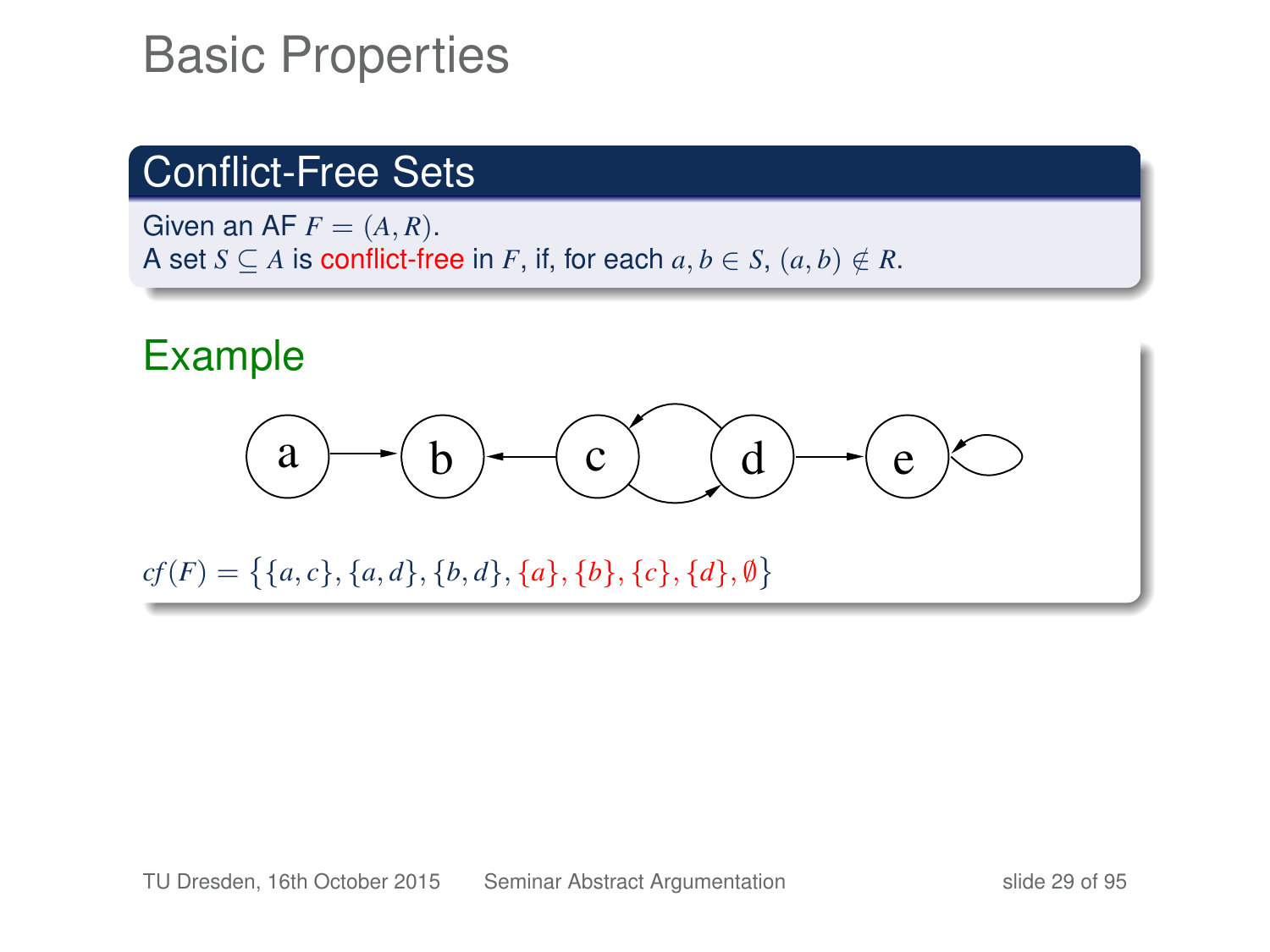### Admissible Sets [Dung, 1995]

- *S* is conflict-free in *F*
- each  $a \in S$  is defended by  $S$  in  $F$ 
	- $a \in A$  is defended by *S* in *F*, if for each  $b \in A$  with  $(b, a) \in R$ , there exists a  $c \in S$ , such that  $(c, b) \in R$ .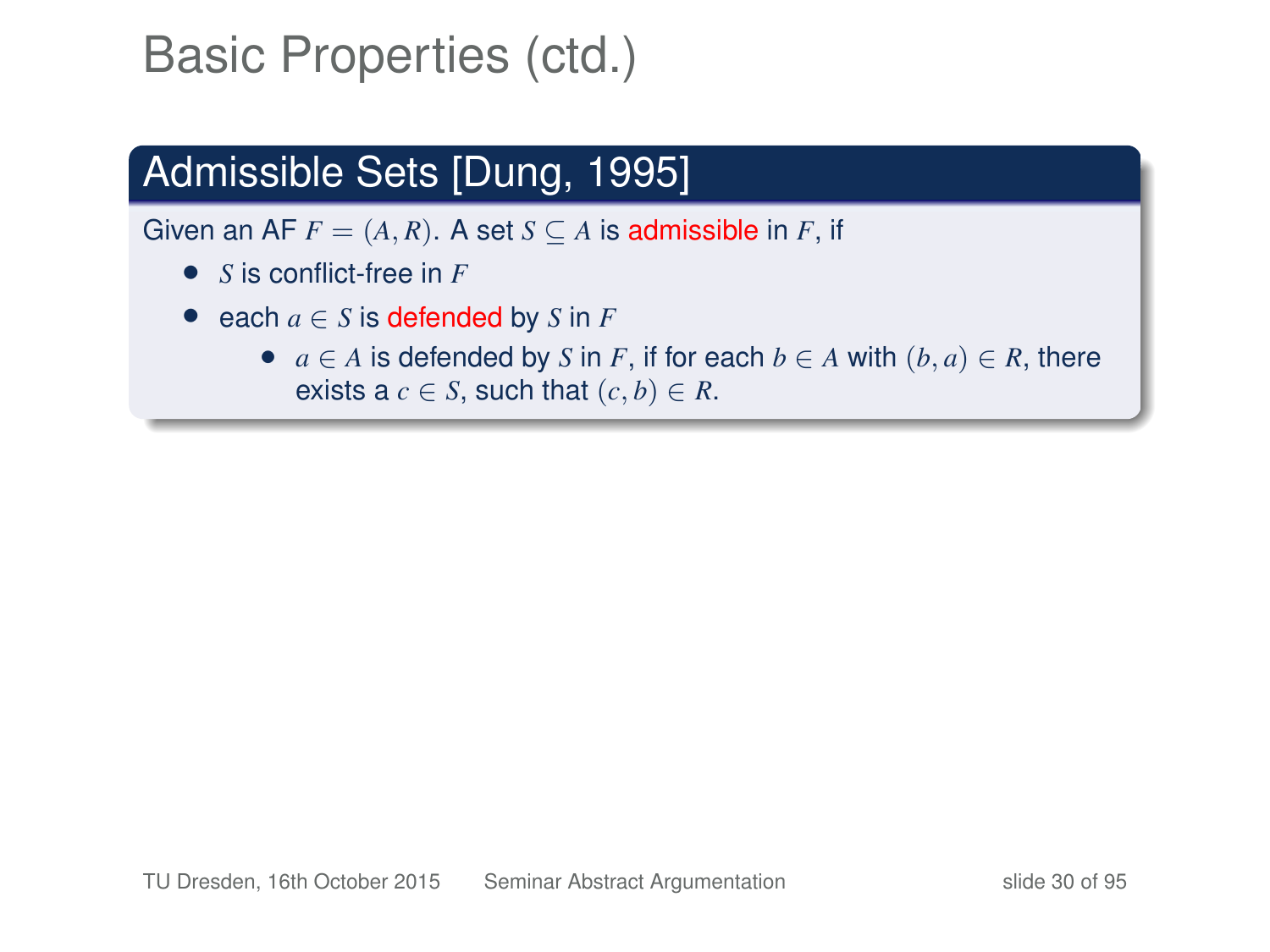### Admissible Sets [Dung, 1995]

- *S* is conflict-free in *F*
- each  $a \in S$  is defended by  $S$  in  $F$ 
	- $a \in A$  is defended by *S* in *F*, if for each  $b \in A$  with  $(b, a) \in R$ , there exists a  $c \in S$ , such that  $(c, b) \in R$ .

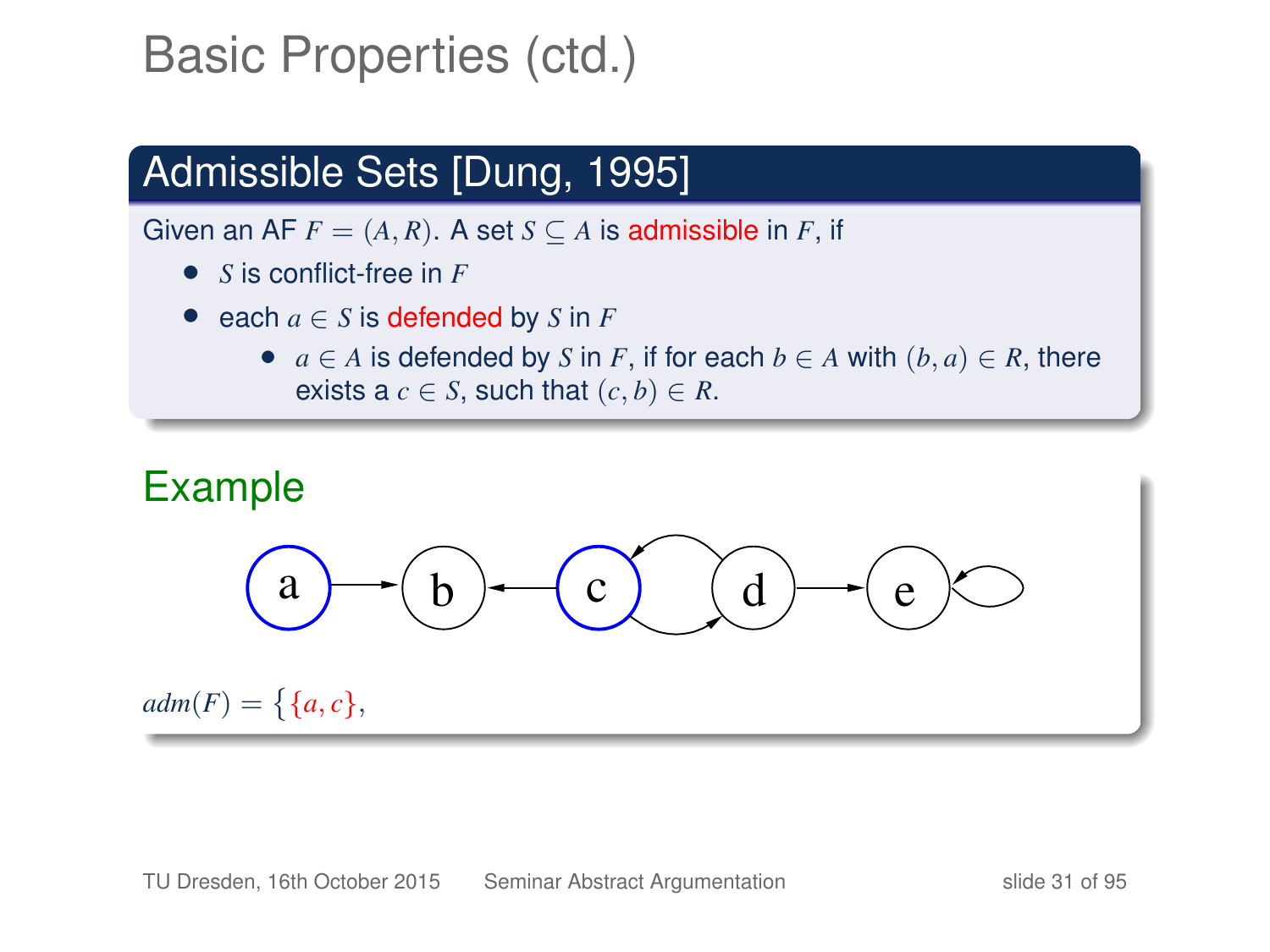### Admissible Sets [Dung, 1995]

- *S* is conflict-free in *F*
- each  $a \in S$  is defended by  $S$  in  $F$ 
	- $a \in A$  is defended by *S* in *F*, if for each  $b \in A$  with  $(b, a) \in R$ , there exists a  $c \in S$ , such that  $(c, b) \in R$ .

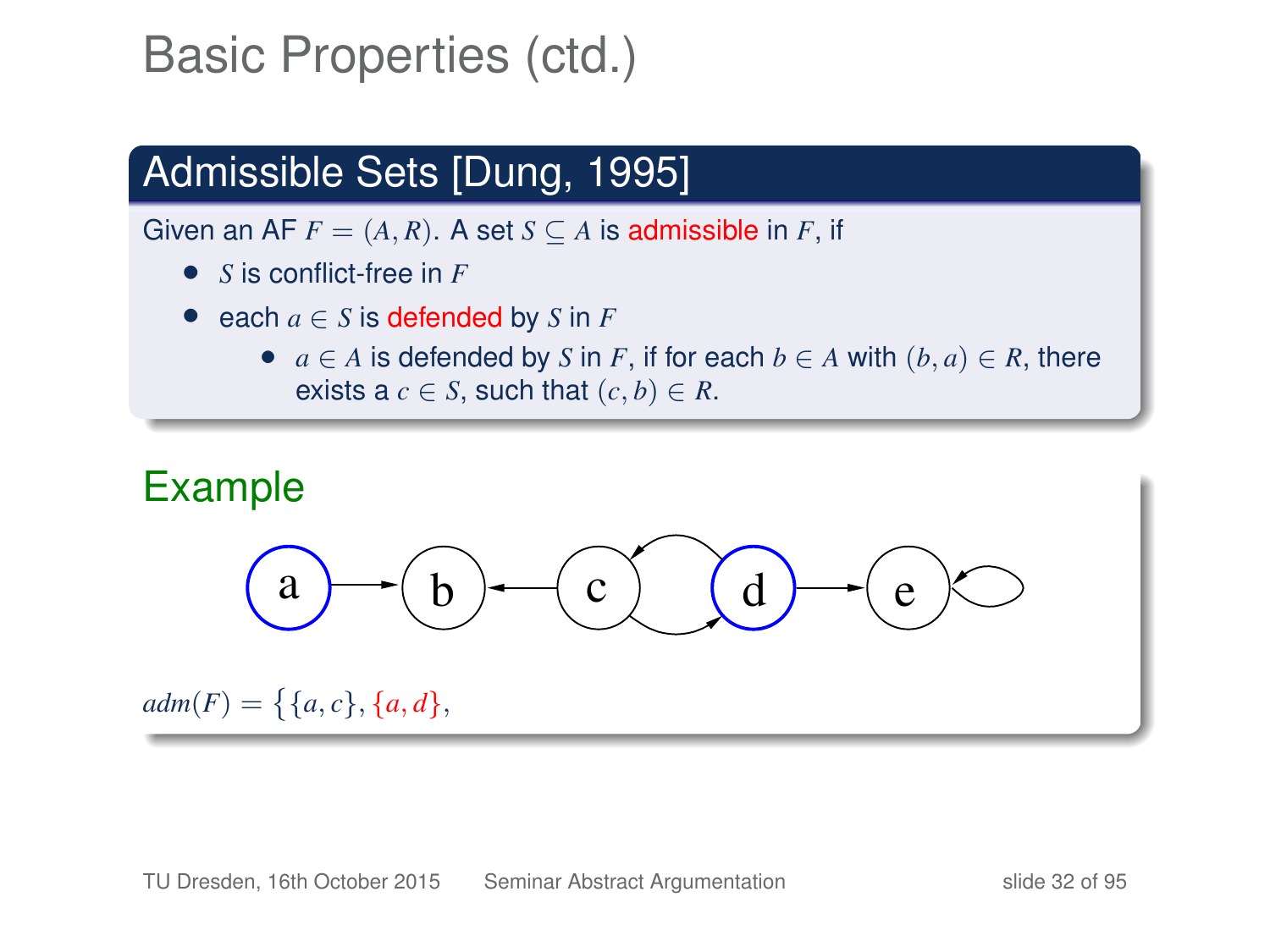### Admissible Sets [Dung, 1995]

- *S* is conflict-free in *F*
- each  $a \in S$  is defended by  $S$  in  $F$ 
	- $a \in A$  is defended by *S* in *F*, if for each  $b \in A$  with  $(b, a) \in R$ , there exists a  $c \in S$ , such that  $(c, b) \in R$ .

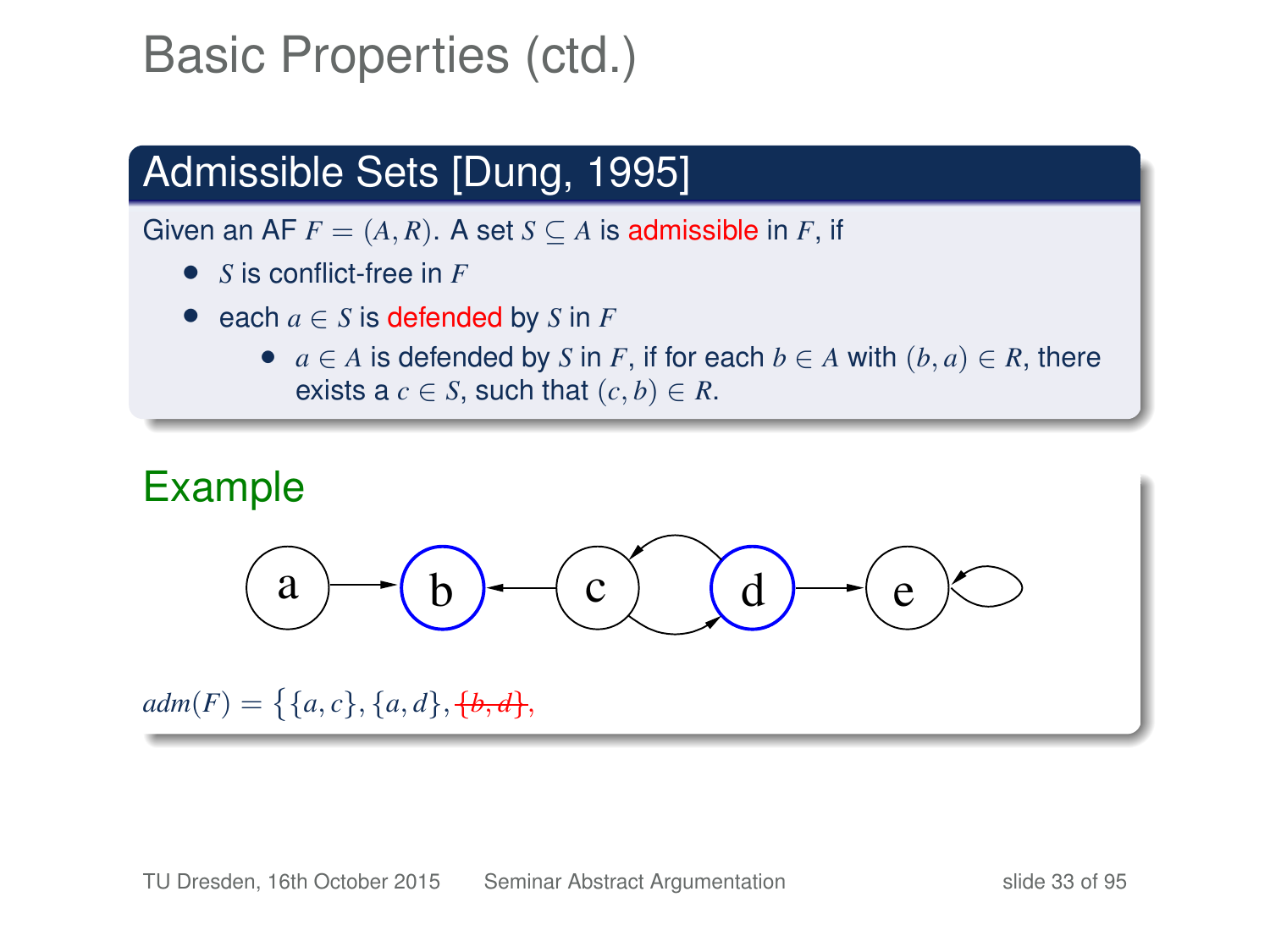### Admissible Sets [Dung, 1995]

- *S* is conflict-free in *F*
- each  $a \in S$  is defended by  $S$  in  $F$ 
	- $a \in A$  is defended by *S* in *F*, if for each  $b \in A$  with  $(b, a) \in R$ , there exists a  $c \in S$ , such that  $(c, b) \in R$ .

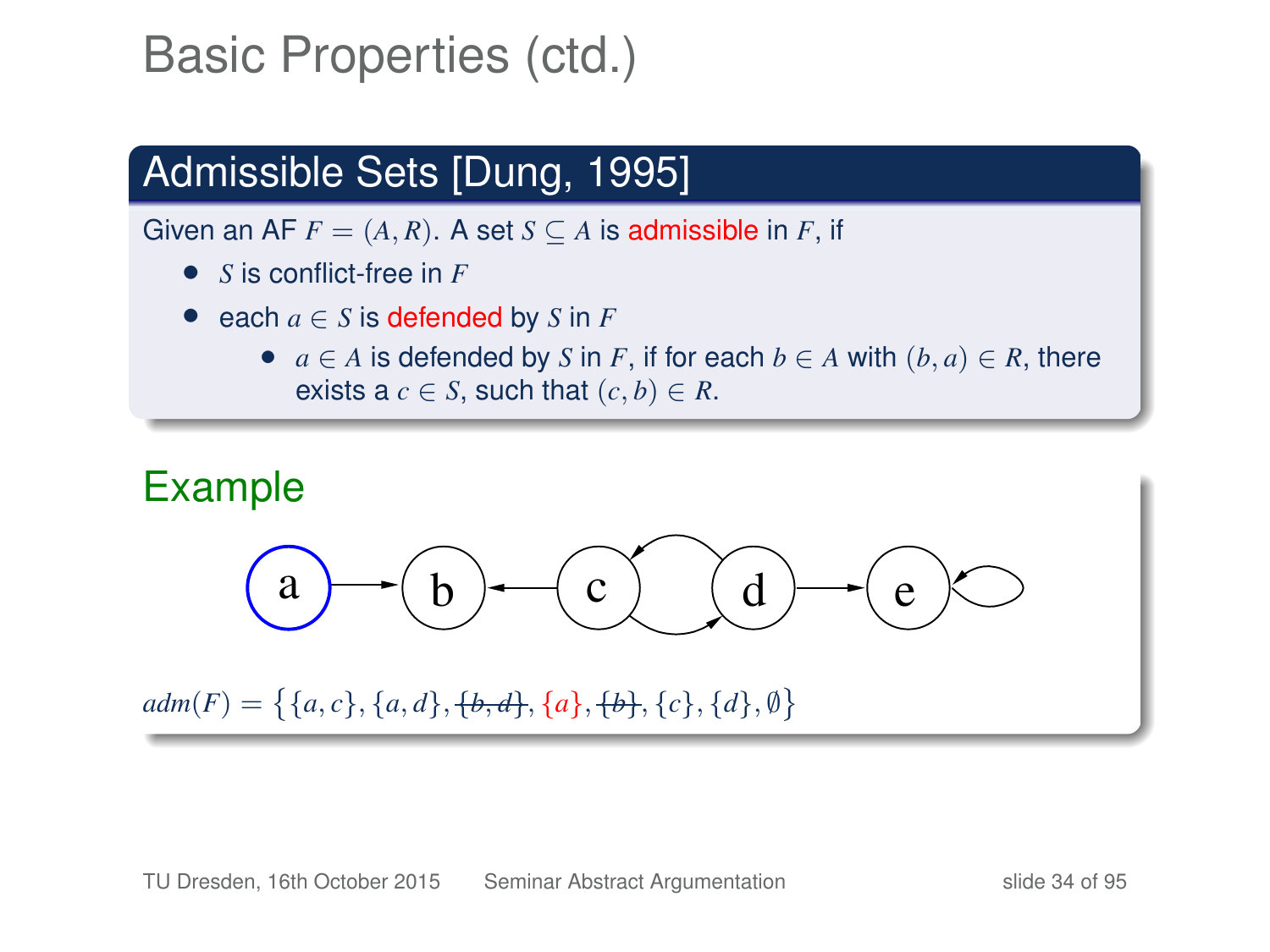### Dung's Fundamental Lemma

Let *S* be admissible in an AF  $F$  and  $a, a'$  arguments in  $F$  defended by  $S$  in  $F$ . Then,

- **1**  $S' = S \cup \{a\}$  is admissible in *F*
- 2  $a'$  is defended by  $S'$  in  $F$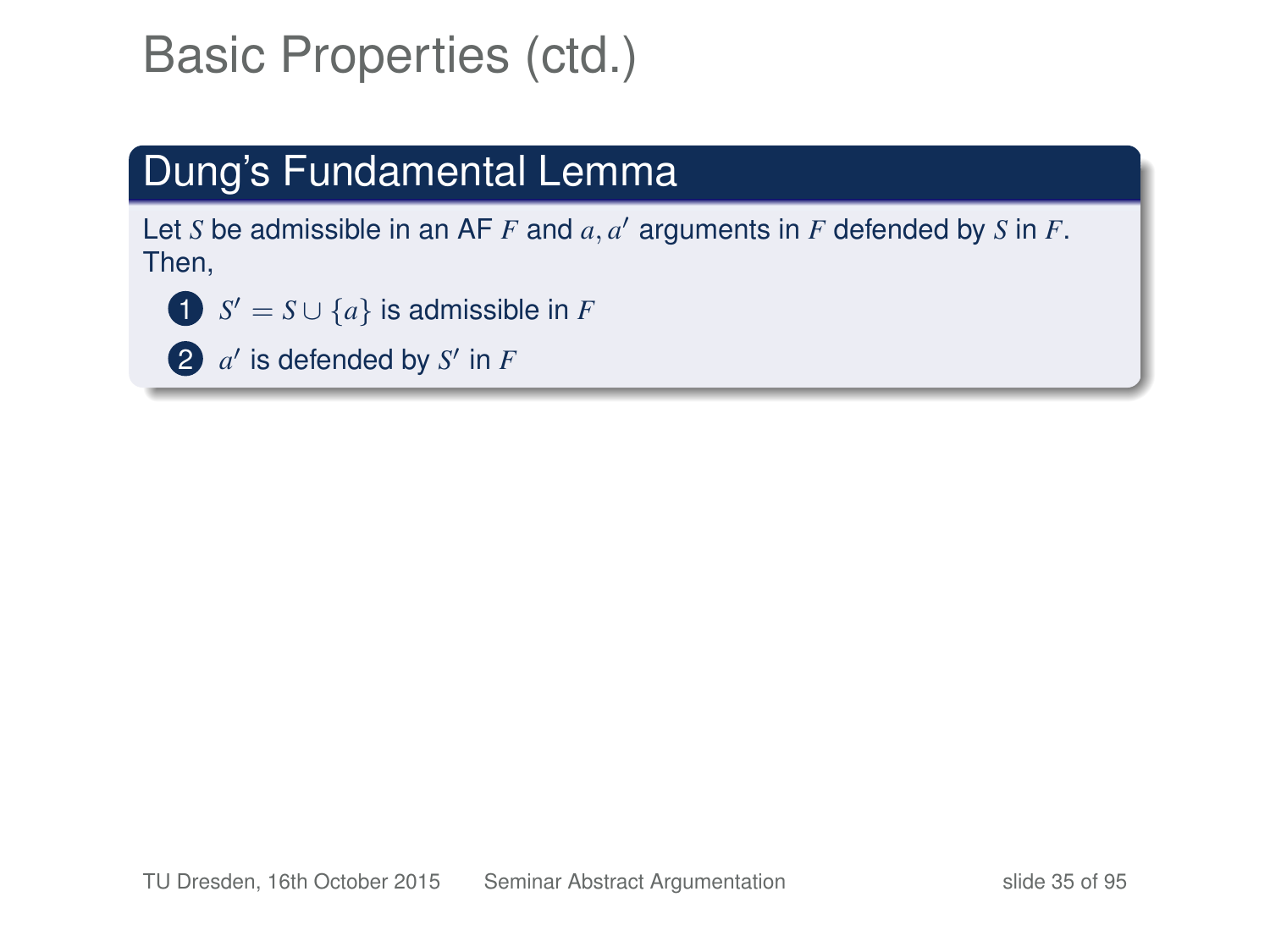### **Semantics**

#### Naive Extensions

Given an AF  $F = (A, R)$ . A set  $S \subseteq A$  is a naive extension of F, if

- *S* is conflict-free in *F*
- for each  $T \subseteq A$  conflict-free in  $F, S \nsubseteq T$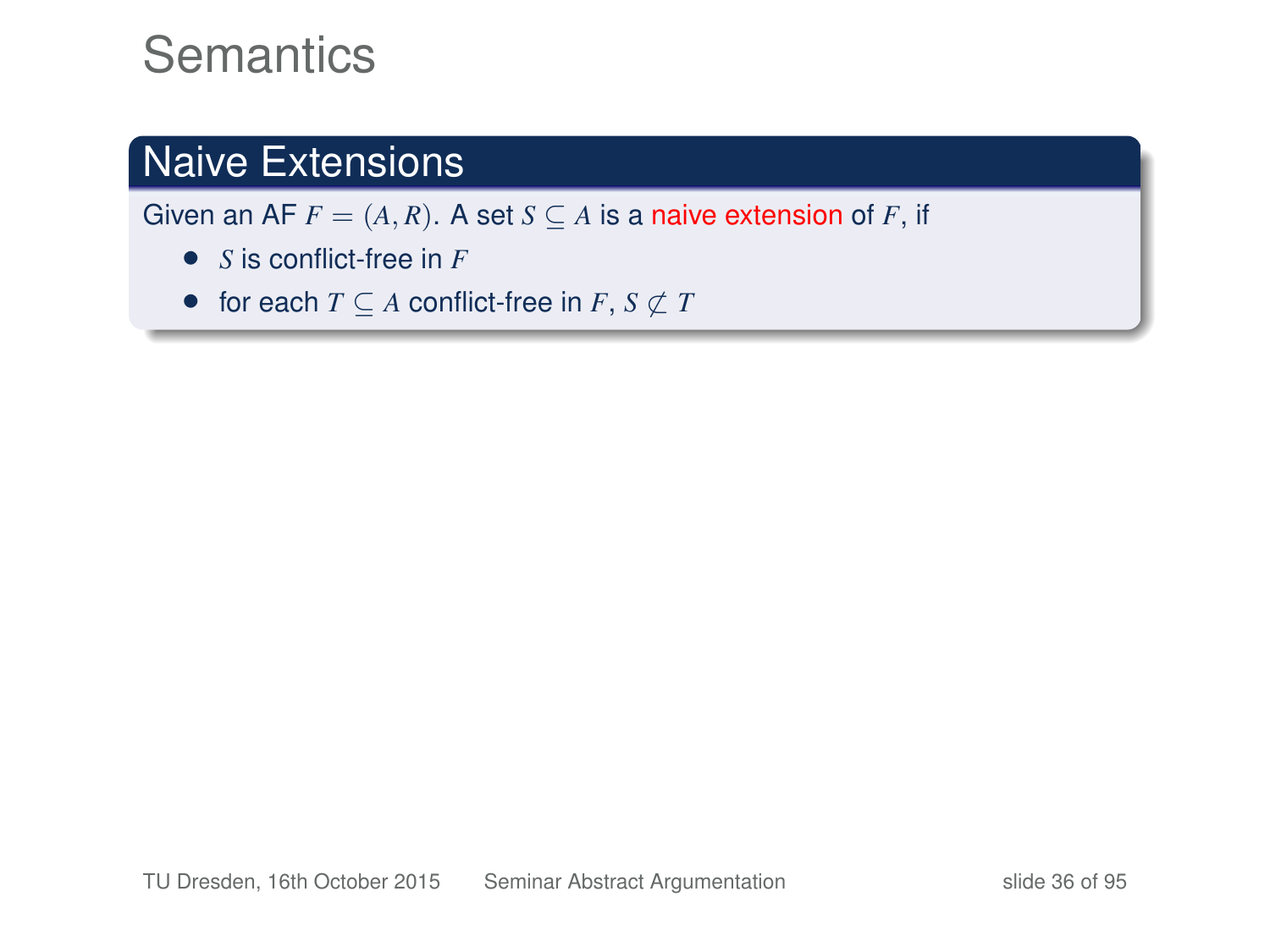#### Naive Extensions

- *S* is conflict-free in *F*
- for each  $T \subseteq A$  conflict-free in  $F, S \nsubseteq T$

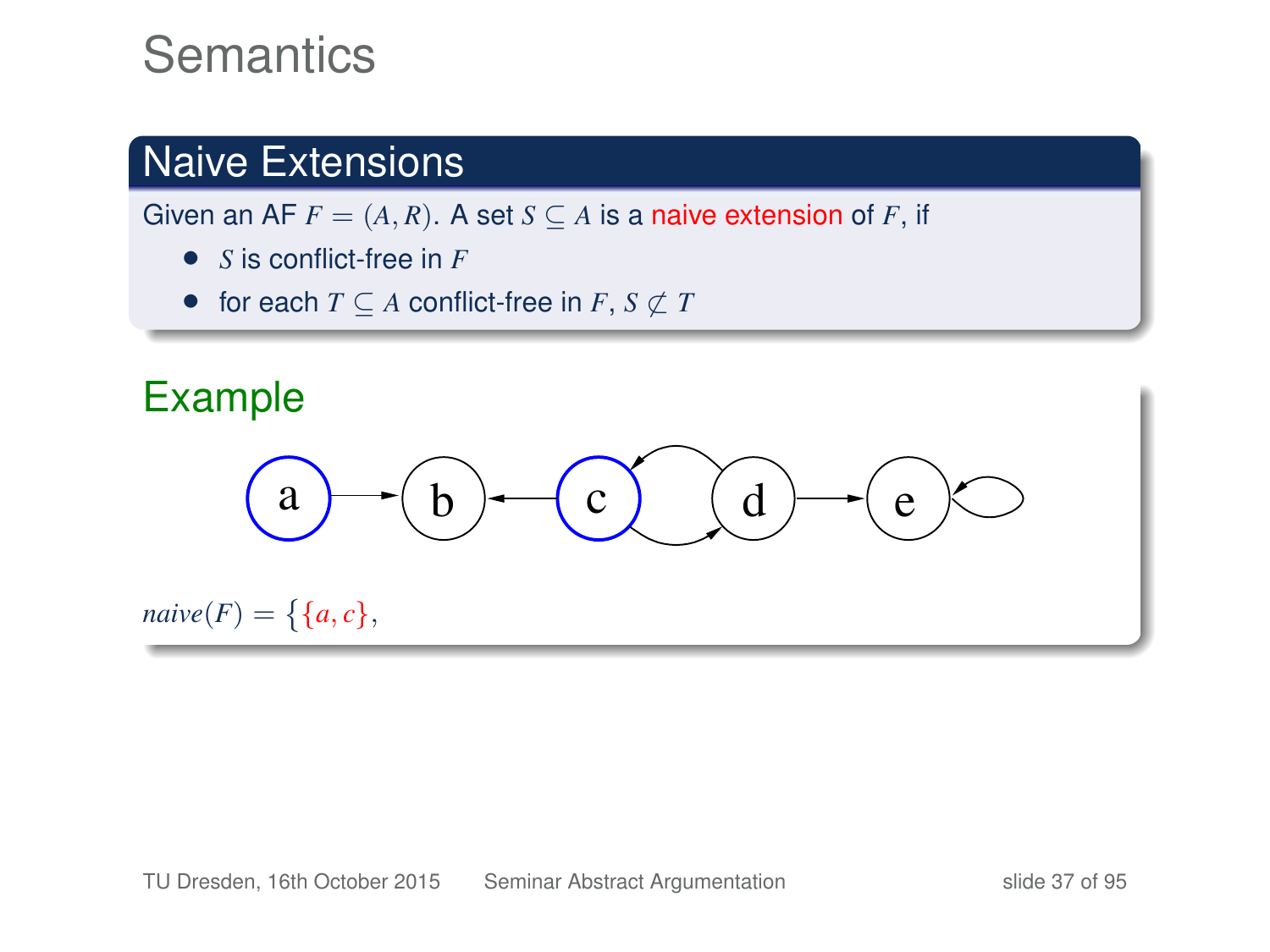#### Naive Extensions

Given an AF  $F = (A, R)$ . A set  $S \subseteq A$  is a naive extension of *F*, if

- *S* is conflict-free in *F*
- for each  $T \subseteq A$  conflict-free in  $F, S \not\subset T$

# Example  $a \rightarrow (b) \rightarrow (c)$   $(d) \rightarrow (e)$  $naive(F) = \{ \{a, c\}, \{a, d\},\}$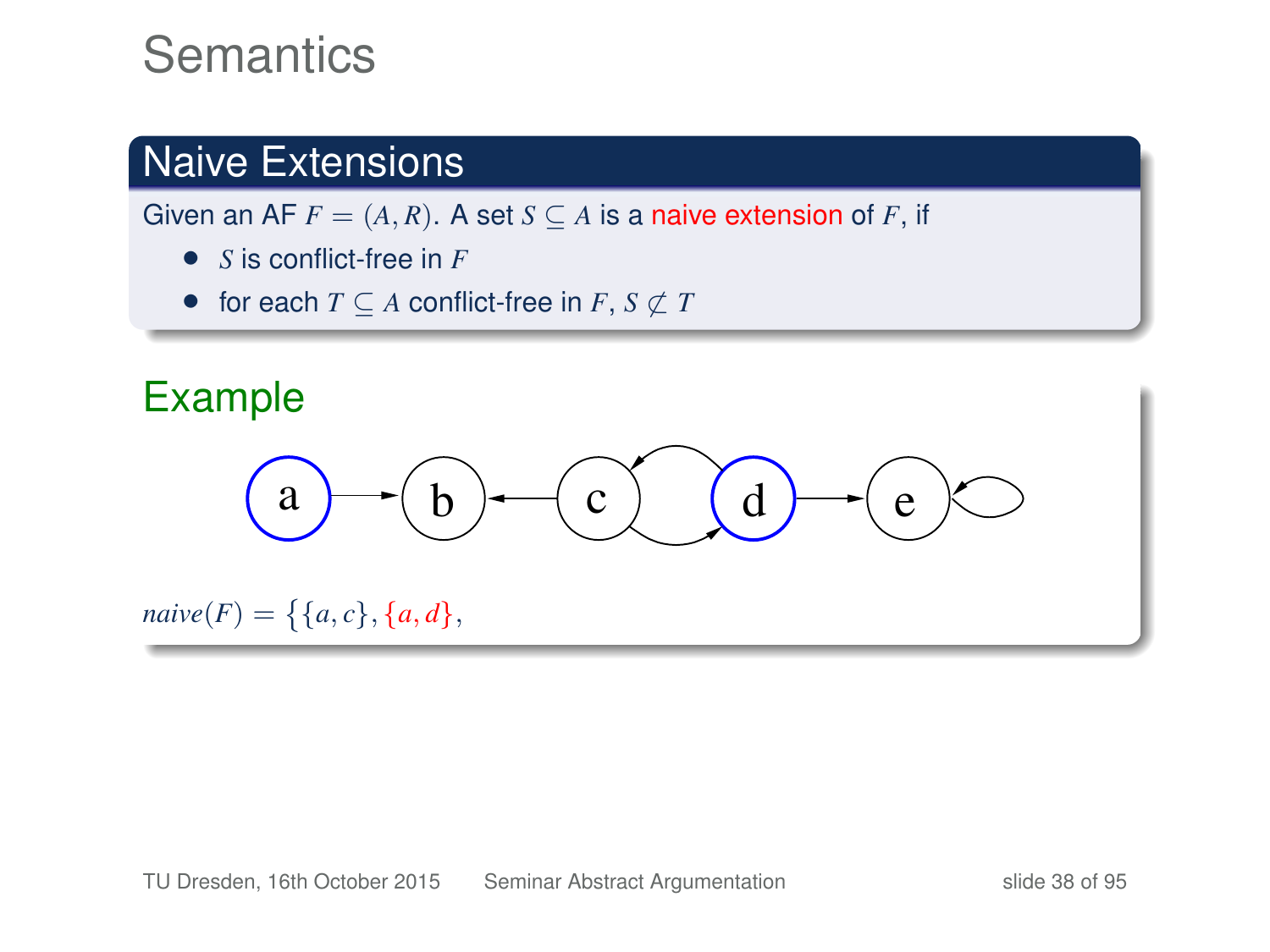#### Naive Extensions

- *S* is conflict-free in *F*
- for each  $T \subseteq A$  conflict-free in  $F, S \not\subset T$

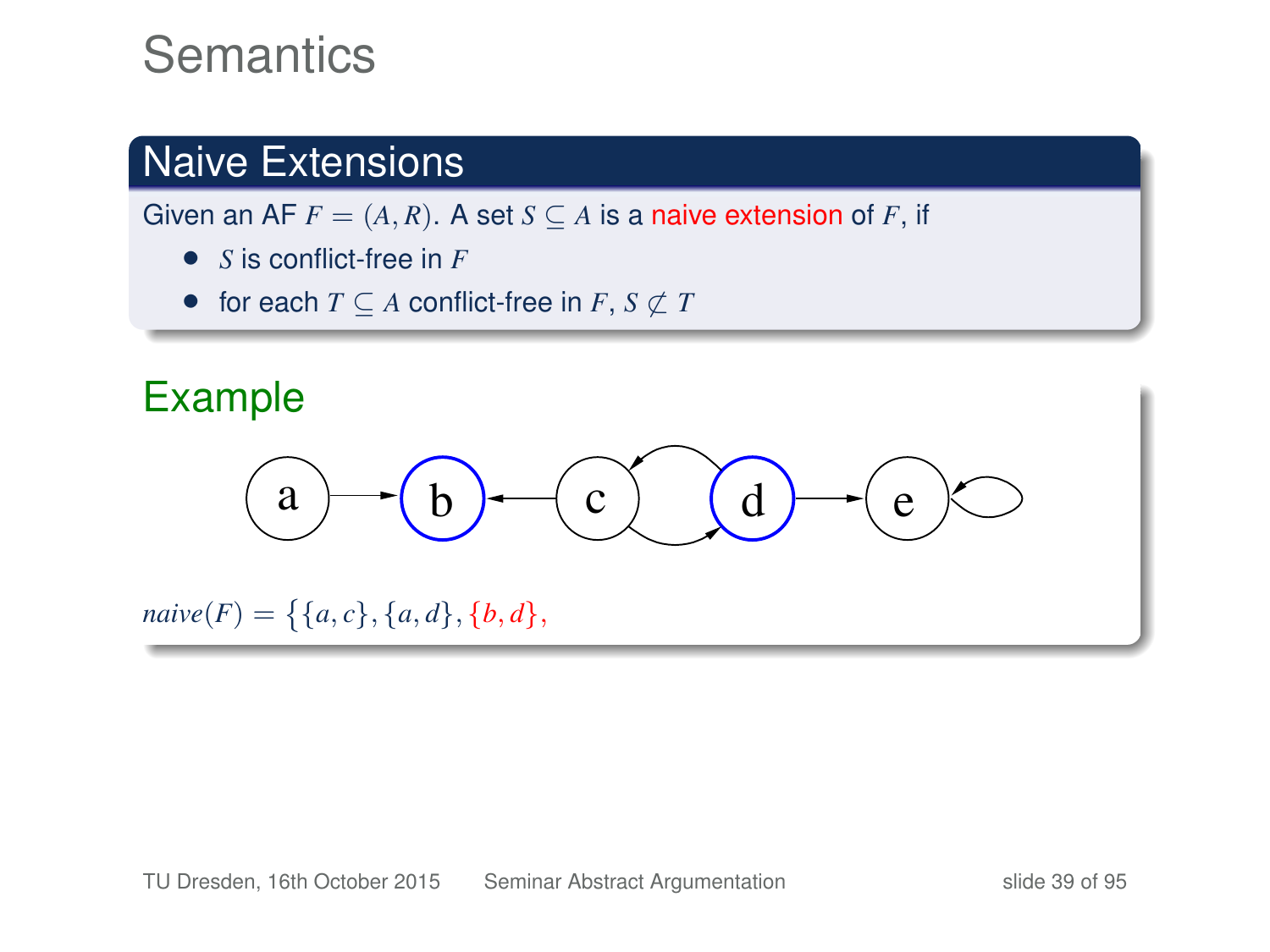#### Naive Extensions

- *S* is conflict-free in *F*
- for each  $T \subseteq A$  conflict-free in  $F, S \not\subset T$

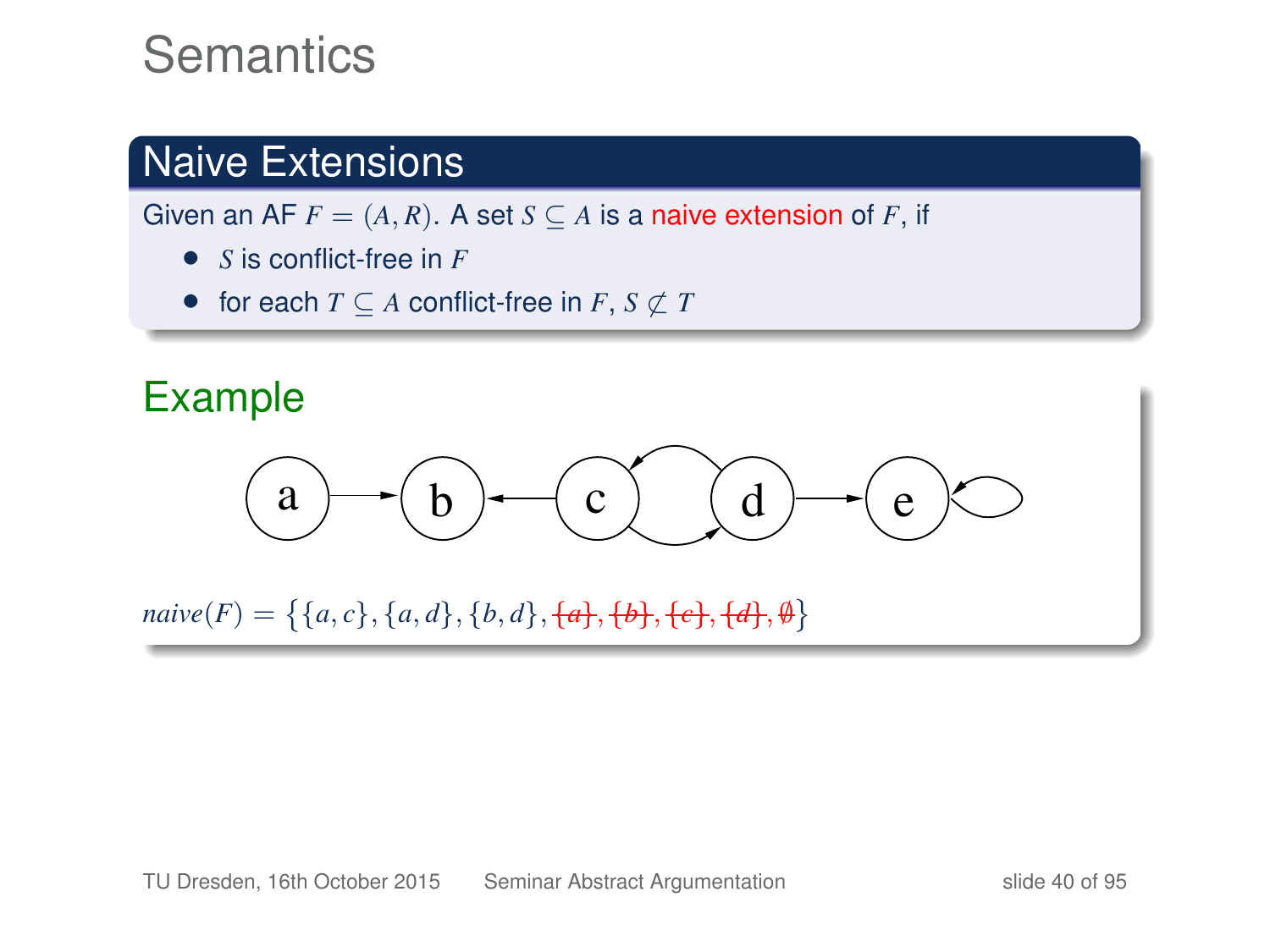### Grounded Extension [Dung, 1995]

Given an AF  $F = (A, R)$ . The unique grounded extension of F is defined as the outcome *S* of the following "algorithm":



**1** put each argument  $a \in A$  which is not attacked in  $F$  into  $S$ ; if no such argument exists, return *S*;

2 remove from *F* all (new) arguments in *S* and all arguments attacked by them (together with all adjacent attacks); and continue with Step 1.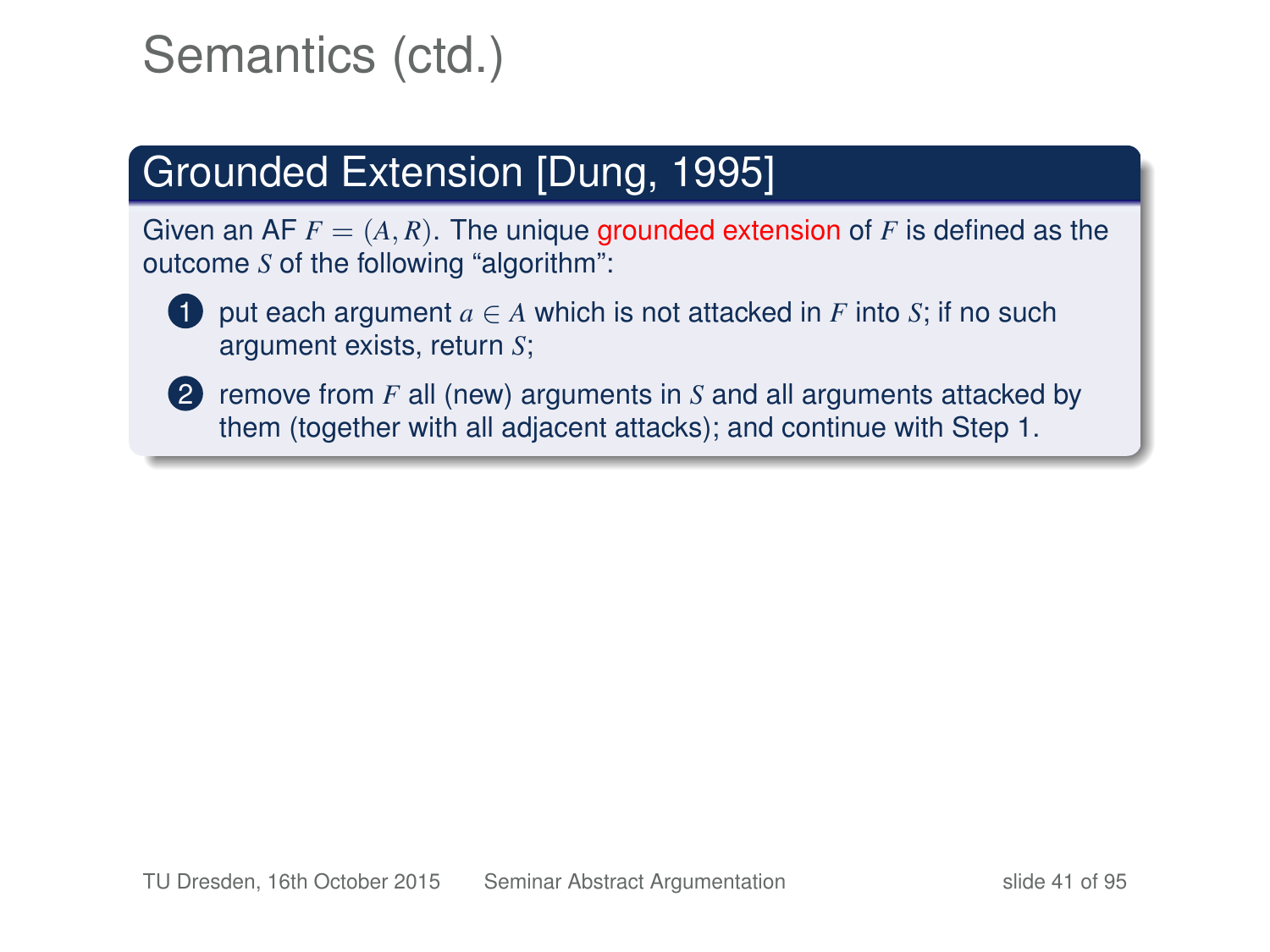### Grounded Extension [Dung, 1995]

Given an AF  $F = (A, R)$ . The unique grounded extension of F is defined as the outcome *S* of the following "algorithm":



**1** put each argument  $a \in A$  which is not attacked in  $F$  into  $S$ ; if no such argument exists, return *S*;

2 remove from *F* all (new) arguments in *S* and all arguments attacked by them (together with all adjacent attacks); and continue with Step 1.

#### Example



 $ground(F) = \{\{a\}\}\$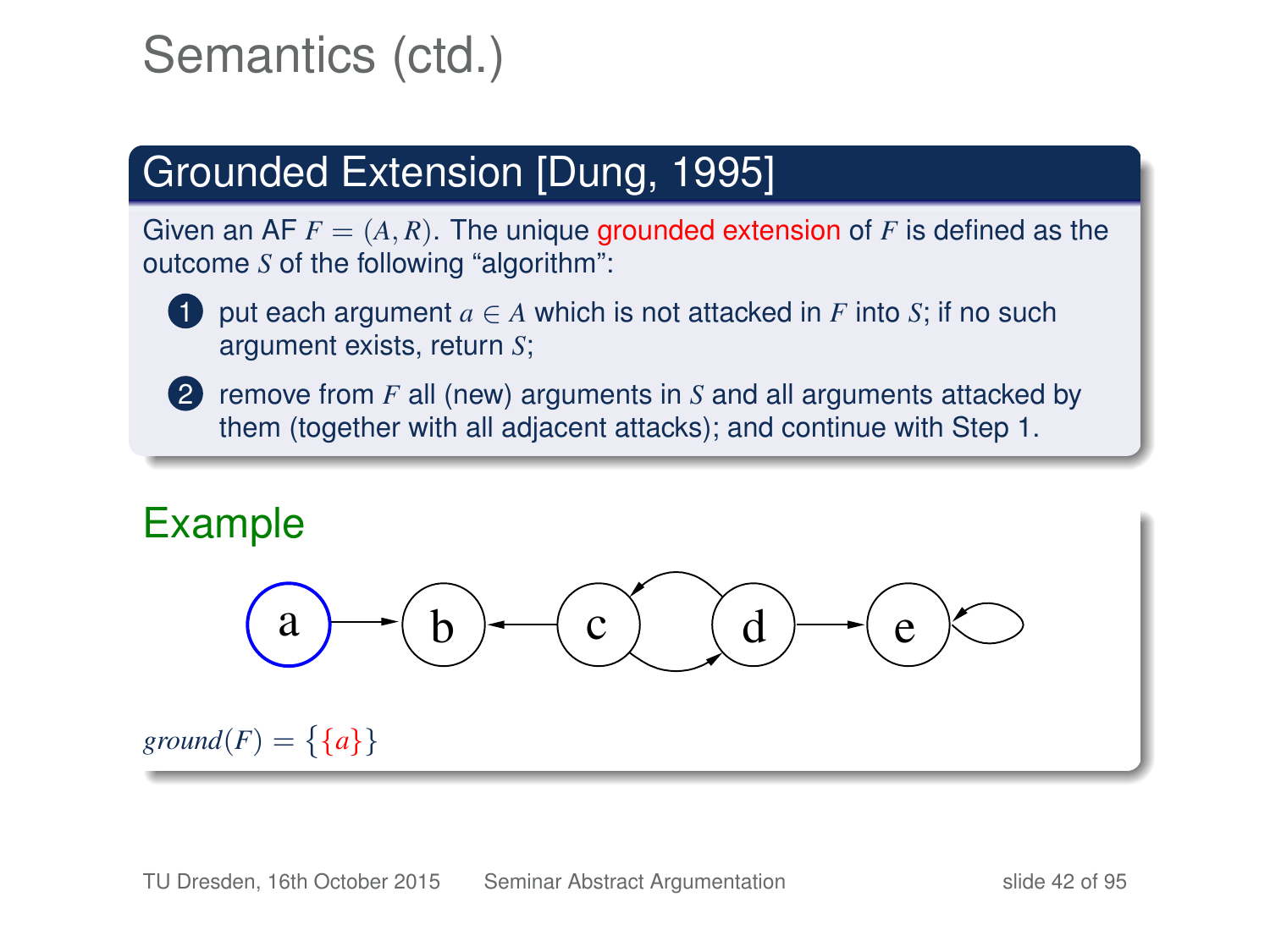### Complete Extension [Dung, 1995]

- *S* is admissible in *F*
- each  $a \in A$  defended by  $S$  in  $F$  is contained in  $S$ 
	- Recall:  $a \in A$  is defended by *S* in *F*, if for each  $b \in A$  with  $(b, a) \in R$ , there exists a  $c \in S$ , such that  $(c, b) \in R$ .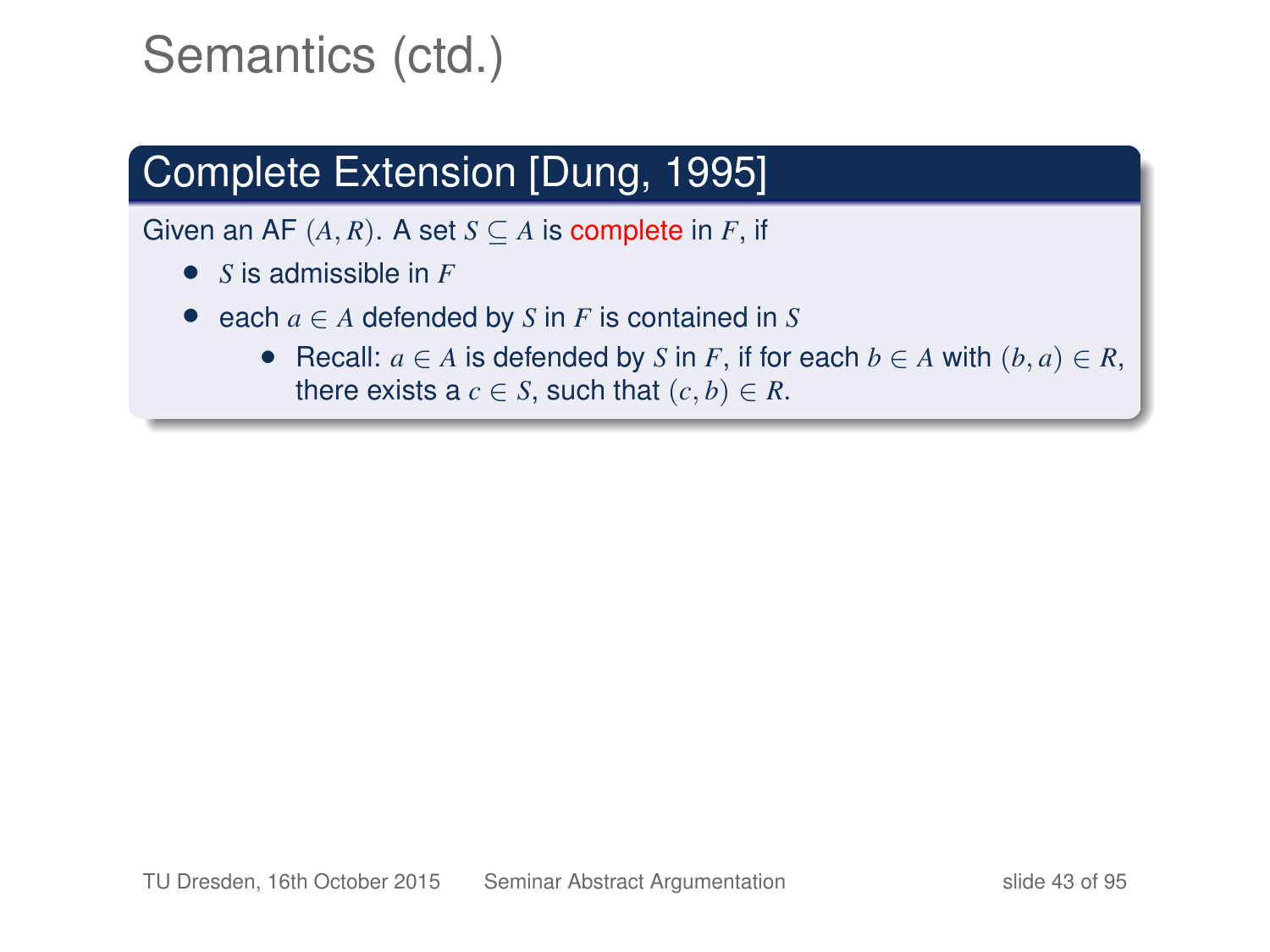### Complete Extension [Dung, 1995]

- *S* is admissible in *F*
- each  $a \in A$  defended by  $S$  in  $F$  is contained in  $S$ 
	- Recall:  $a \in A$  is defended by *S* in *F*, if for each  $b \in A$  with  $(b, a) \in R$ , there exists a  $c \in S$ , such that  $(c, b) \in R$ .

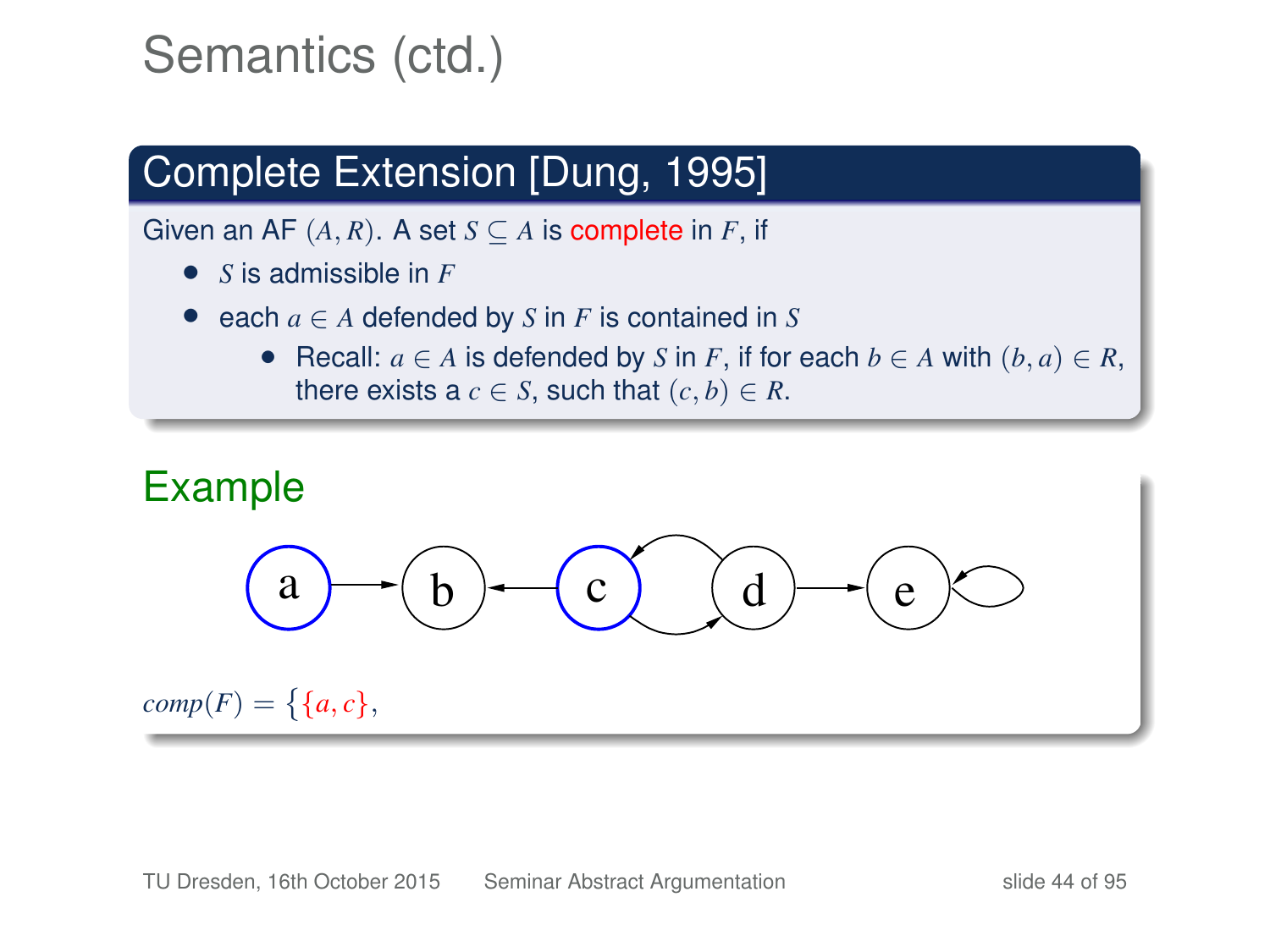### Complete Extension [Dung, 1995]

- *S* is admissible in *F*
- each  $a \in A$  defended by  $S$  in  $F$  is contained in  $S$ 
	- Recall:  $a \in A$  is defended by *S* in *F*, if for each  $b \in A$  with  $(b, a) \in R$ , there exists a  $c \in S$ , such that  $(c, b) \in R$ .

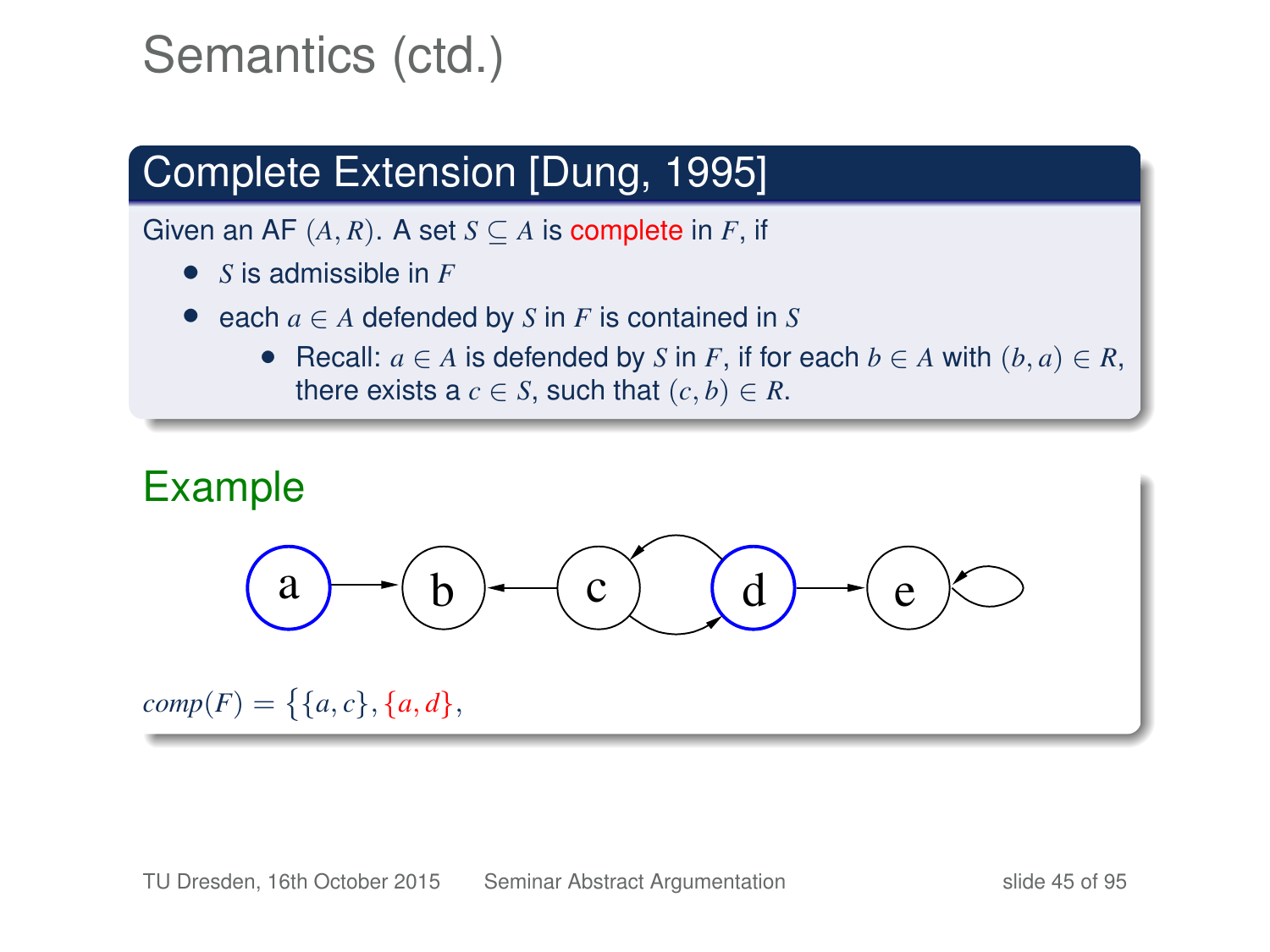### Complete Extension [Dung, 1995]

- *S* is admissible in *F*
- each  $a \in A$  defended by  $S$  in  $F$  is contained in  $S$ 
	- Recall:  $a \in A$  is defended by *S* in *F*, if for each  $b \in A$  with  $(b, a) \in R$ , there exists a  $c \in S$ , such that  $(c, b) \in R$ .

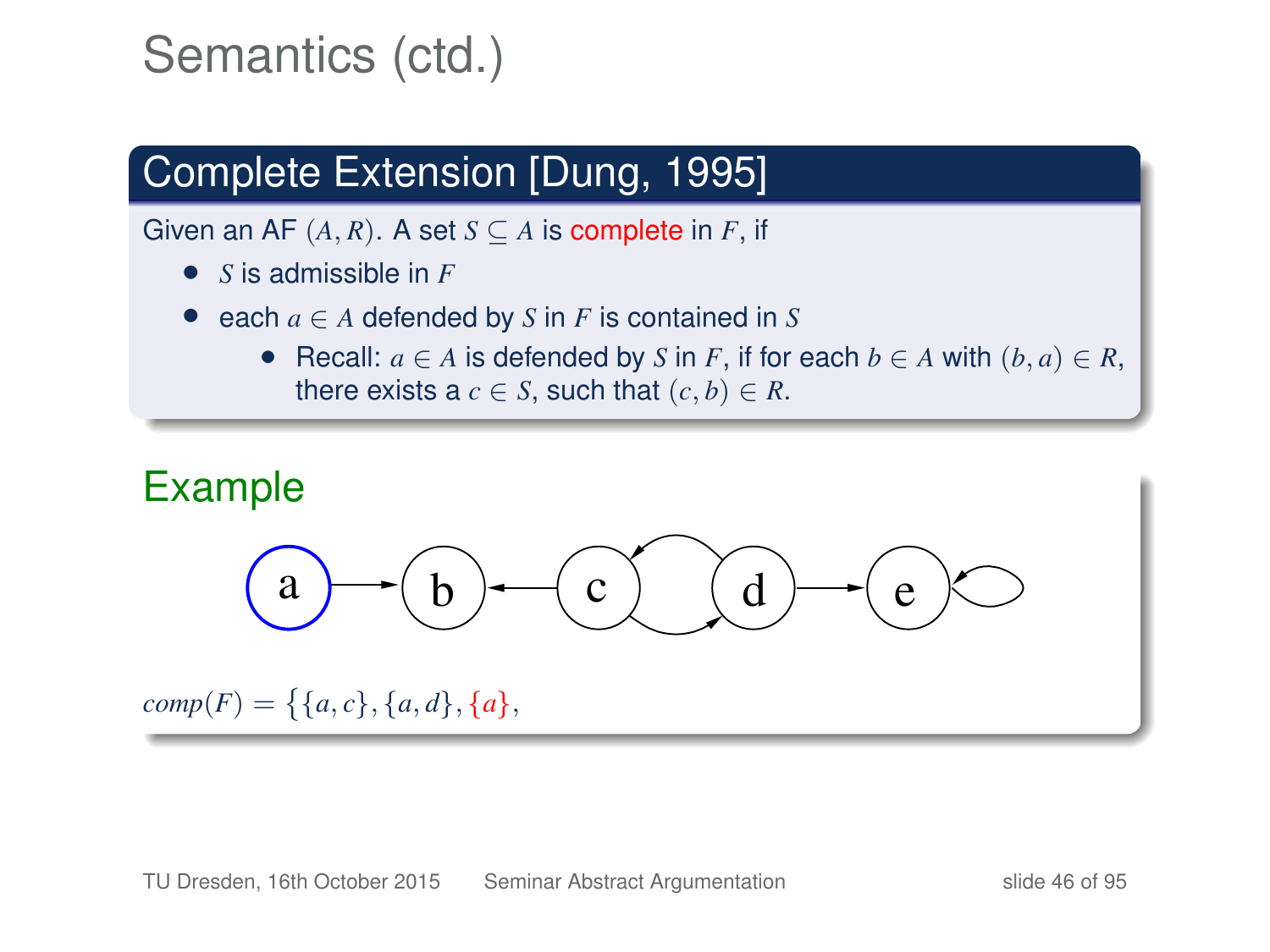### Complete Extension [Dung, 1995]

- *S* is admissible in *F*
- each  $a \in A$  defended by  $S$  in  $F$  is contained in  $S$ 
	- Recall:  $a \in A$  is defended by *S* in *F*, if for each  $b \in A$  with  $(b, a) \in R$ , there exists a  $c \in S$ , such that  $(c, b) \in R$ .

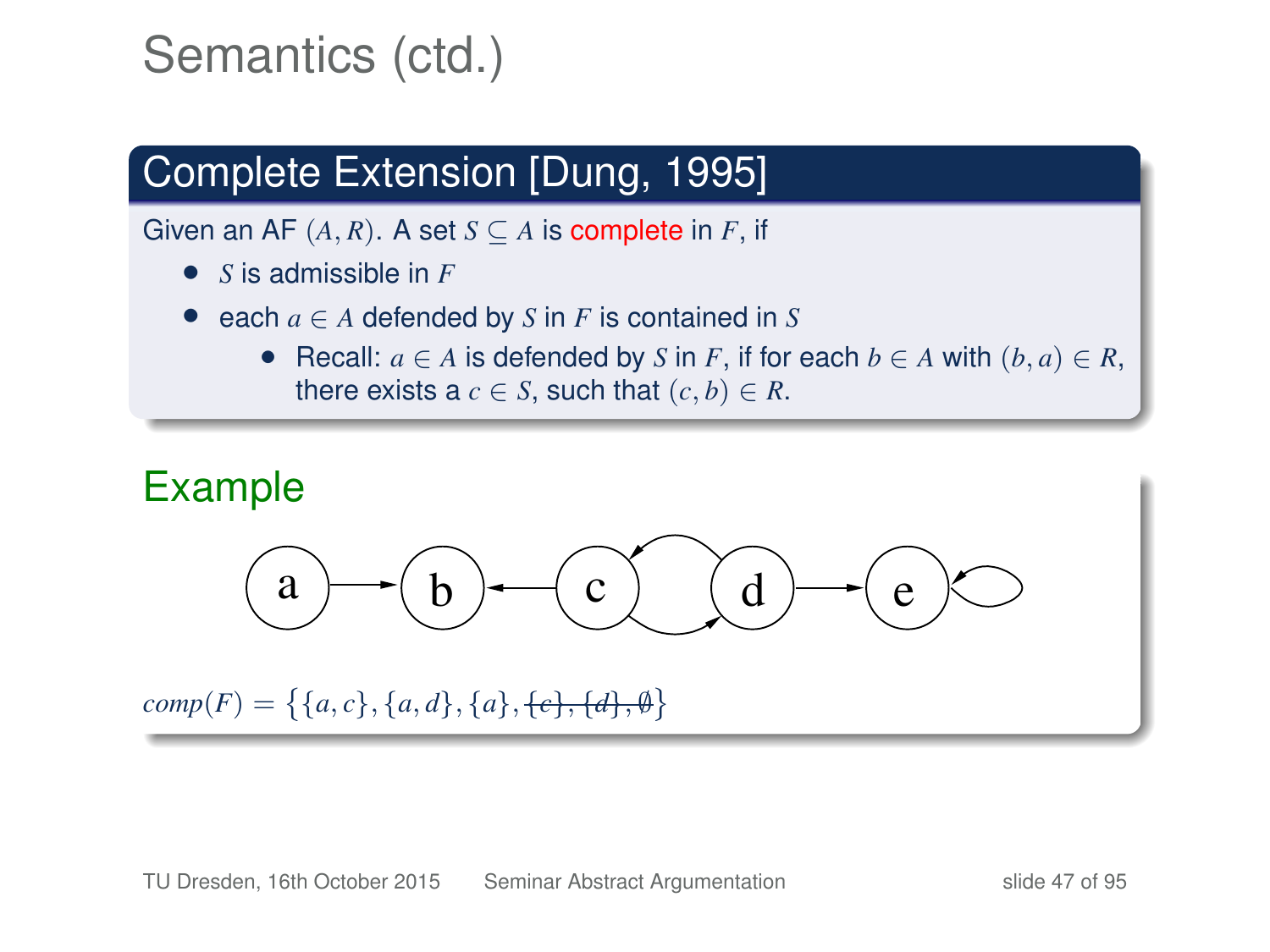### Properties of the Grounded Extension

For any AF *F*, the grounded extension of *F* is the subset-minimal complete extension of *F*.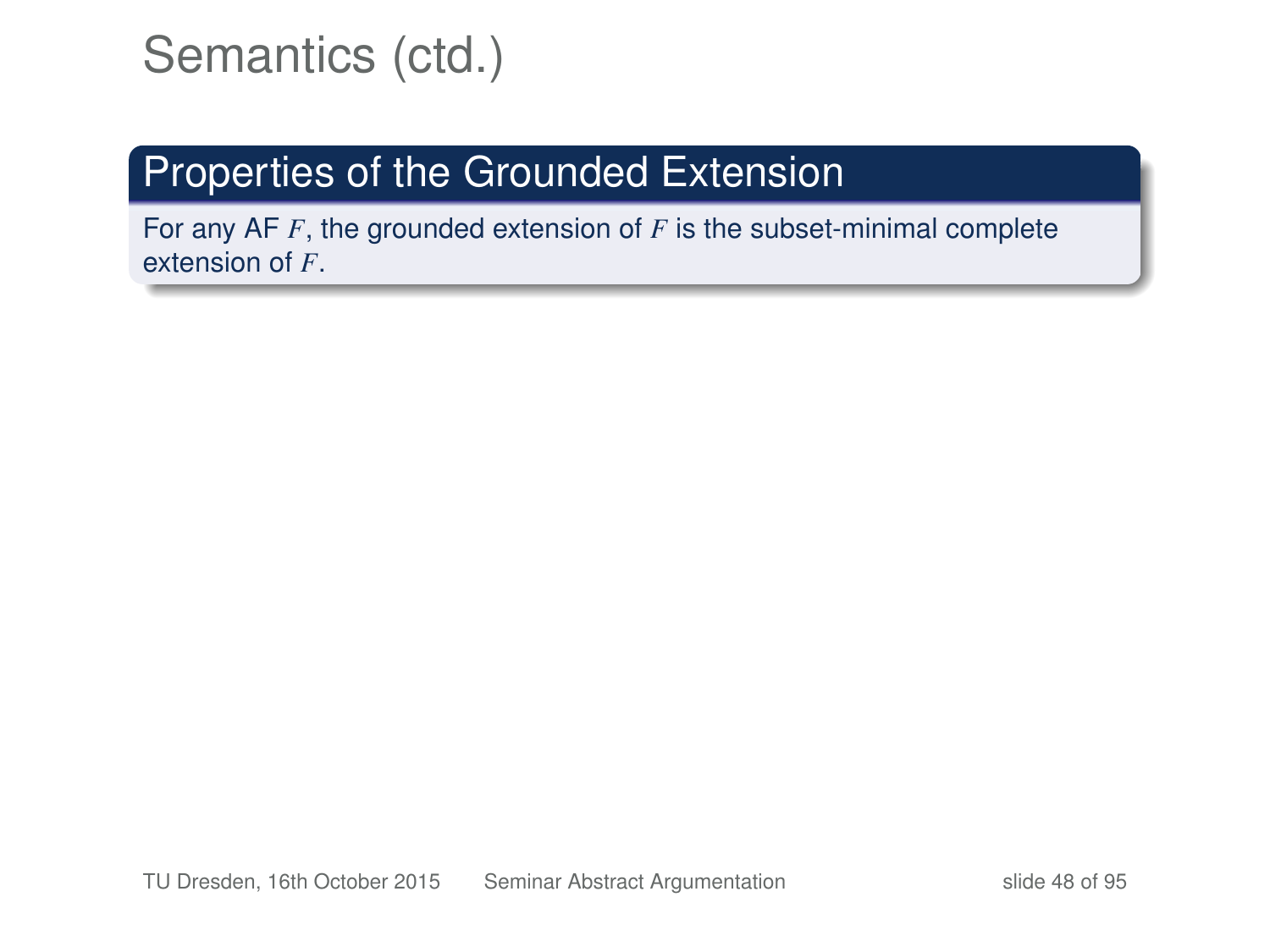### Properties of the Grounded Extension

For any AF *F*, the grounded extension of *F* is the subset-minimal complete extension of *F*.

#### Remark

Since there exists exactly one grounded extension for each AF *F*, we often write *ground*(*F*) = *S* instead of *ground*(*F*) = {*S*}.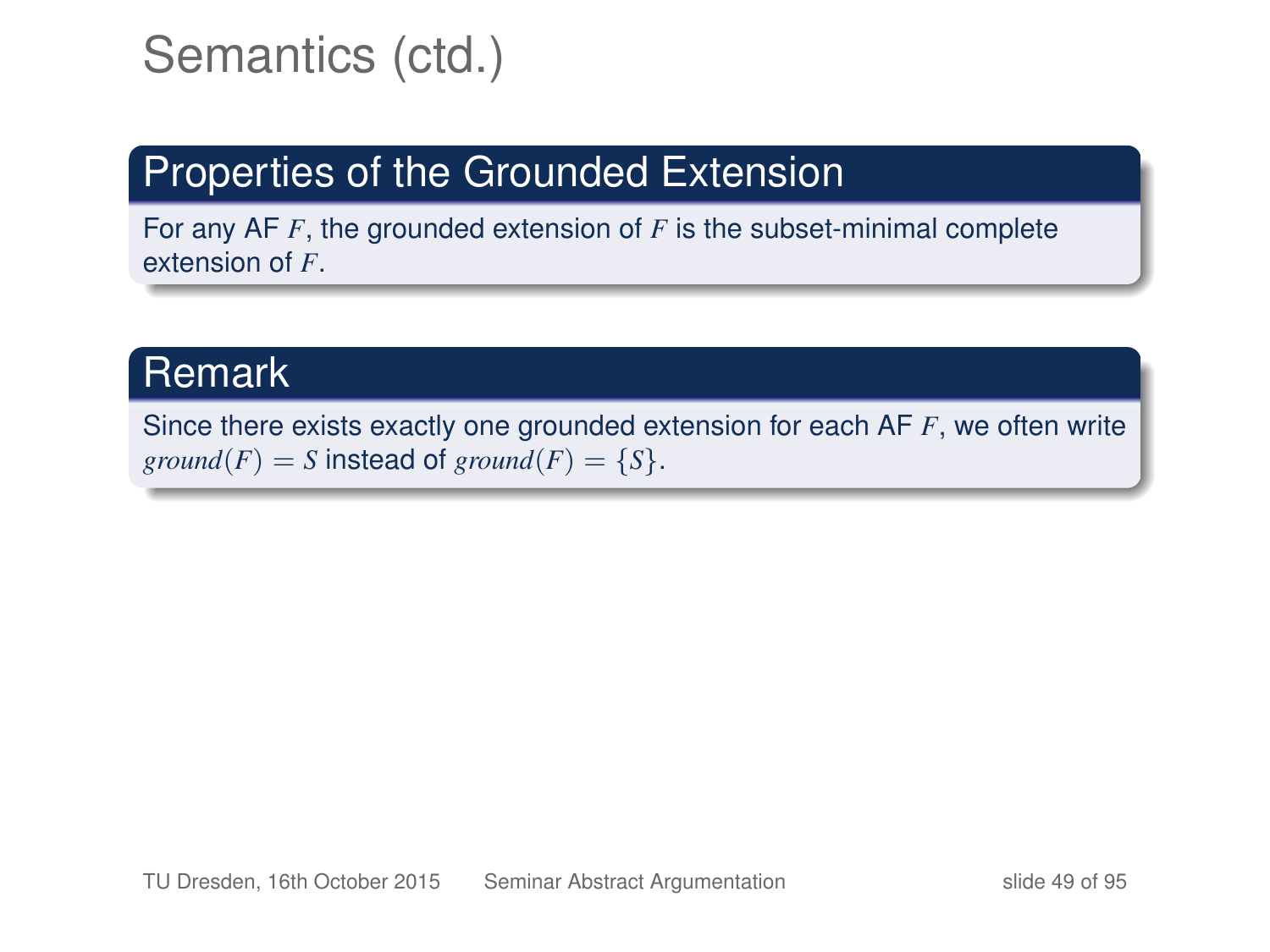### Preferred Extensions [Dung, 1995]

- *S* is admissible in *F*
- for each  $T \subseteq A$  admissible in  $F, S \nsubseteq T$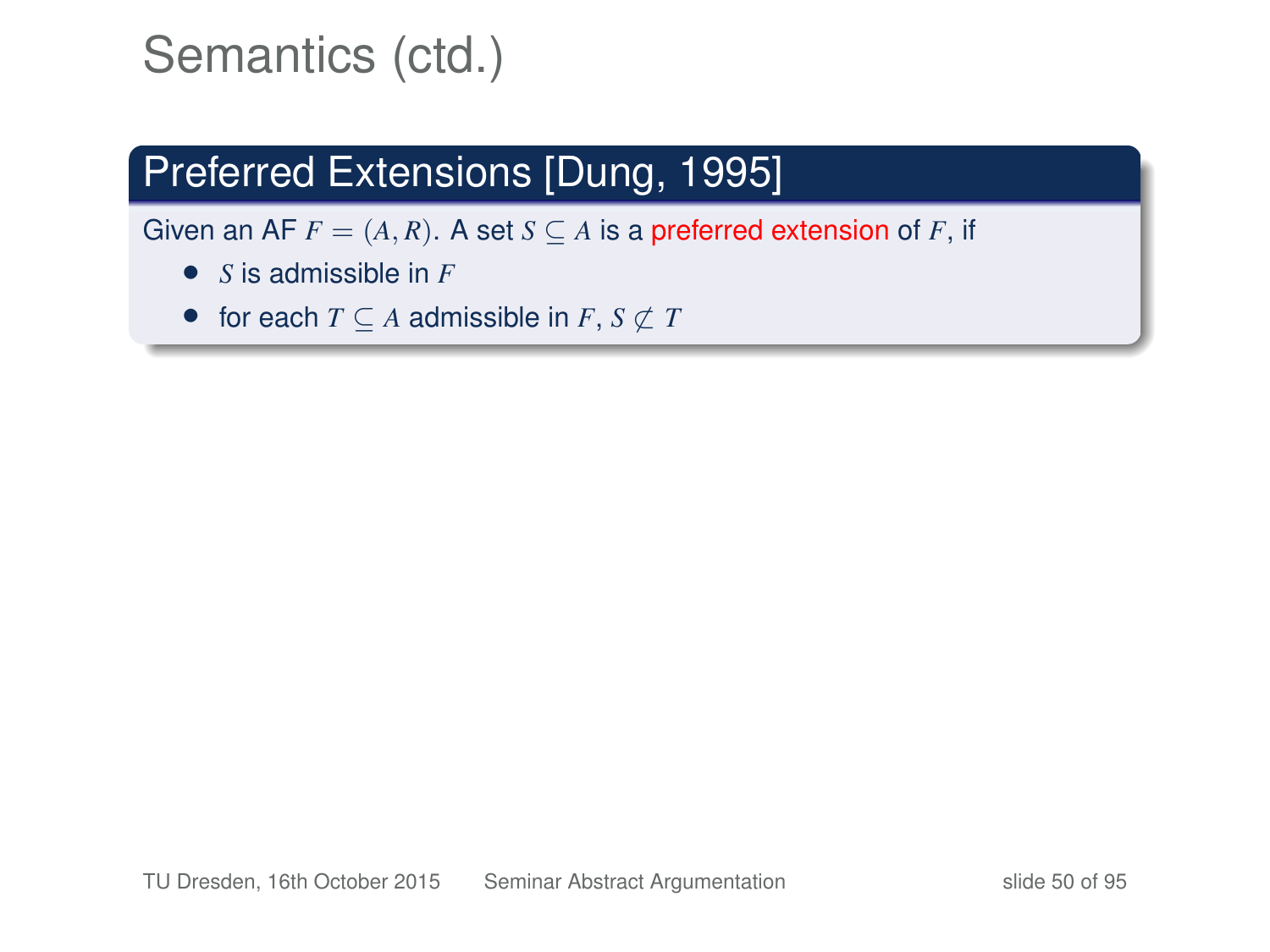### Preferred Extensions [Dung, 1995]

Given an AF  $F = (A, R)$ . A set  $S \subseteq A$  is a preferred extension of F, if

- *S* is admissible in *F*
- for each  $T \subseteq A$  admissible in  $F, S \nsubseteq T$

#### Example

$$
(a) \rightarrow (b) \rightarrow (c) \rightarrow (d) \rightarrow (e) \rightarrow
$$

 $pref(F)=\{\{a,c\},\{a,d\},\{a\},\{c\},\{d\},\emptyset\}$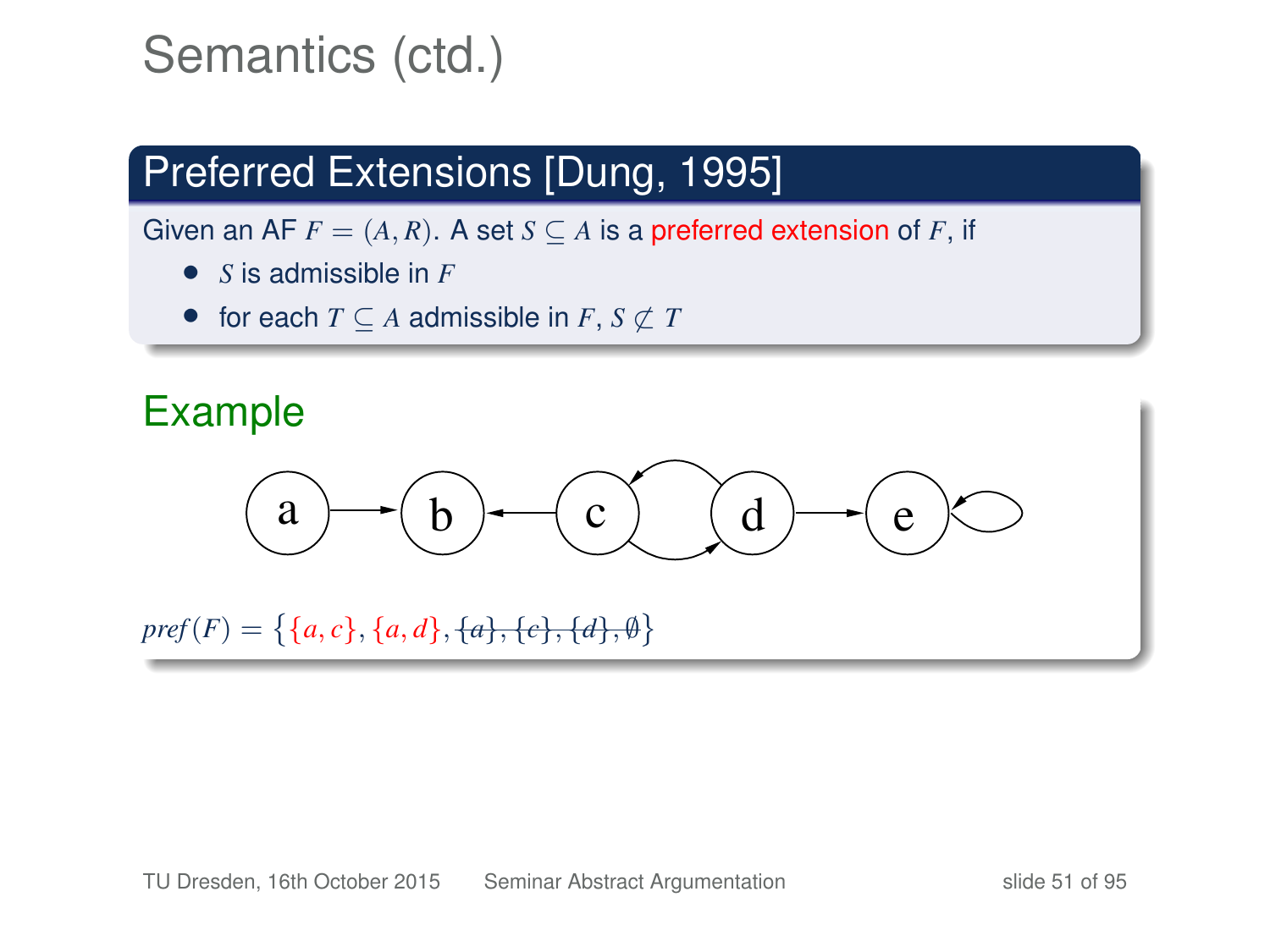### Stable Extensions [Dung, 1995]

- *S* is conflict-free in *F*
- for each  $a \in A \setminus S$ , there exists a  $b \in S$ , such that  $(b, a) \in R$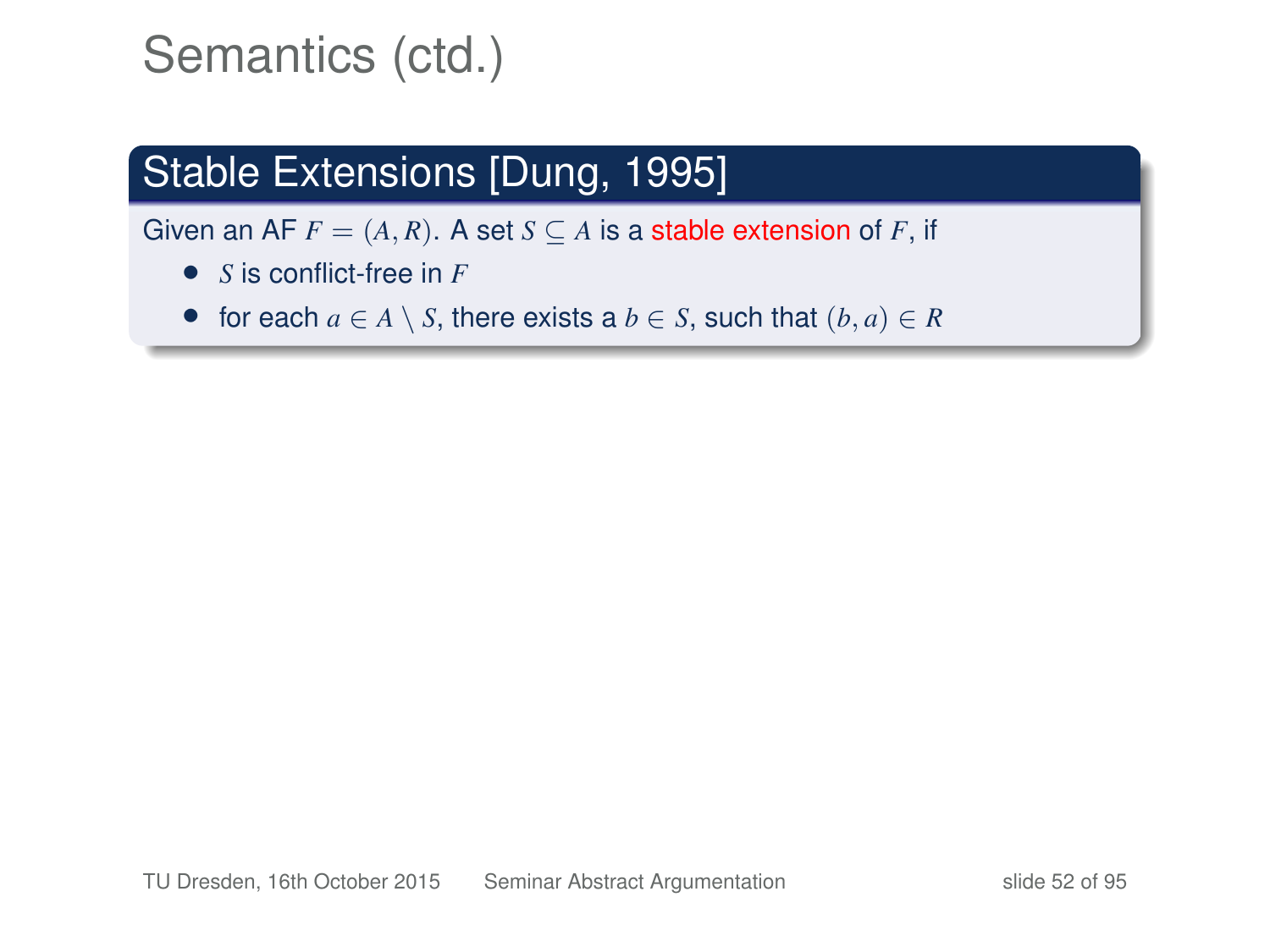### Stable Extensions [Dung, 1995]

- *S* is conflict-free in *F*
- for each  $a \in A \setminus S$ , there exists a  $b \in S$ , such that  $(b, a) \in R$

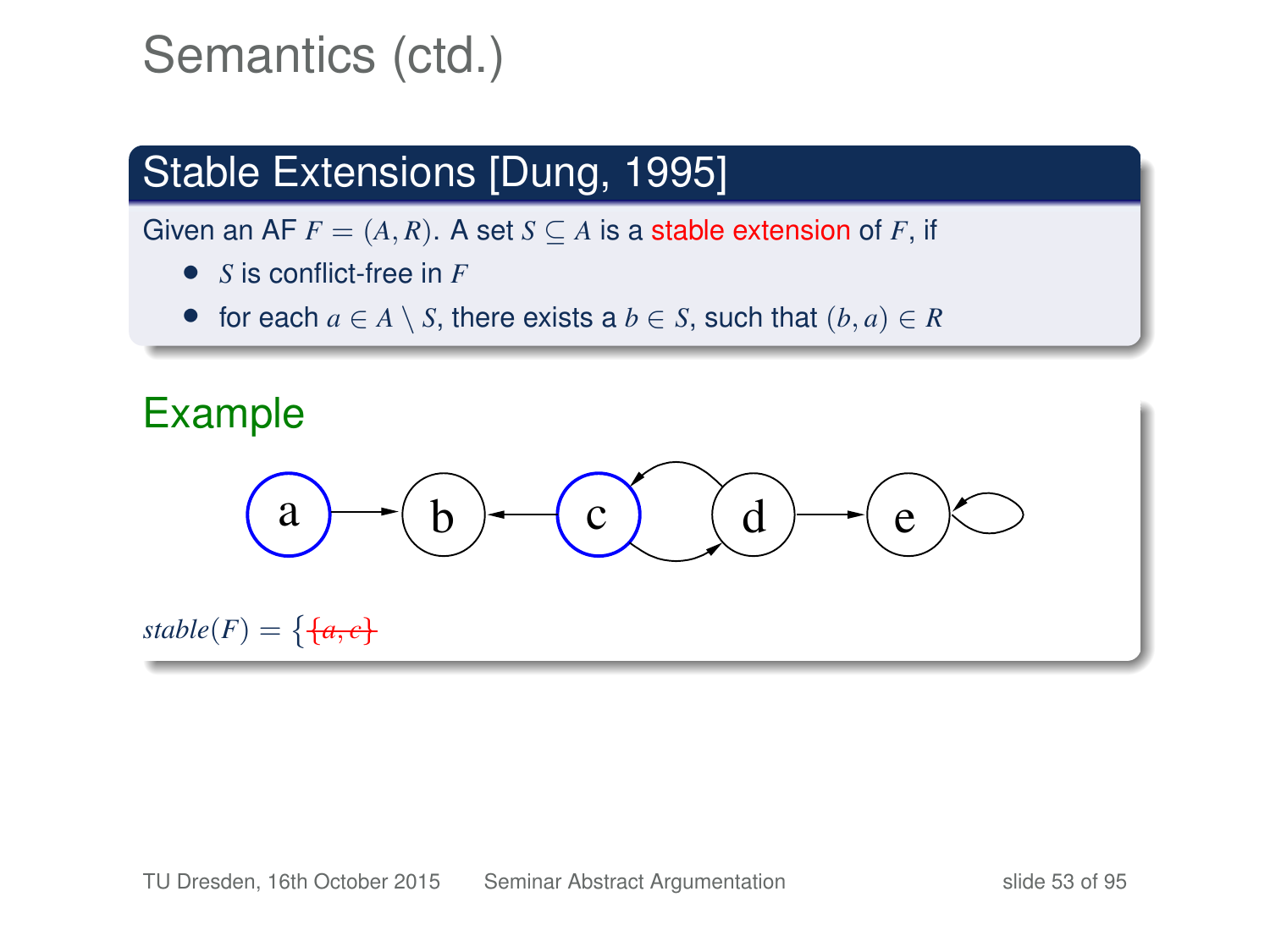### Stable Extensions [Dung, 1995]

- *S* is conflict-free in *F*
- for each  $a \in A \setminus S$ , there exists a  $b \in S$ , such that  $(b, a) \in R$

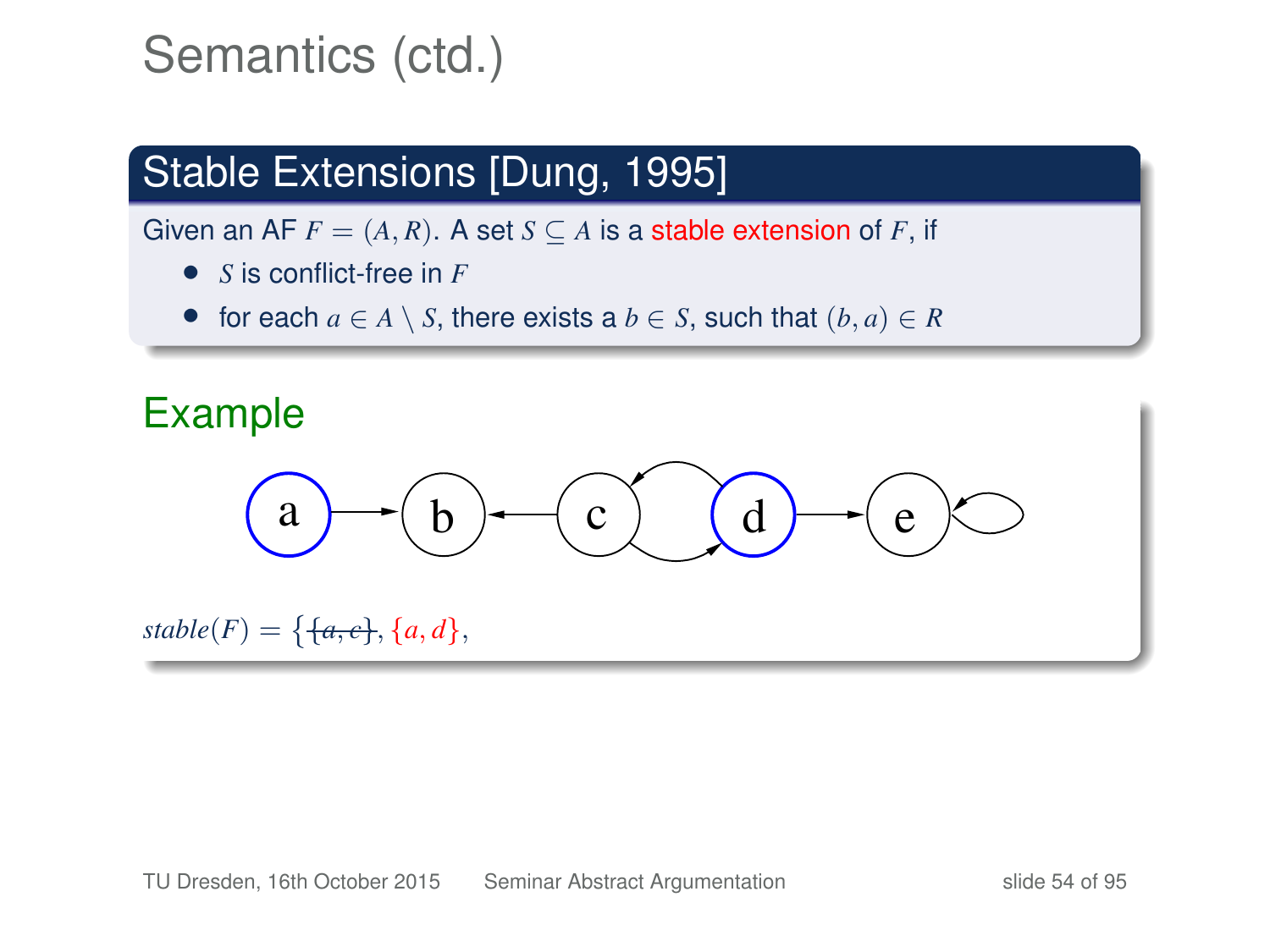### Stable Extensions [Dung, 1995]

- *S* is conflict-free in *F*
- for each  $a \in A \setminus S$ , there exists a  $b \in S$ , such that  $(b, a) \in R$

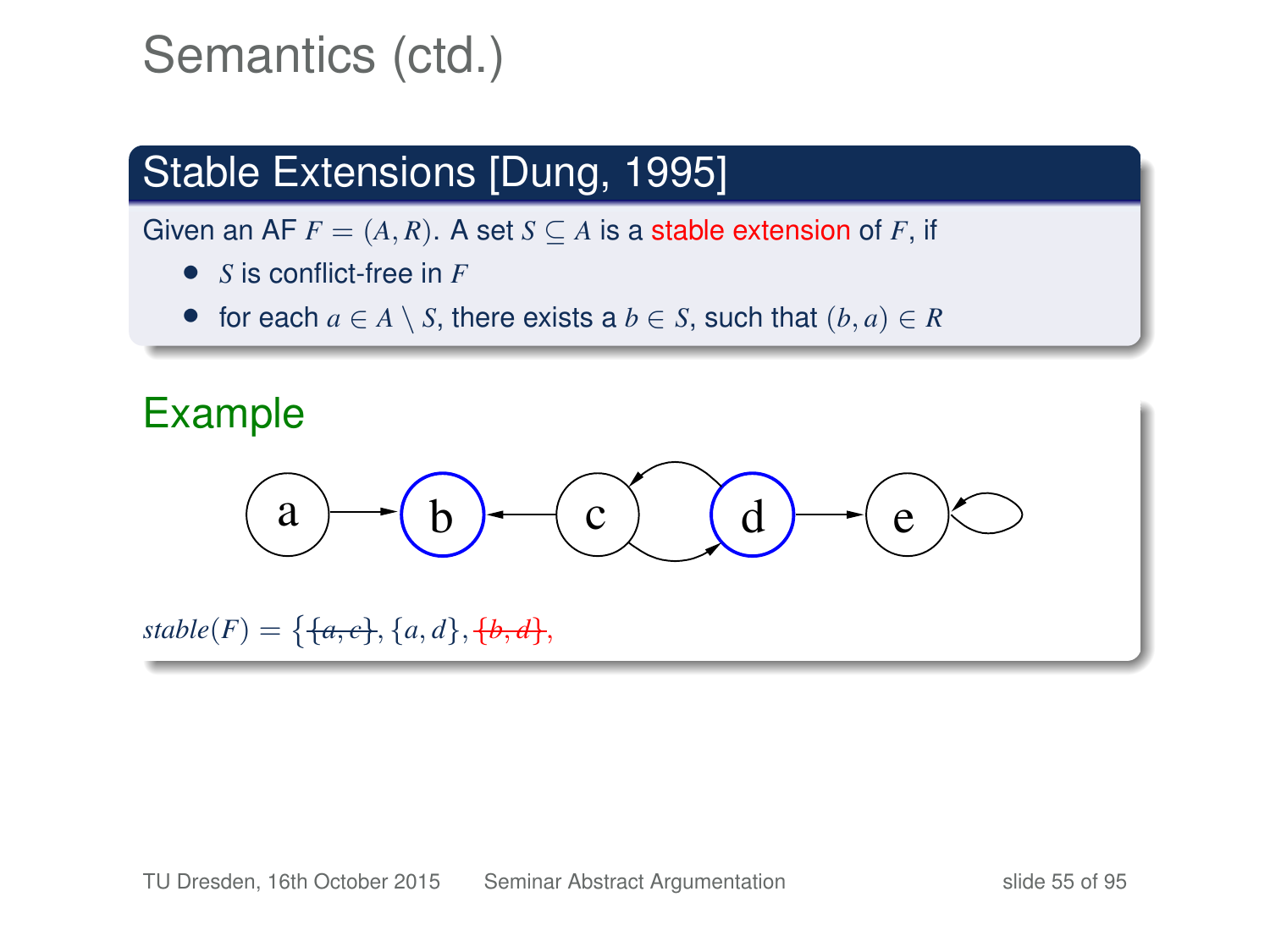### Stable Extensions [Dung, 1995]

- *S* is conflict-free in *F*
- for each  $a \in A \setminus S$ , there exists a  $b \in S$ , such that  $(b, a) \in R$

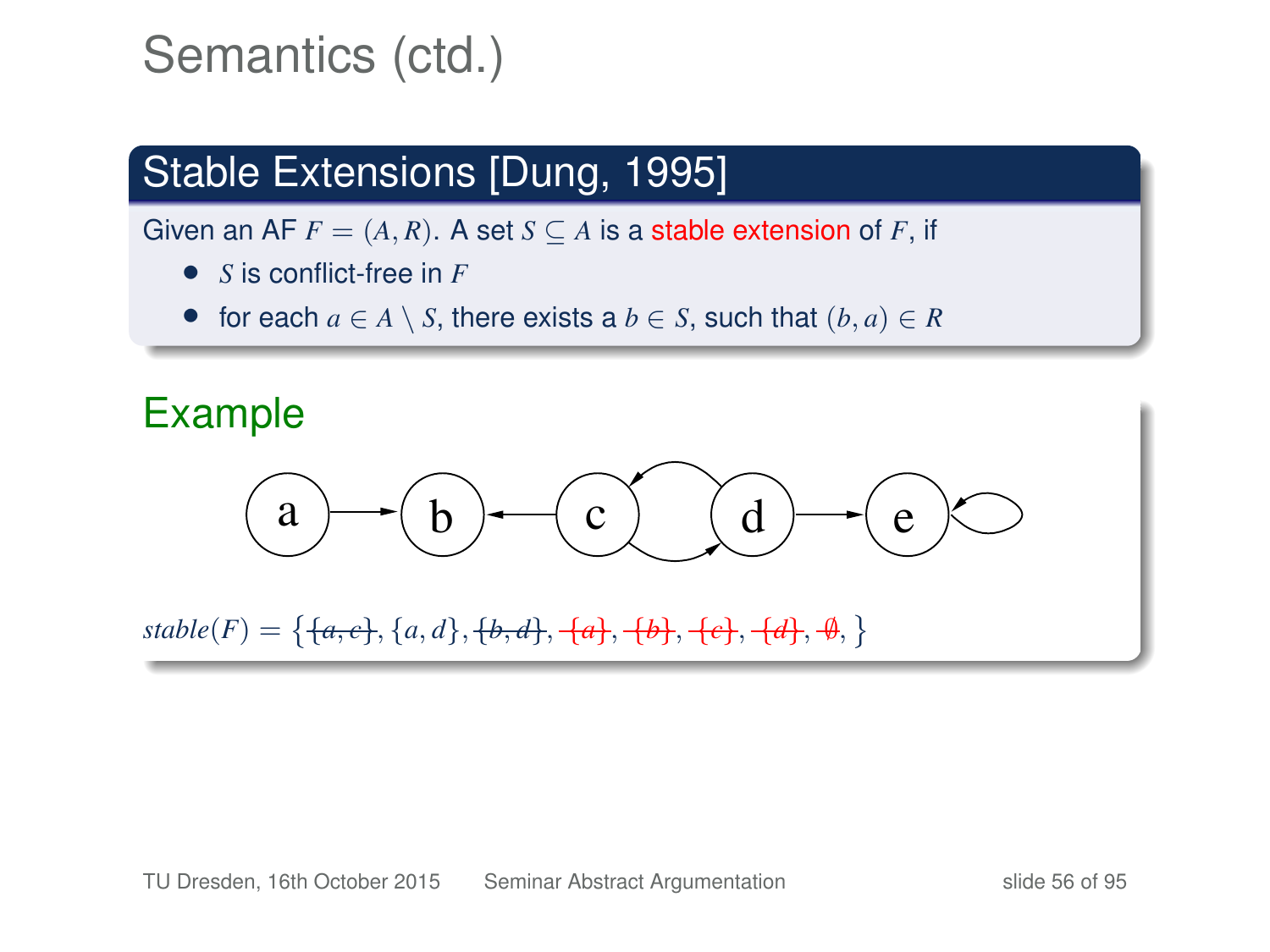#### Some Relations

For any AF *F* the following relations hold:

- 1 Each stable extension of *F* is admissible in *F*
- 2 Each stable extension of *F* is also a preferred one
- 3 Each preferred extension of *F* is also a complete one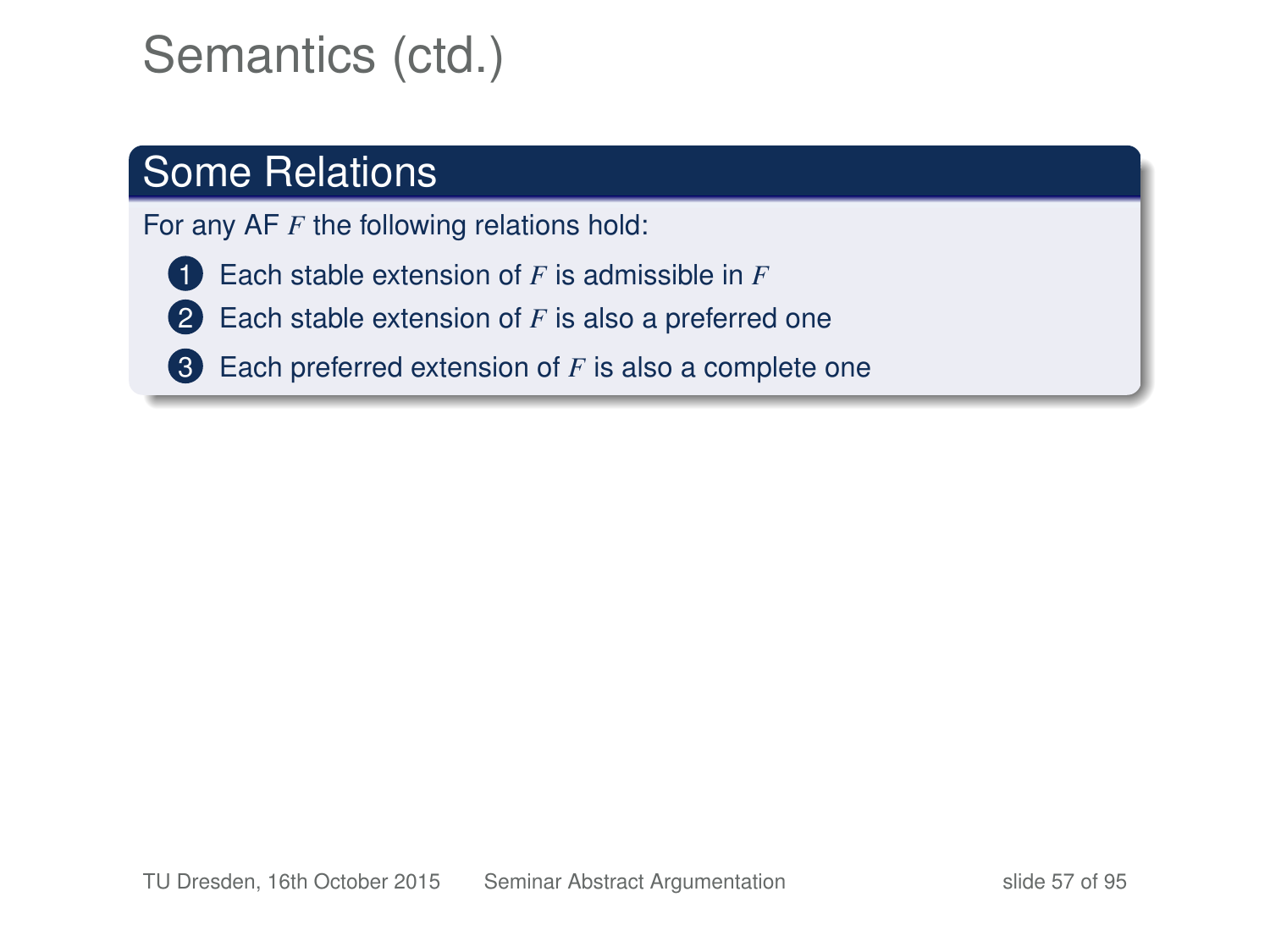### Semi-Stable Extensions [Caminada, 2006]

- *S* is admissible in *F*
- for each  $T \subseteq A$  admissible in  $F$ ,  $S^+ \nsubseteq T^+$ 
	- for  $S \subseteq A$ , define  $S^+ = S \cup \{a \mid \exists b \in S \text{ with } (b, a) \in R\}$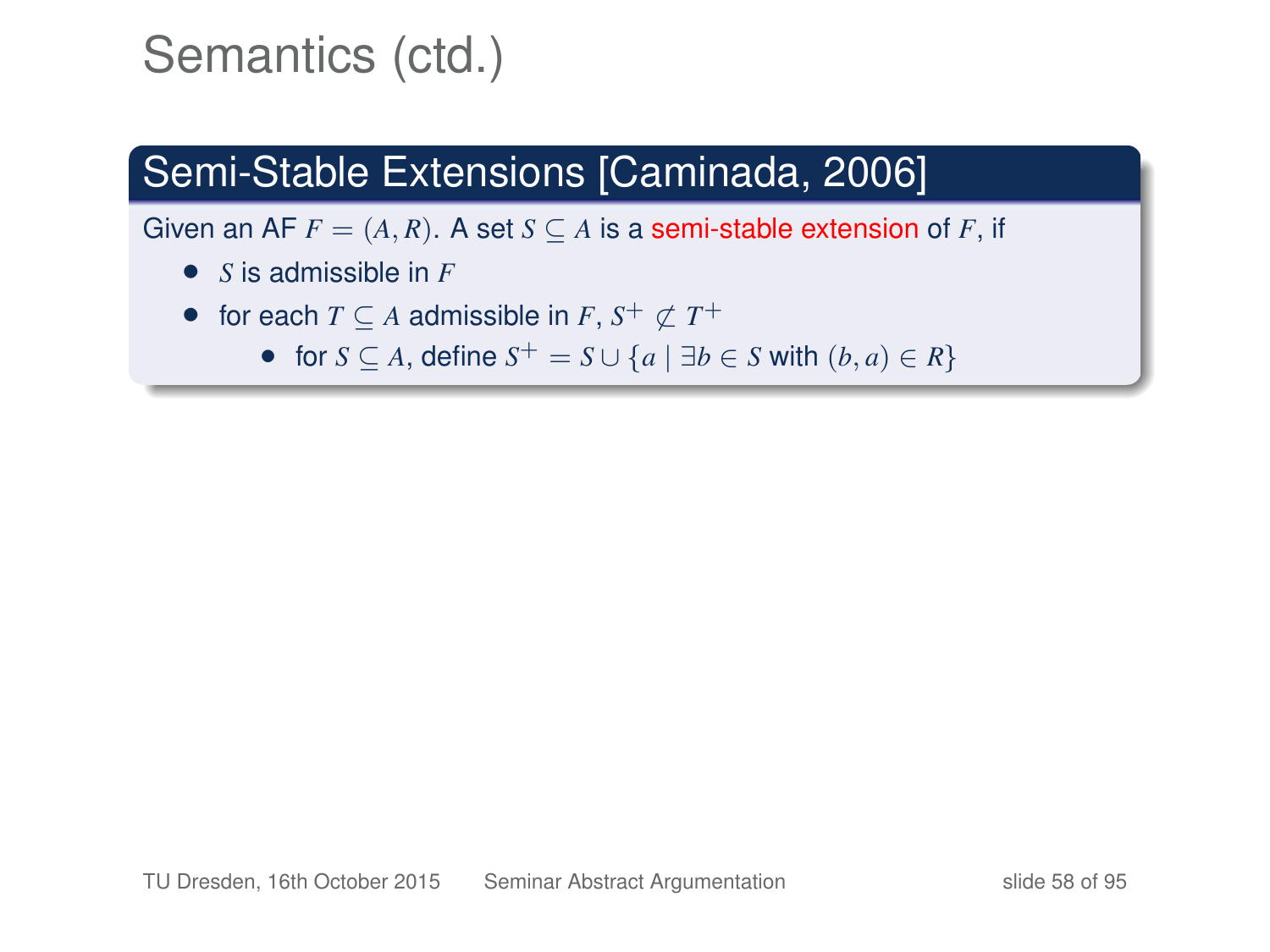### Semi-Stable Extensions [Caminada, 2006]

- *S* is admissible in *F*
- for each  $T \subseteq A$  admissible in  $F$ ,  $S^+ \nsubseteq T^+$ 
	- for  $S \subseteq A$ , define  $S^+ = S \cup \{a \mid \exists b \in S \text{ with } (b, a) \in R\}$

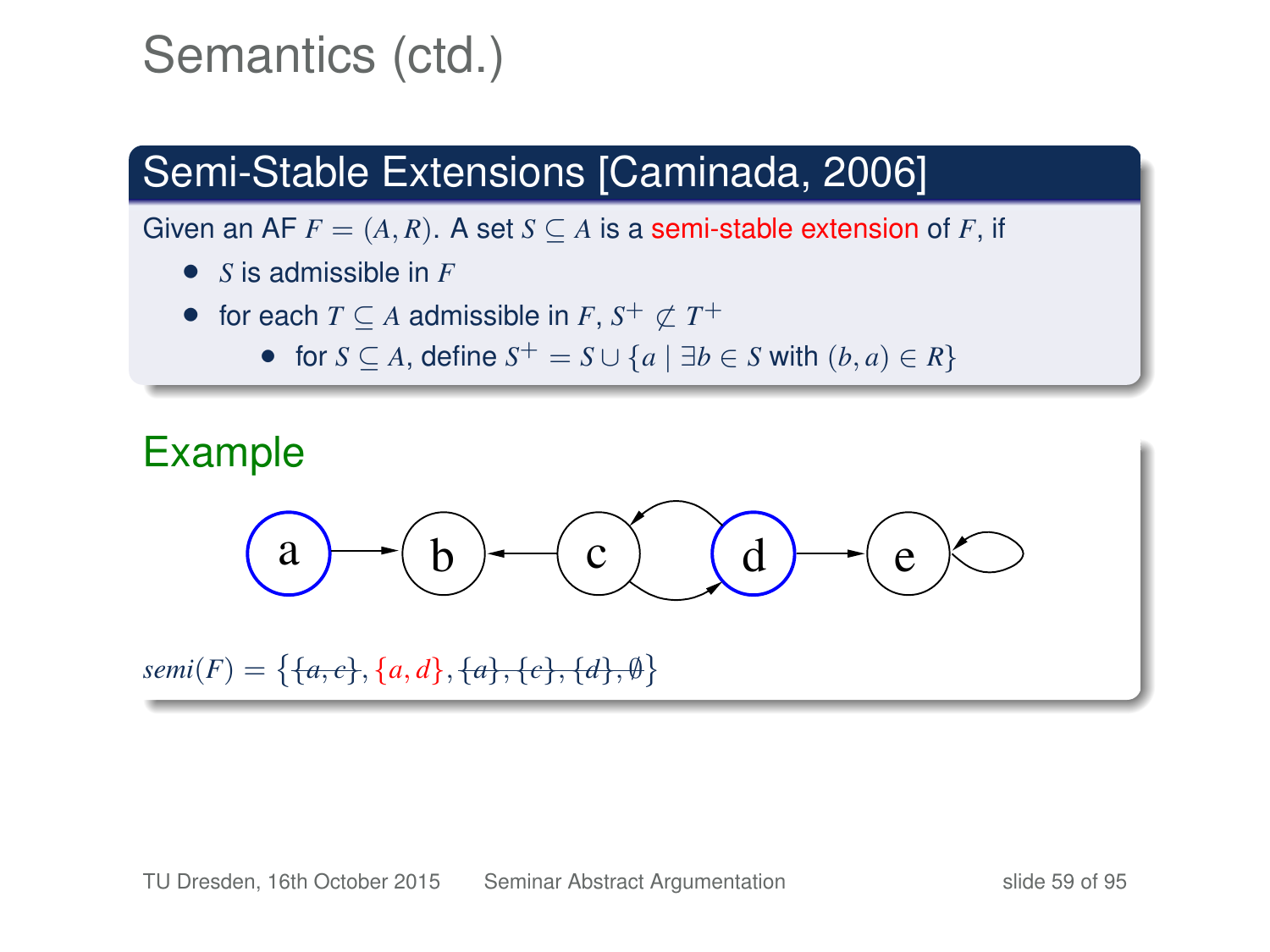### Stage Extensions [Verheij, 1996]

- *S* is conflict-free in *F*
- for each  $T \subseteq A$  conflict-free in  $F$ ,  $S^+ \nsubseteq T^+$ 
	- recall  $S^+ = S \cup \{a \mid \exists b \in S \text{ with } (b, a) \in R\}$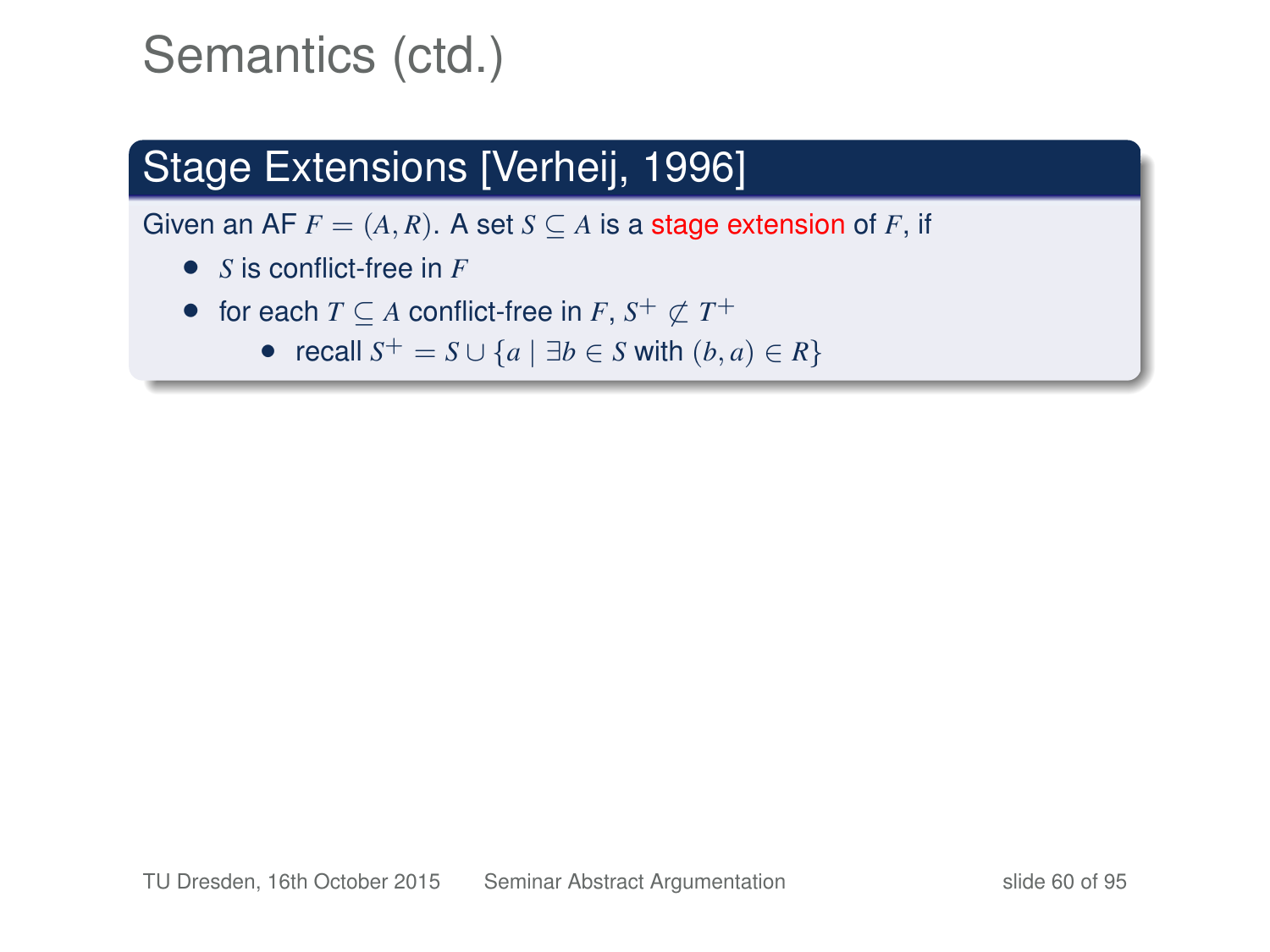### Stage Extensions [Verheij, 1996]

Given an AF  $F = (A, R)$ . A set  $S \subseteq A$  is a stage extension of F, if

- *S* is conflict-free in *F*
- for each  $T \subseteq A$  conflict-free in  $F$ ,  $S^+ \nsubseteq T^+$ 
	- recall  $S^+ = S \cup \{a \mid \exists b \in S \text{ with } (b, a) \in R\}$

#### Ideal Extension [Dung, Mancarella & Toni 2007]

- *S* is admissible in *F* and contained in each preferred extension of *F*
- there is no *T* ⊃ *S* admissible in *F* and contained in each of *pref* (*F*)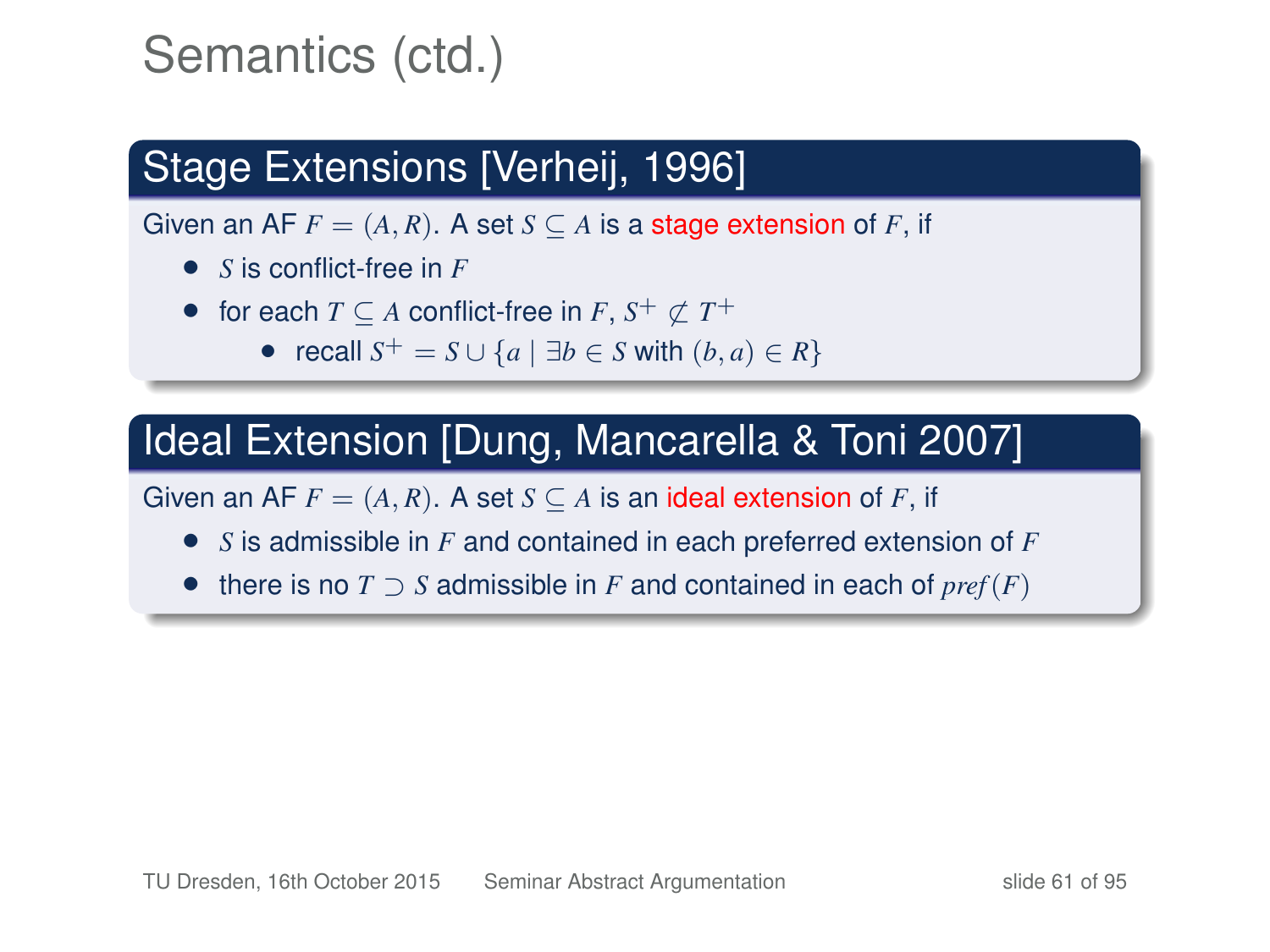### Stage Extensions [Verheij, 1996]

Given an AF  $F = (A, R)$ . A set  $S \subseteq A$  is a stage extension of F, if

- *S* is conflict-free in *F*
- for each  $T \subseteq A$  conflict-free in  $F$ ,  $S^+ \nsubseteq T^+$ 
	- recall  $S^+ = S \cup \{a \mid \exists b \in S \text{ with } (b, a) \in R\}$

### Ideal Extension [Dung, Mancarella & Toni 2007]

Given an AF  $F = (A, R)$ . A set  $S \subseteq A$  is an ideal extension of F, if

- *S* is admissible in *F* and contained in each preferred extension of *F*
- there is no *T* ⊃ *S* admissible in *F* and contained in each of *pref* (*F*)

### Eager Extension [Caminada, 2007]

- *S* is admissible in *F* and contained in each semi-stable extension of *F*
- there is no *T* ⊃ *S* admissible in *F* and contained in each of *semi*(*F*)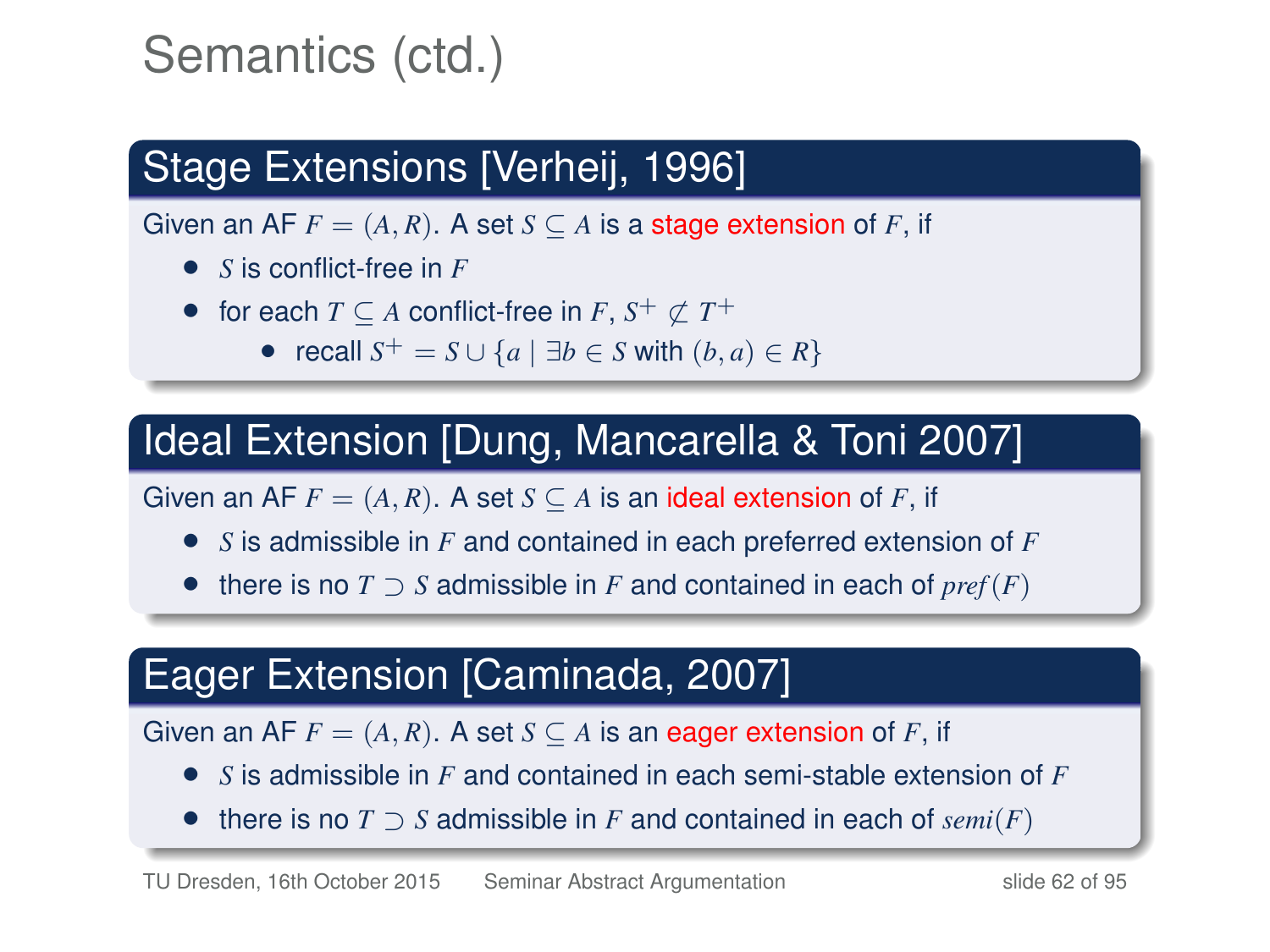#### Properties of Ideal Extensions

For any AF *F* the following observations hold:



2 the ideal extension of *F* is also a complete one

The same results hold for the eager extension and similar variants [Dvořák et al., 2011].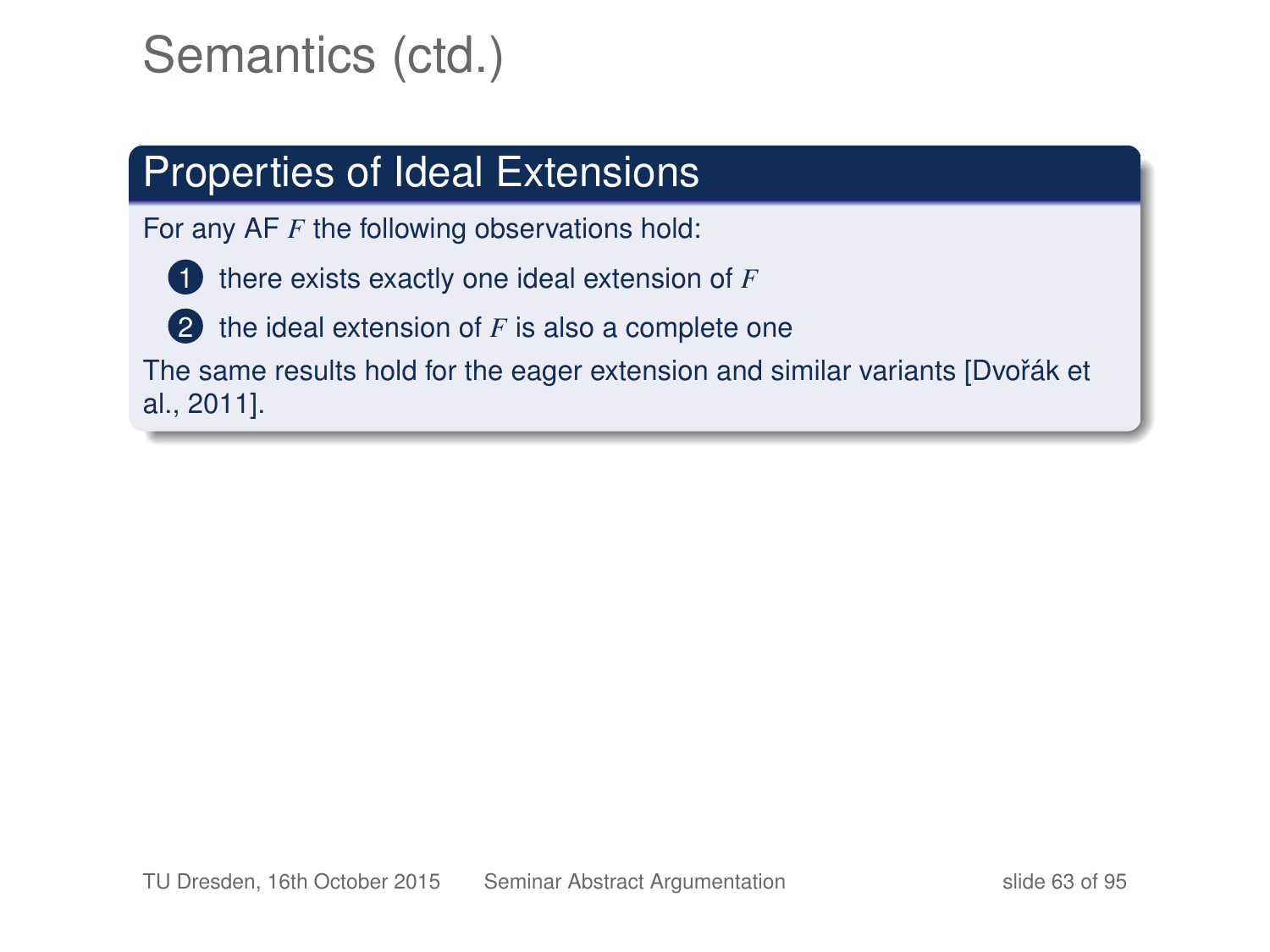### Resolution-based grounded Extensions [Baroni,Giacomin 2008]

A resolution  $\beta$  of an AF  $F = (A, R)$  contains exactly one of the attacks  $(a, b)$ ,  $(b, a)$  for each pair  $a, b \in A$  with  $\{(a, b), (b, a)\} \subset R$ .

A set *S* ⊆ *A* is a resolution-based grounded extension of *F*, if

- there exists a resolution  $\beta$  such that  $ground((A, R \setminus \beta)) = S$
- and there is no resolution  $\beta'$  such that  $ground((A, R \setminus \beta')) \subset S$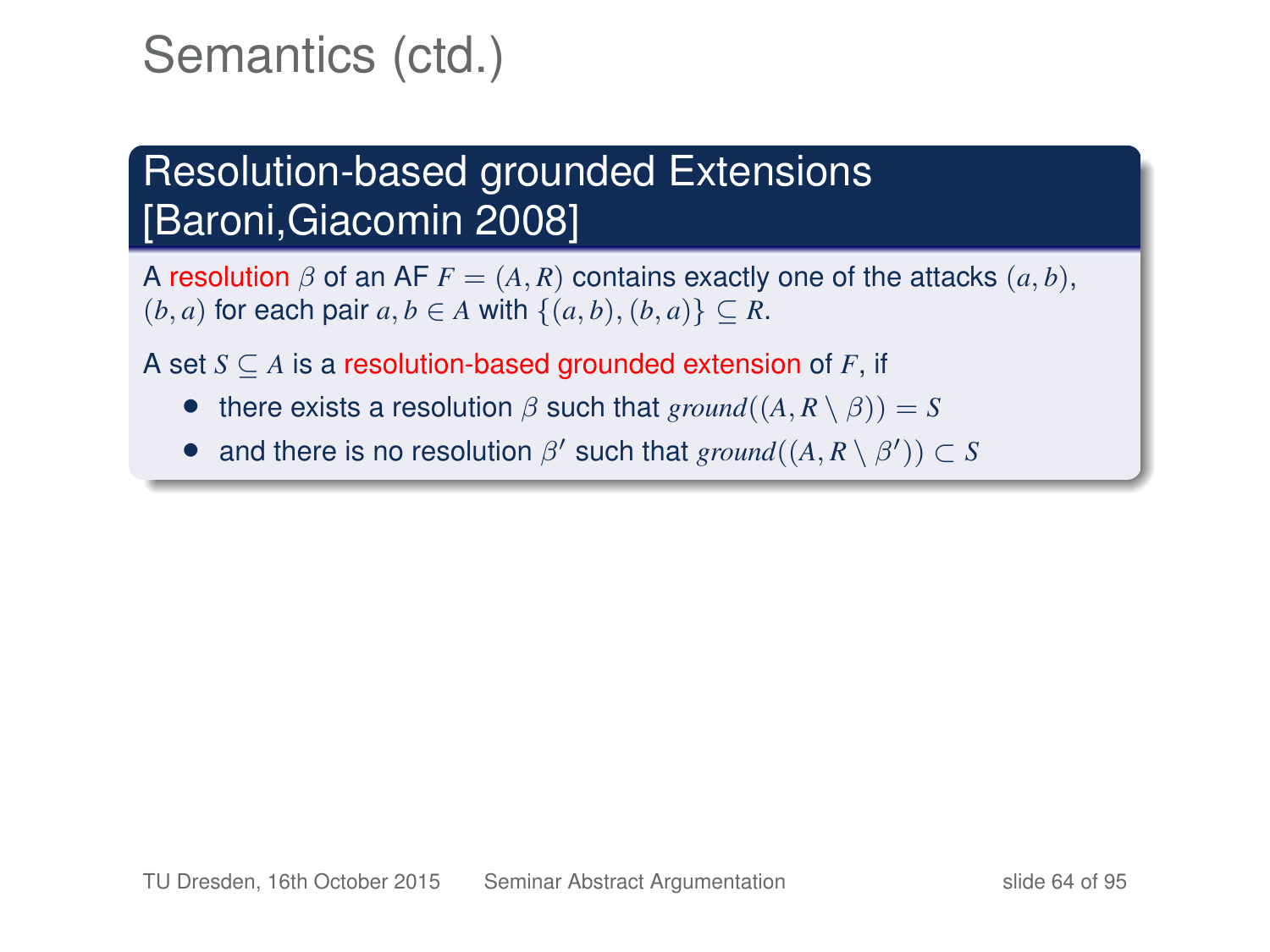### Resolution-based grounded Extensions [Baroni,Giacomin 2008]

A resolution  $\beta$  of an AF  $F = (A, R)$  contains exactly one of the attacks  $(a, b)$ ,  $(b, a)$  for each pair  $a, b \in A$  with  $\{(a, b), (b, a)\} \subset R$ .

A set *S* ⊆ *A* is a resolution-based grounded extension of *F*, if

- there exists a resolution  $\beta$  such that  $ground((A, R \setminus \beta)) = S$
- and there is no resolution  $\beta'$  such that  $ground((A, R \setminus \beta')) \subset S$

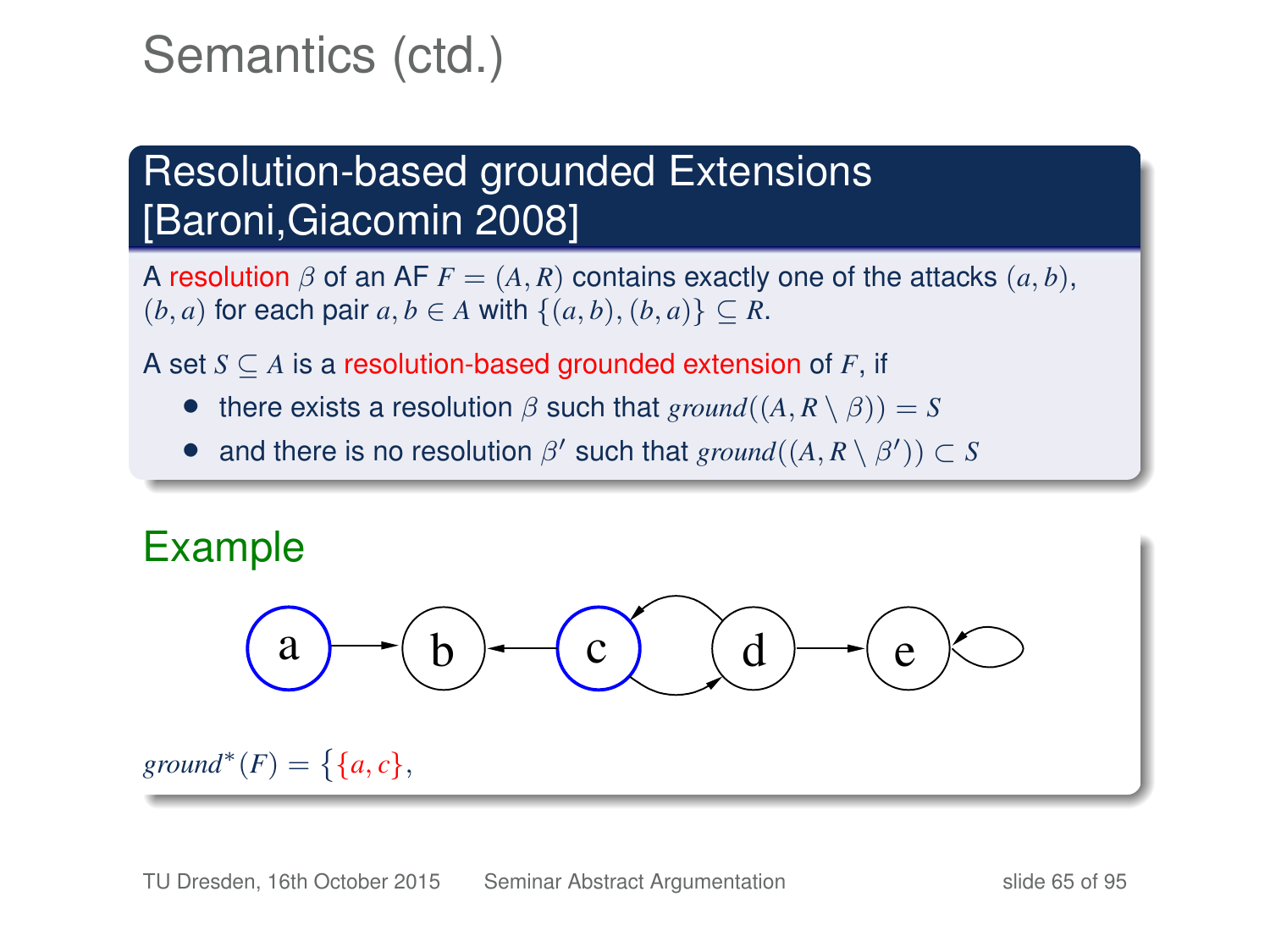### Resolution-based grounded Extensions [Baroni,Giacomin 2008]

A resolution  $\beta$  of an AF  $F = (A, R)$  contains exactly one of the attacks  $(a, b)$ ,  $(b, a)$  for each pair  $a, b \in A$  with  $\{(a, b), (b, a)\} \subset R$ .

A set *S* ⊆ *A* is a resolution-based grounded extension of *F*, if

- there exists a resolution  $\beta$  such that  $ground((A, R \setminus \beta)) = S$
- and there is no resolution  $\beta'$  such that  $ground((A, R \setminus \beta')) \subset S$

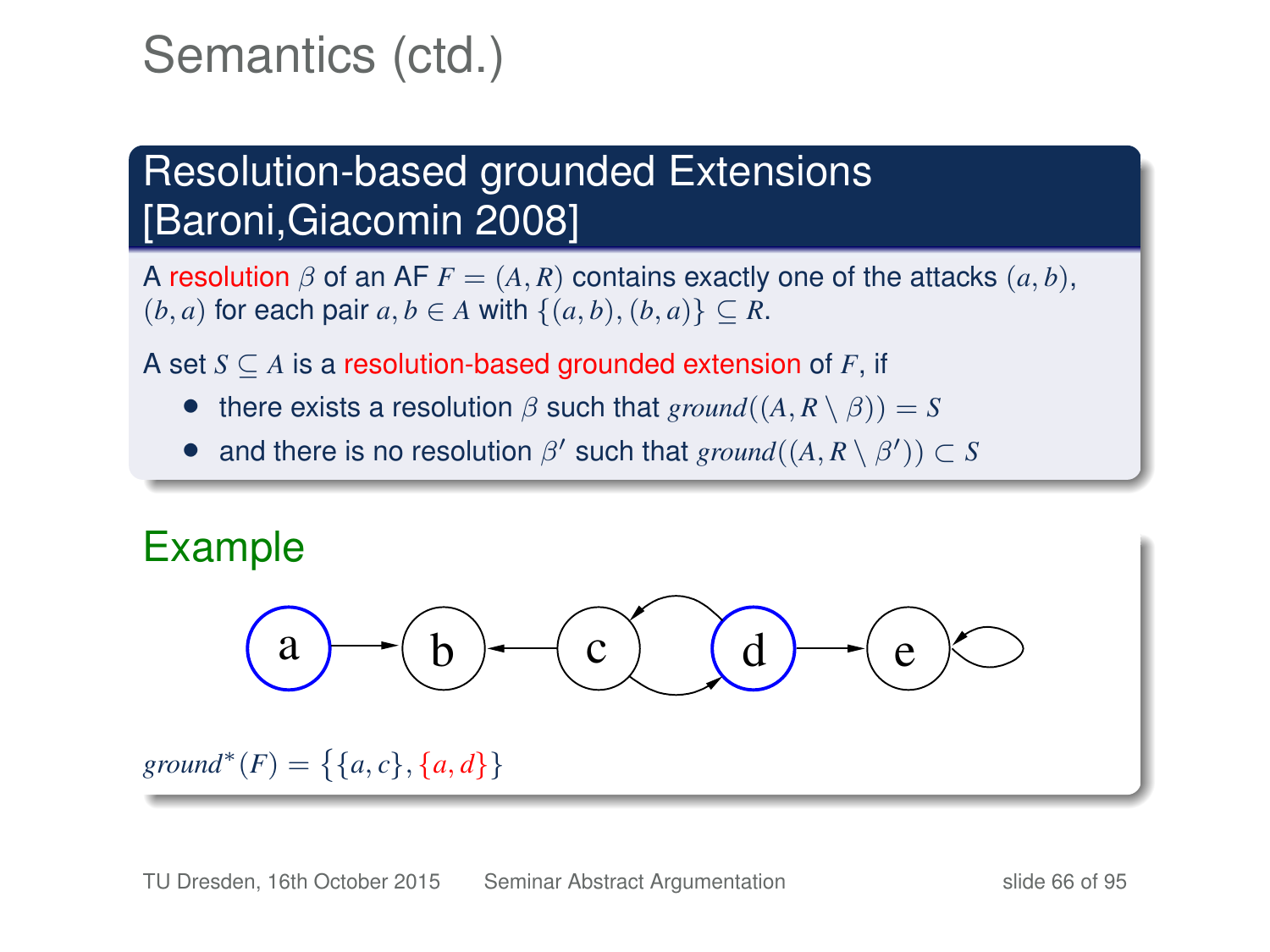# cf2 Semantics [Baroni, Giacomin & Guida 2005]

#### Definition (Separation)

An AF  $F = (A, R)$  is called separated if for each  $(a, b) \in R$ , there exists a path from *b* to *a*. We define  $[[F]] = \bigcup_{C \in SCC_S(F)} F|_C$  and call  $[[F]]$  the separation of *F*.

#### Example

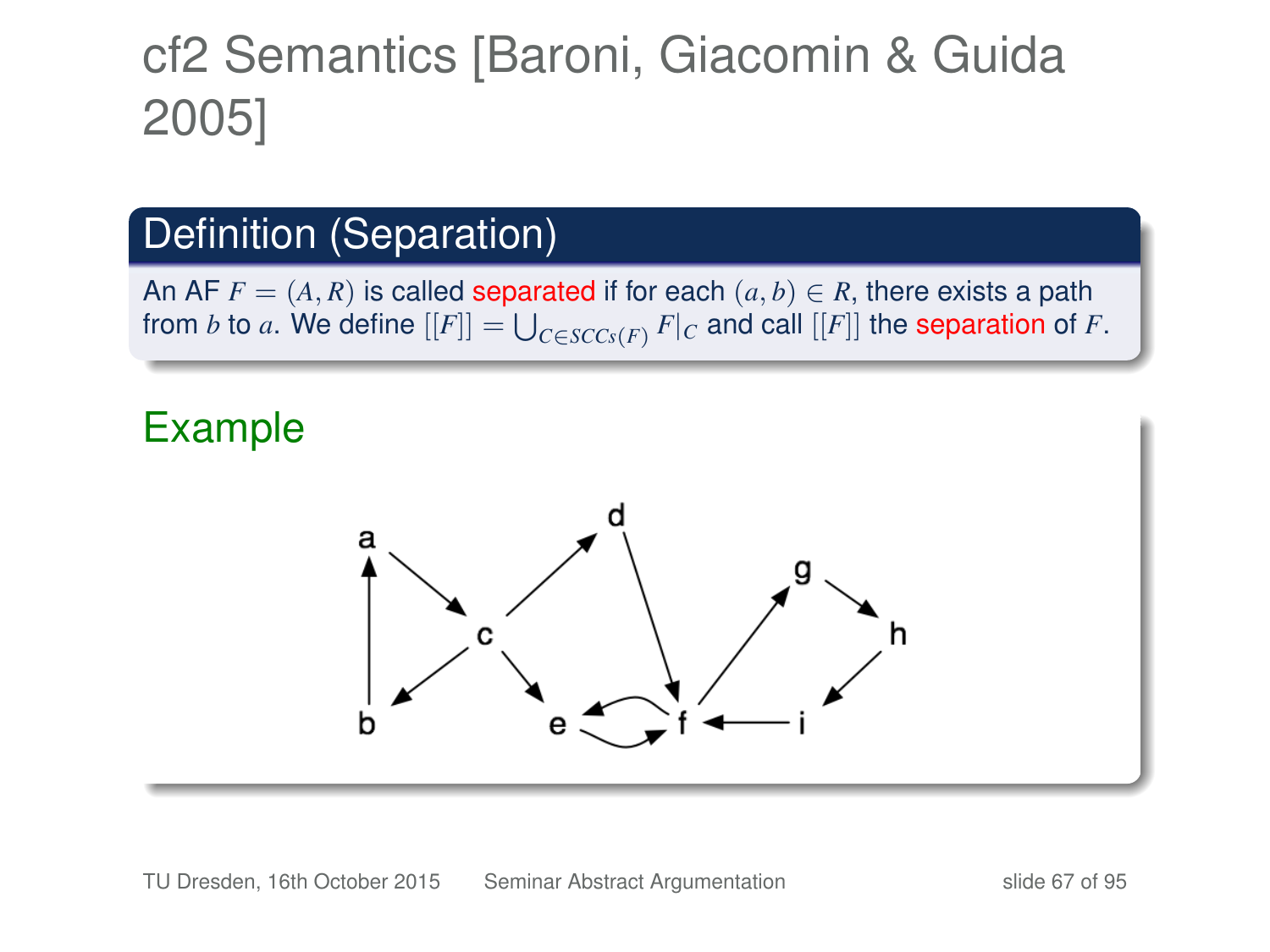# cf2 Semantics [Baroni, Giacomin & Guida 2005]

#### Definition (Separation)

An AF  $F = (A, R)$  is called separated if for each  $(a, b) \in R$ , there exists a path from *b* to *a*. We define  $[[F]] = \bigcup_{C \in SCC_S(F)} F|_C$  and call  $[[F]]$  the separation of *F*.

#### Example

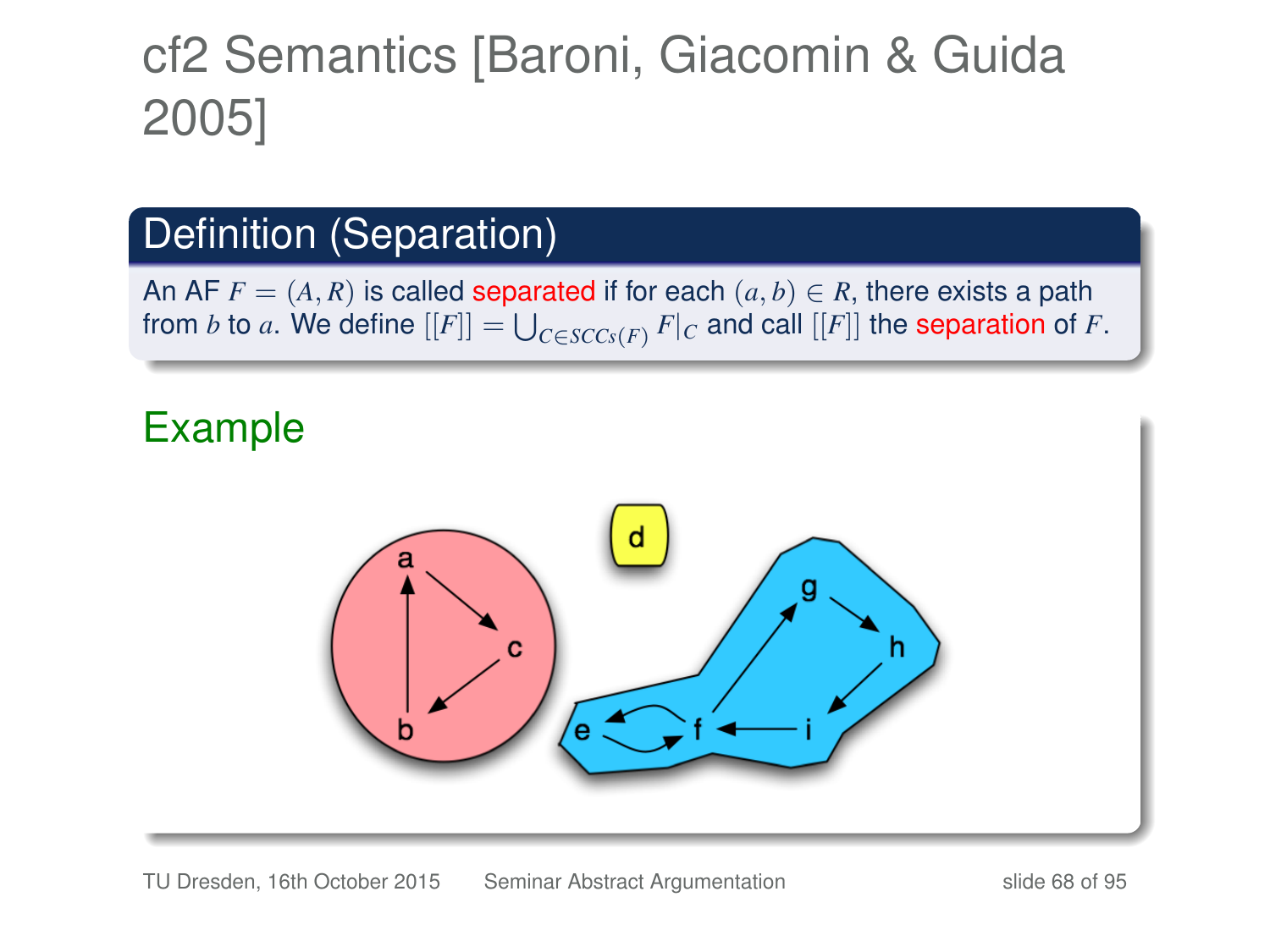### Definition (Reachability)

Let  $F = (A, R)$  be an AF, *B* a set of arguments, and  $a, b \in A$ . We say that *b* is reachable in *F* from *a* modulo *B*, in symbols  $a \Rightarrow^B_F b$ , if there exists a path from *a* to *b* in  $F|_B$ .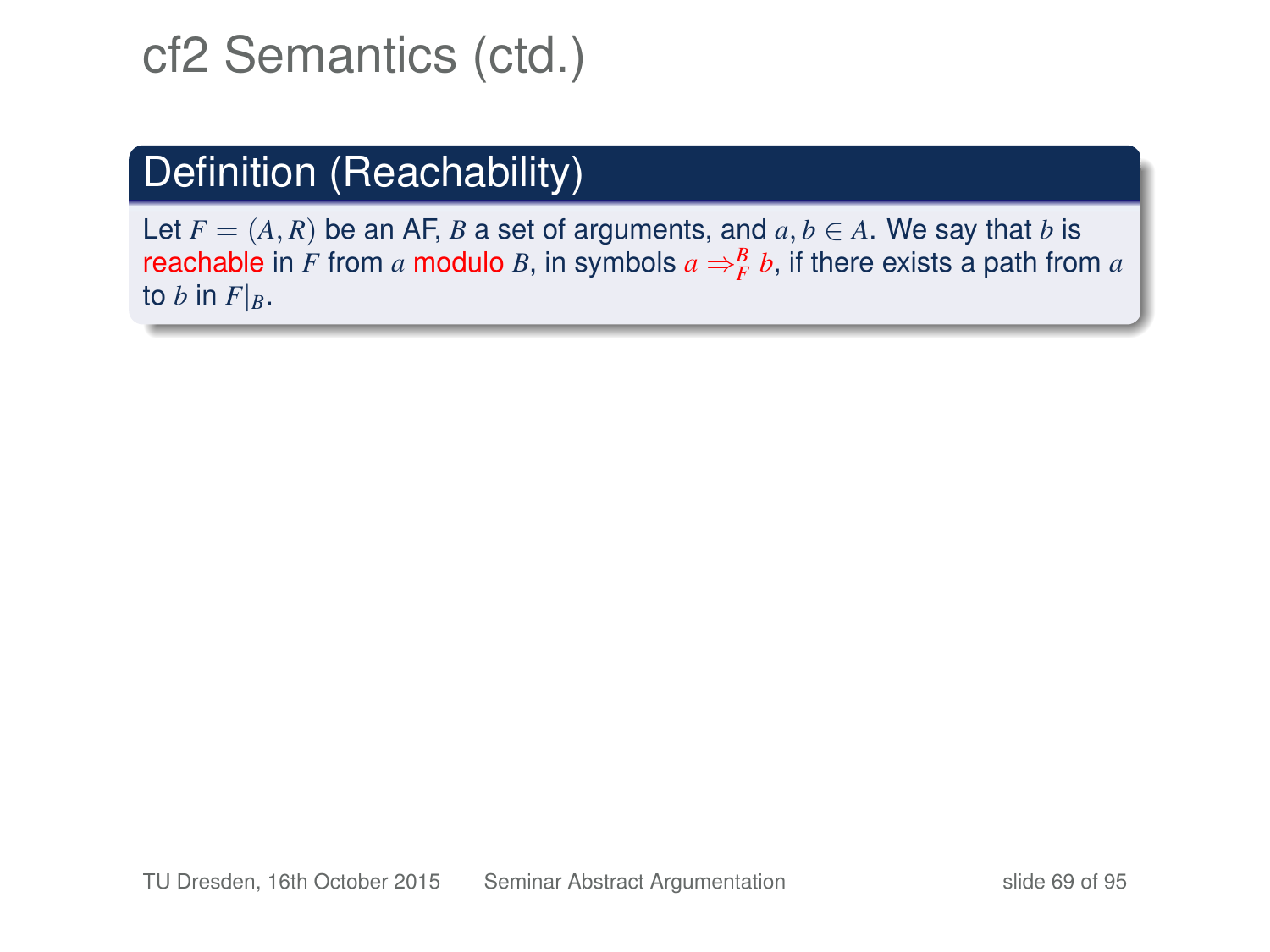### Definition (Reachability)

Let  $F = (A, R)$  be an AF, *B* a set of arguments, and  $a, b \in A$ . We say that *b* is reachable in *F* from *a* modulo *B*, in symbols  $a \Rightarrow^B_F b$ , if there exists a path from *a* to *b* in  $F|_B$ .

#### Definition (∆*F*,*S*)

For an AF  $F = (A, R), D \subseteq A$ , and a set *S* of arguments,

$$
\Delta_{F,S}(D) = \{a \in A \mid \exists b \in S : b \neq a, (b,a) \in R, a \not\Rightarrow_A^{A \setminus D} b\}.
$$

By  $\Delta_{F,S}$ , we denote the lfp of  $\Delta_{F,S}(\emptyset)$ .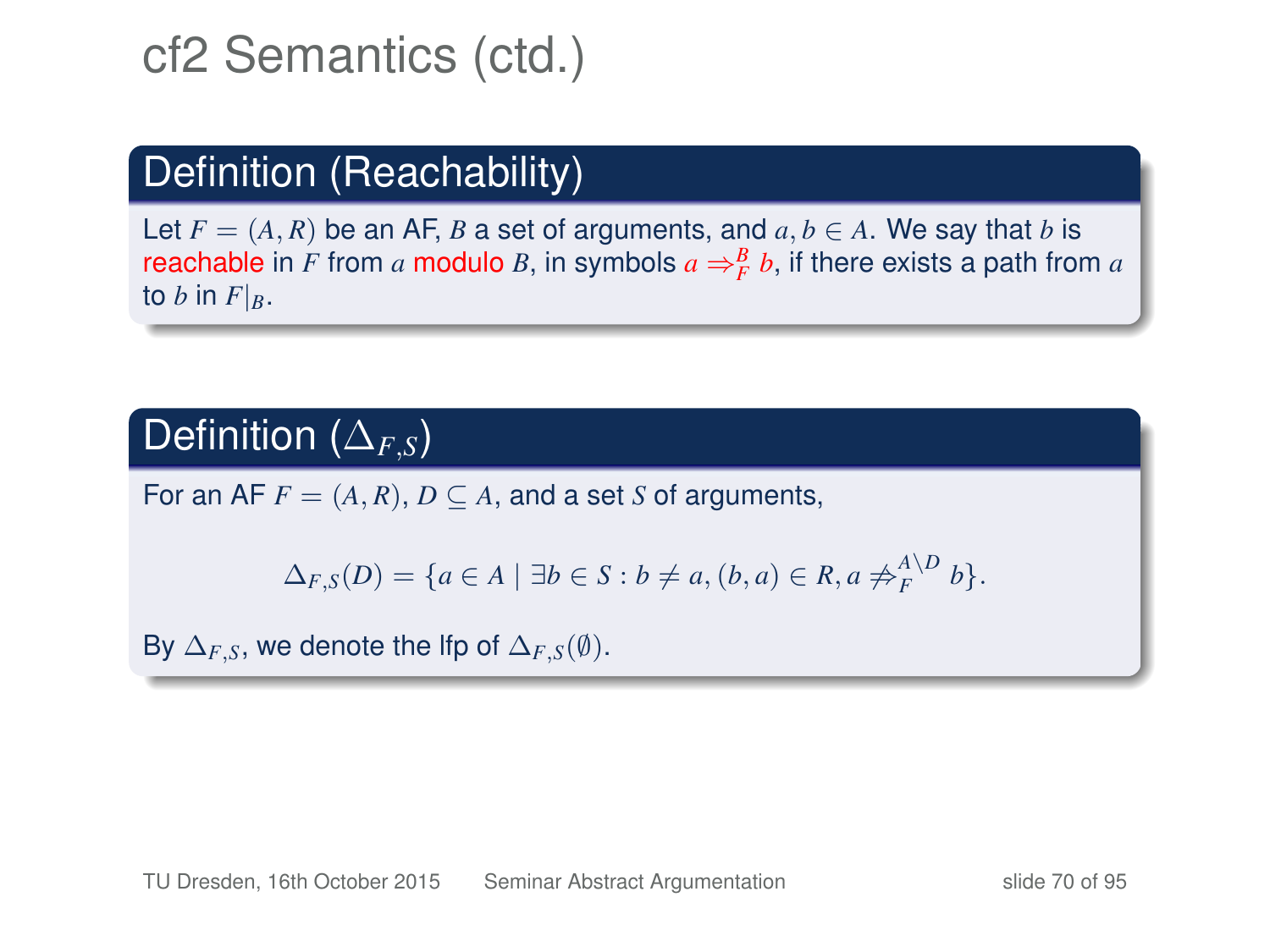### cf2 Extensions [G & Woltran 2010]

- *S* is conflict-free in *F*
- and  $S \in naive([[F \Delta_{F,S}]])$ .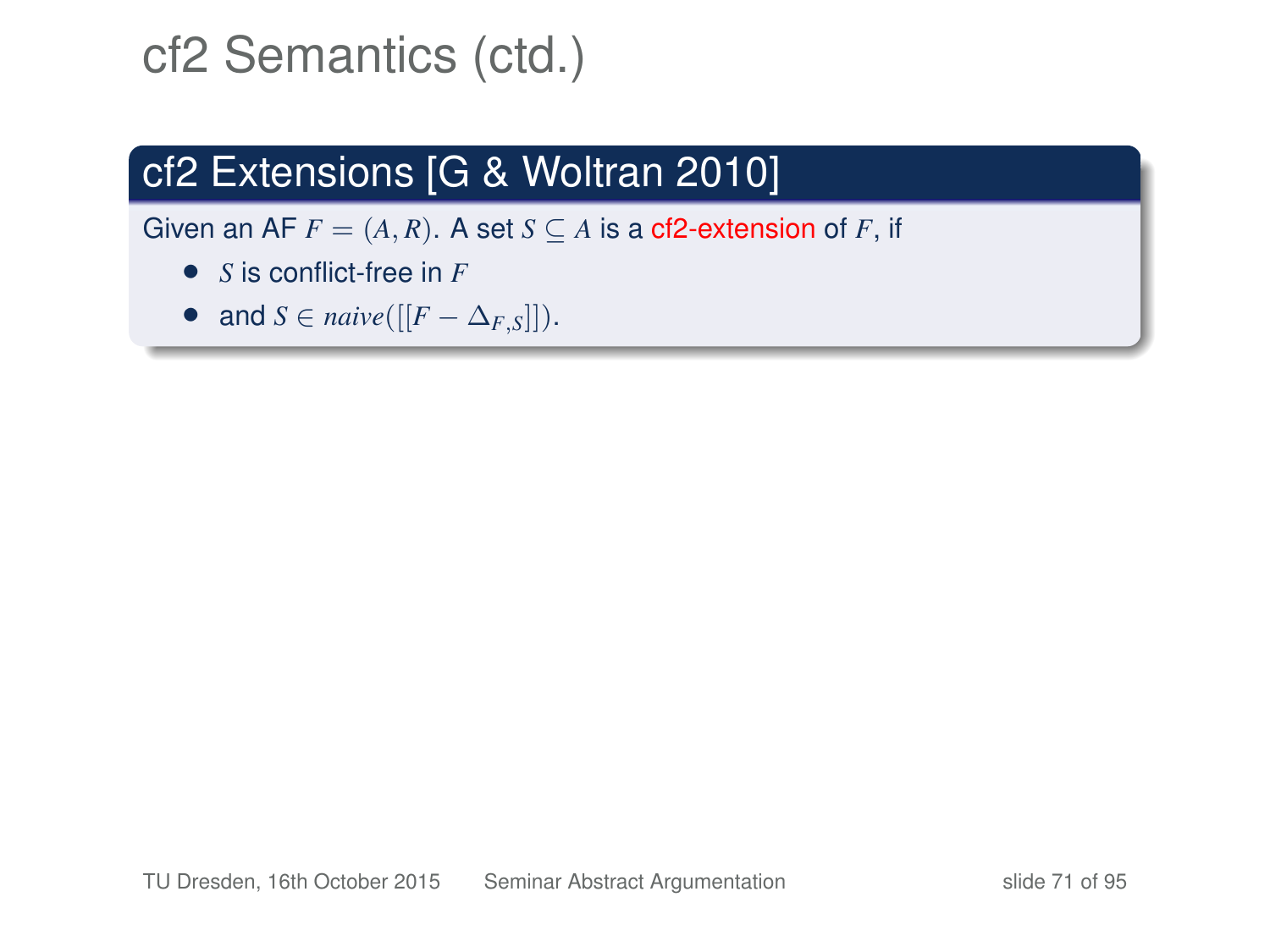### cf2 Extensions [G & Woltran 2010]

Given an AF  $F = (A, R)$ . A set  $S \subseteq A$  is a cf2-extension of F, if

- *S* is conflict-free in *F*
- and  $S \in naive([[F \Delta_{F,S}]])$ .

### Example

 $S = \{c, f, h\}, S \in cf(F).$ 

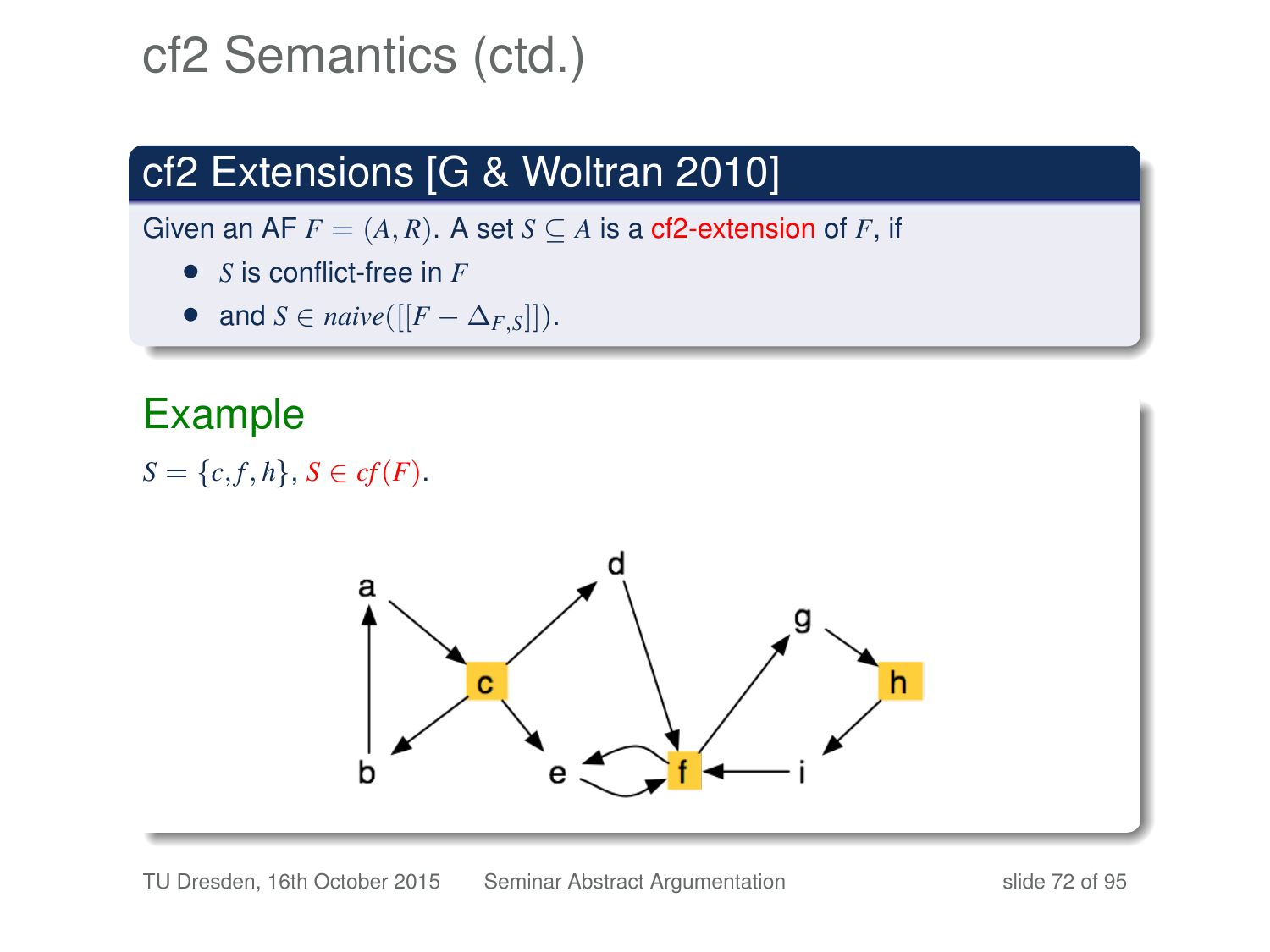# cf2 Semantics (ctd.)

## cf2 Extensions [G & Woltran 2010]

Given an AF  $F = (A, R)$ . A set  $S \subseteq A$  is a cf2-extension of F, if

- *S* is conflict-free in *F*
- and  $S \in naive([[F \Delta_{F,S}]])$ .

## Example

*S* = {*c*, *f*, *h*}, *S* ∈ *cf*(*F*),  $\Delta$ <sub>*F*</sub> *s*( $\emptyset$ ) = {*d*, *e*}.

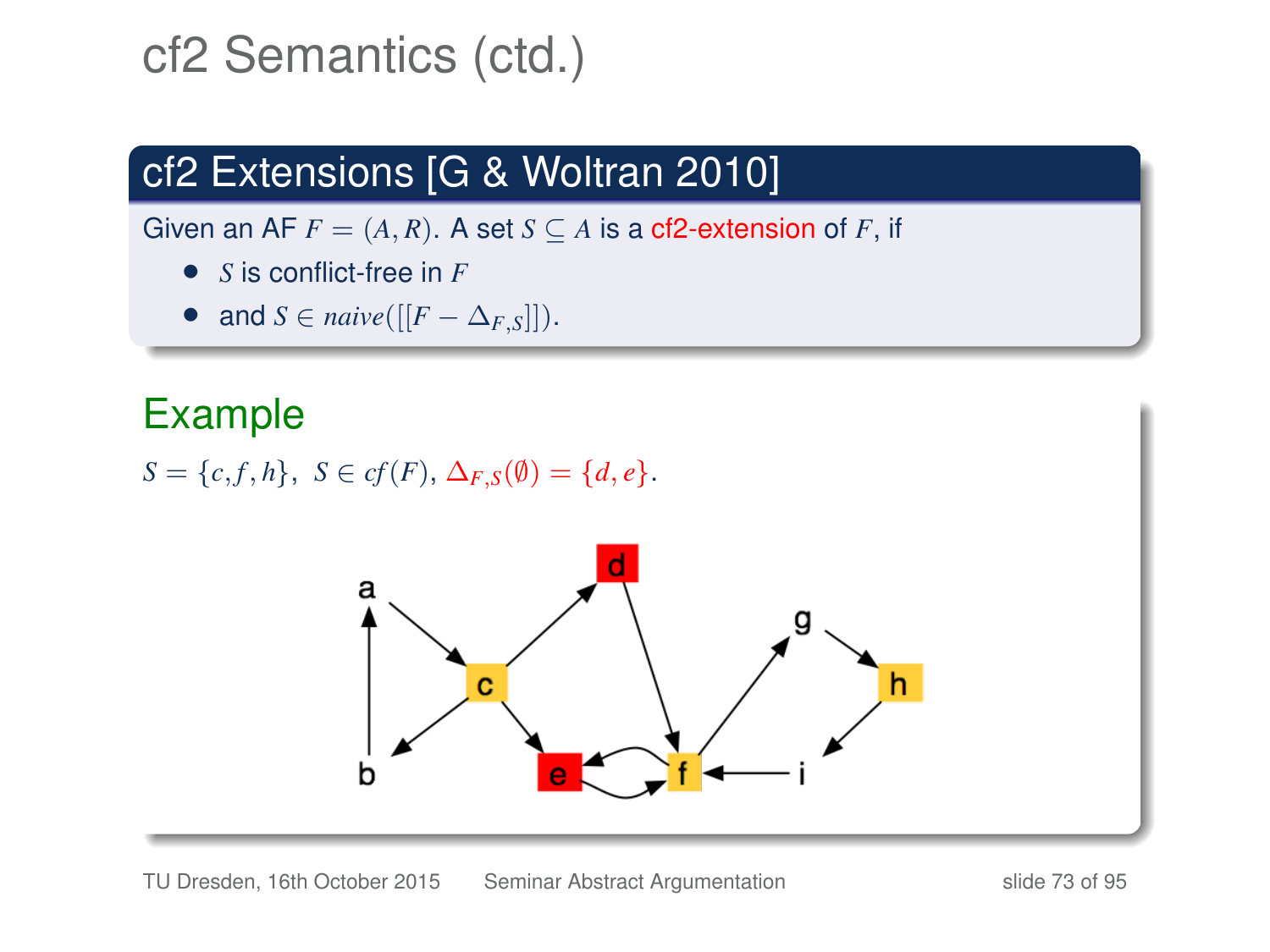# cf2 Semantics (ctd.)

## cf2 Extensions [G & Woltran 2010]

Given an AF  $F = (A, R)$ . A set  $S \subseteq A$  is a cf2-extension of F, if

- *S* is conflict-free in *F*
- and  $S \in naive([[F \Delta_{F,S}]])$ .

## Example

*S* = {*c*, *f*, *h*}, *S* ∈ *cf*(*F*),  $\Delta$ <sub>*F*</sub>,*S*({*d*, *e*}) = {*d*, *e*}.

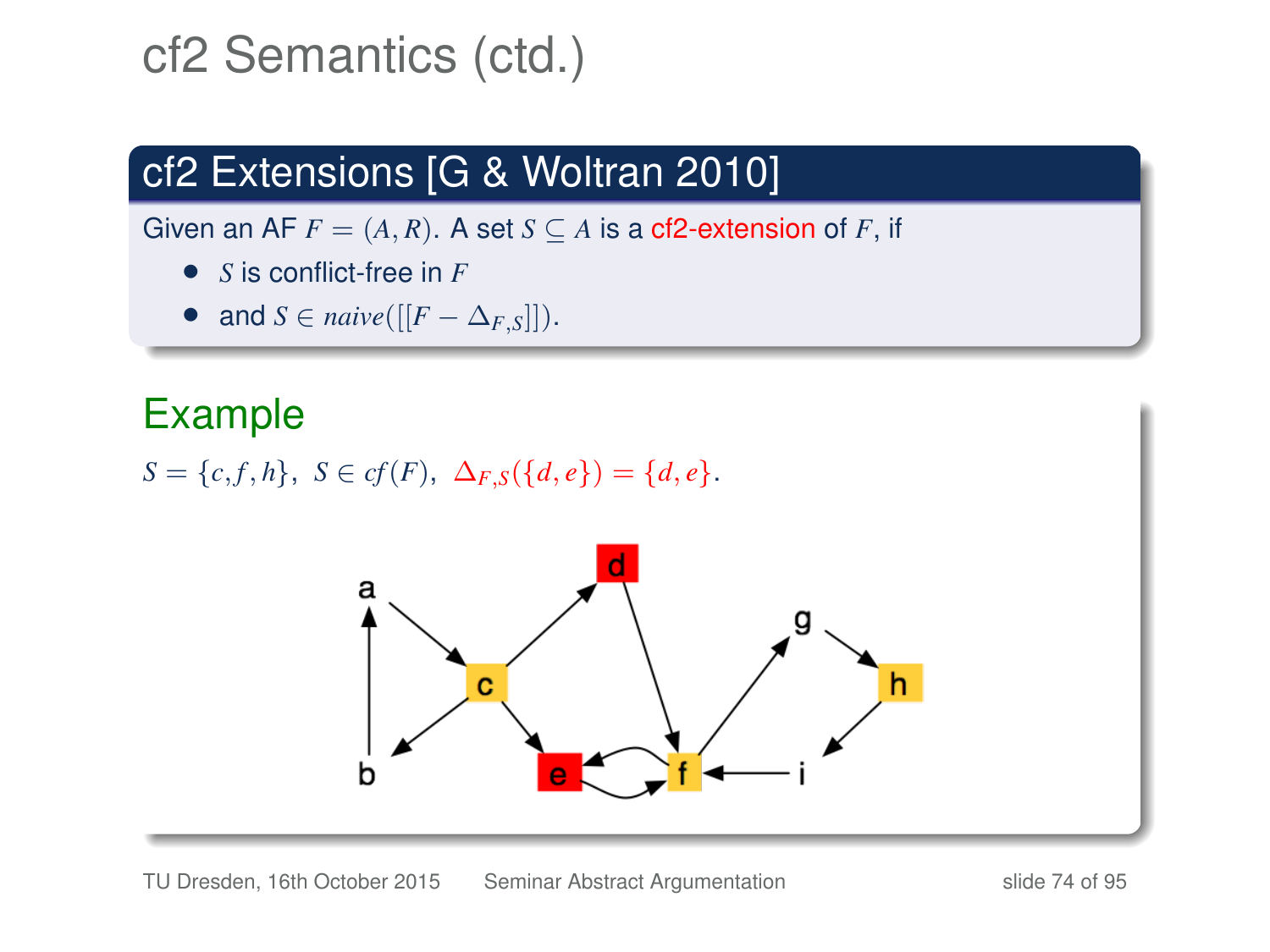# cf2 Semantics (ctd.)

## cf2 Extensions [G & Woltran 2010]

Given an AF  $F = (A, R)$ . A set  $S \subseteq A$  is a cf2-extension of F, if

- *S* is conflict-free in *F*
- and  $S \in naive([[F \Delta_{F,S}])$ .

## Example

*S* = {*c*, *f*, *h*}, *S* ∈ *cf*(*F*),  $\Delta_{F,S}$  = {*d*, *e*}, *S* ∈ *naive*([[*F* −  $\Delta_{F,S}$ ]]).

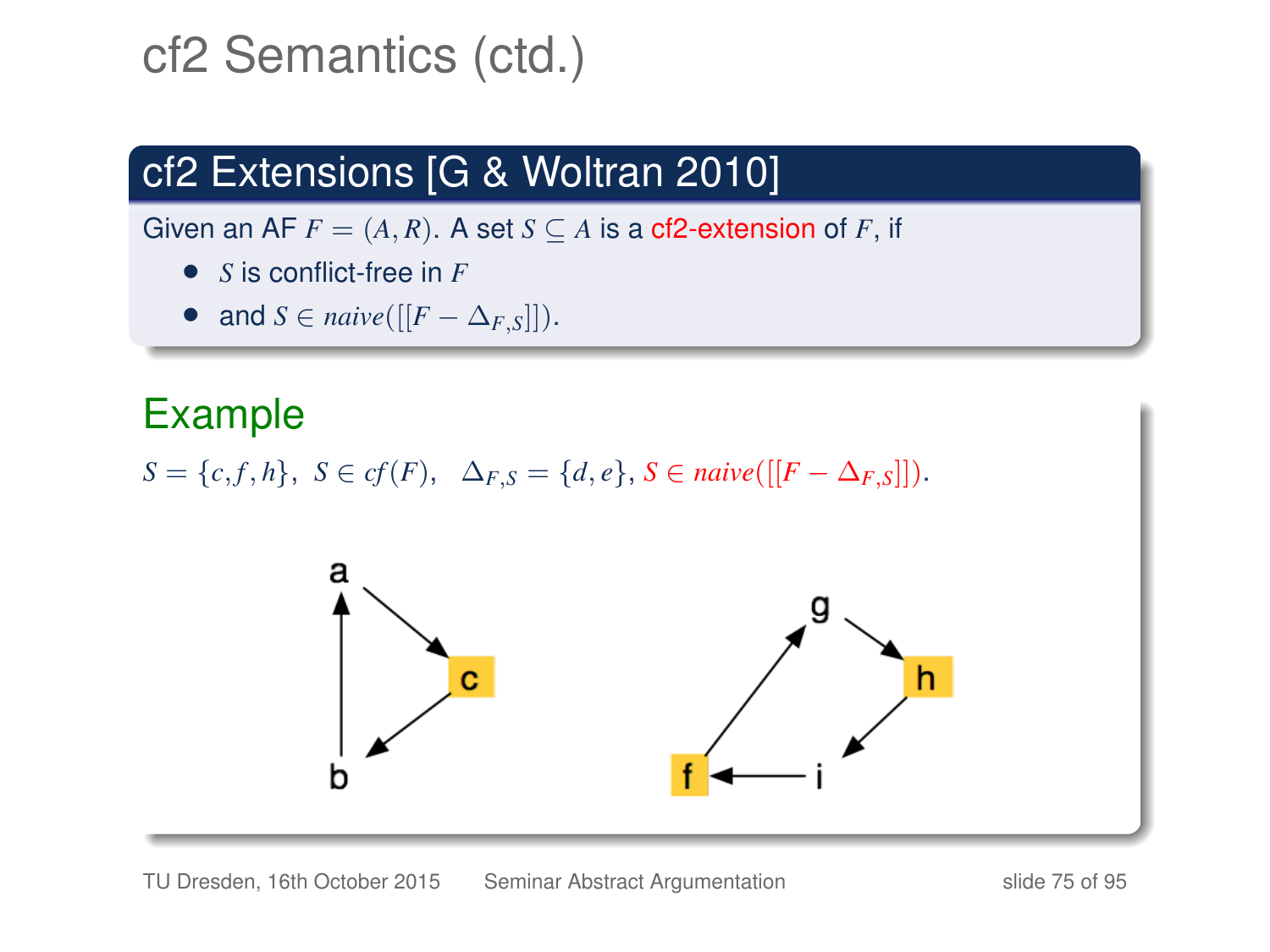# Relations between Semantics



Figure : An arrow from semantics  $\sigma$  to semantics  $\tau$  encodes that each  $\sigma$ -extension is also a  $\tau$ -extension.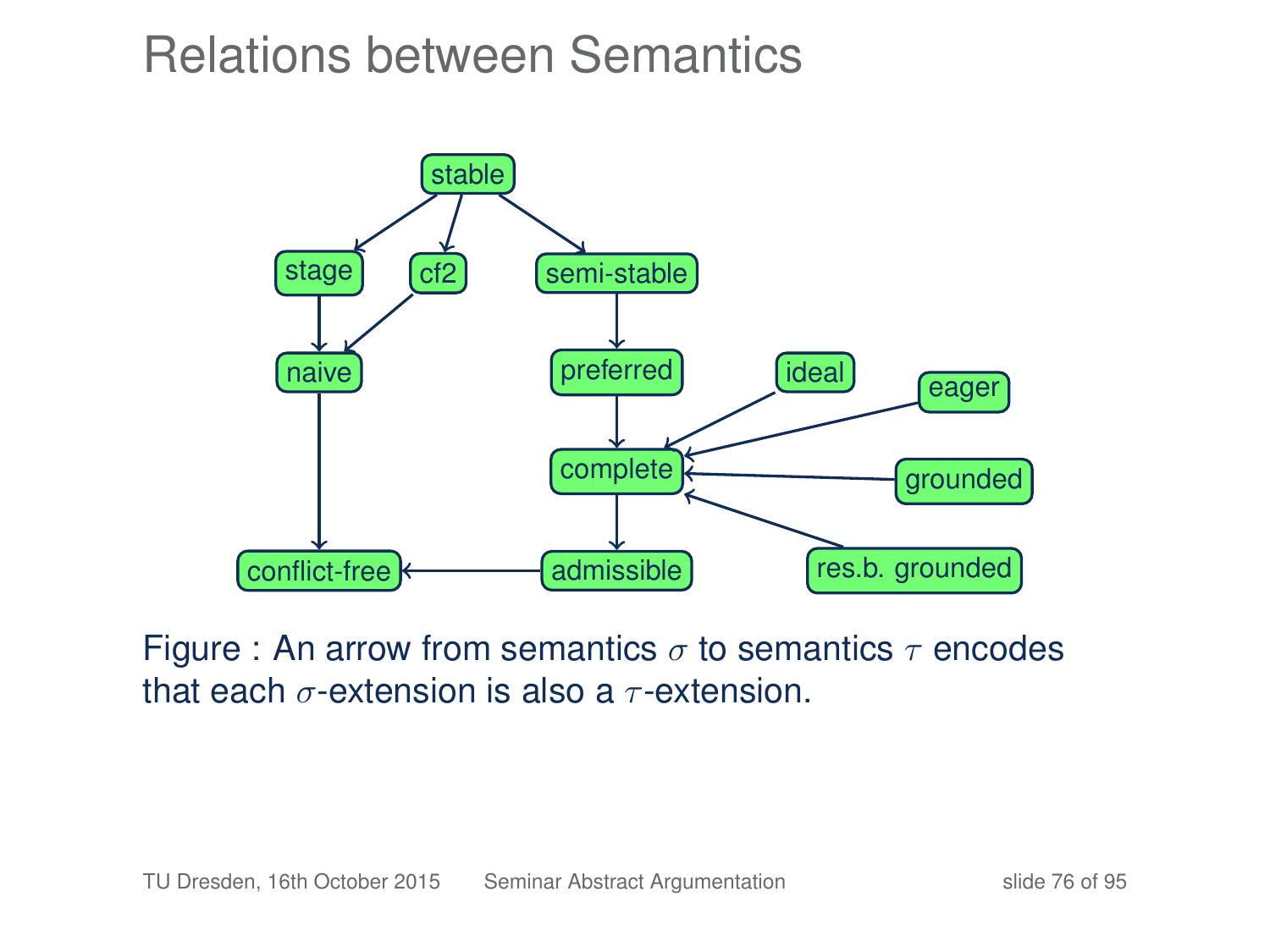# Characteristics of Argumentation Semantics

## Example



$$
pref(F)=\{\{a,d,e\},\{b,c,e\},\{a,b\}\}\
$$

$$
naive(F)=\{\{a,d,e\},\{b,c,e\},\{a,b,e\}\}\
$$

### Natural Questions

- How to change the AF if we want  $\{a, b, e\}$  instead of  $\{a, b\}$  in  $pref(F)$ ?
- How to change the AF if we want  $\{a, b, d\}$  instead of  $\{a, b\}$  in  $pref(F)$ ?
- Can we have equivalent AFs without argument *f* ?

### $\rightarrow$  Realizability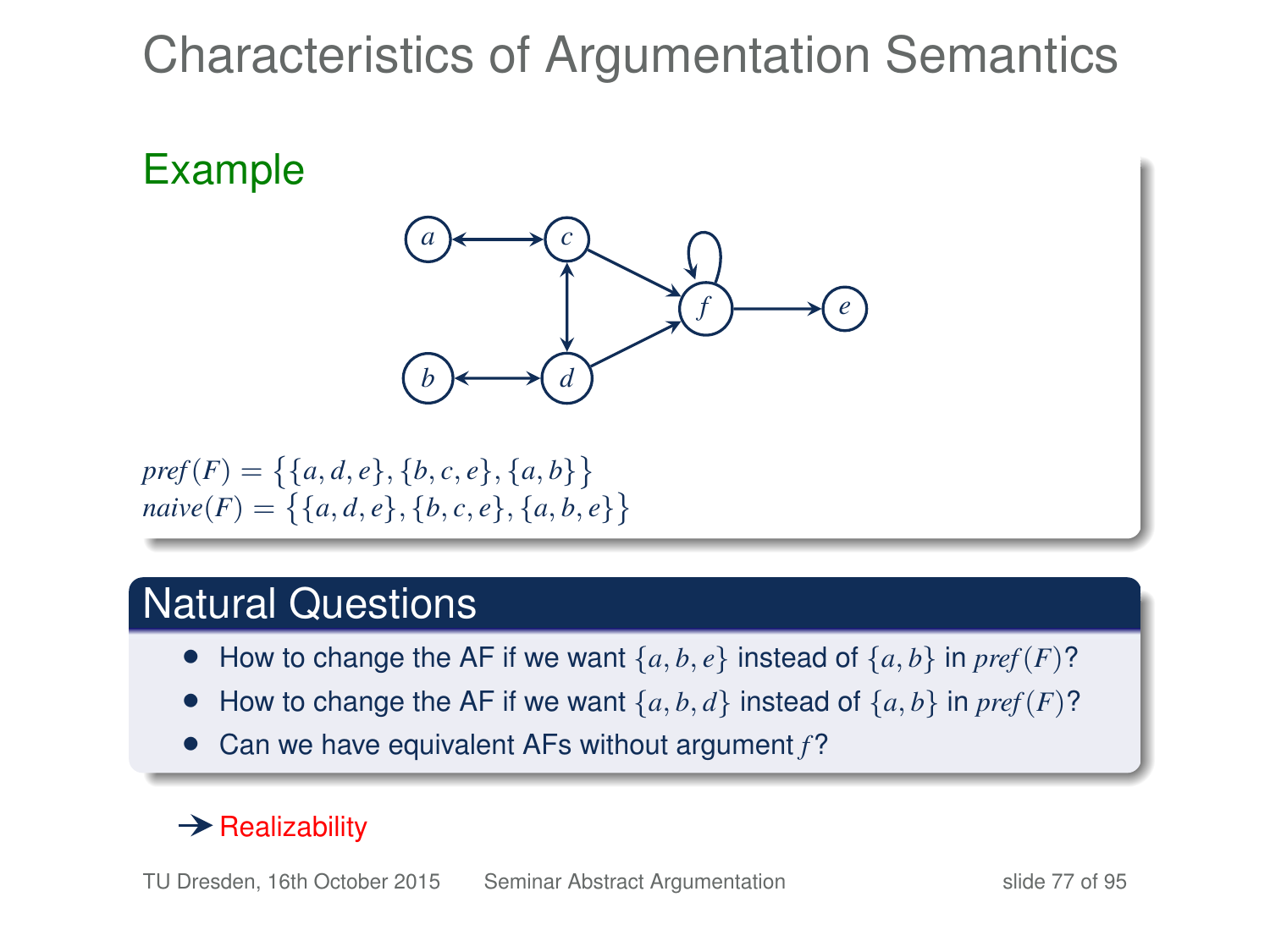## Some Properties . . .

### Theorem

For any AFs *F* and *G*, we have

- $adm(F) = adm(G) \Longrightarrow \sigma(F) = \sigma(G)$ , for  $\sigma \in \{pref, ideal\};$
- $comp(F) = comp(G) \Longrightarrow \vartheta(F) = \vartheta(G)$ , for  $\vartheta \in \{pref, ideal, ground\};$
- no other such relation between the different semantics (*adm*, *pref* , *ideal*, *semi*, *eager*, *ground*, *comp*, *stable*) in terms of standard equivalence holds.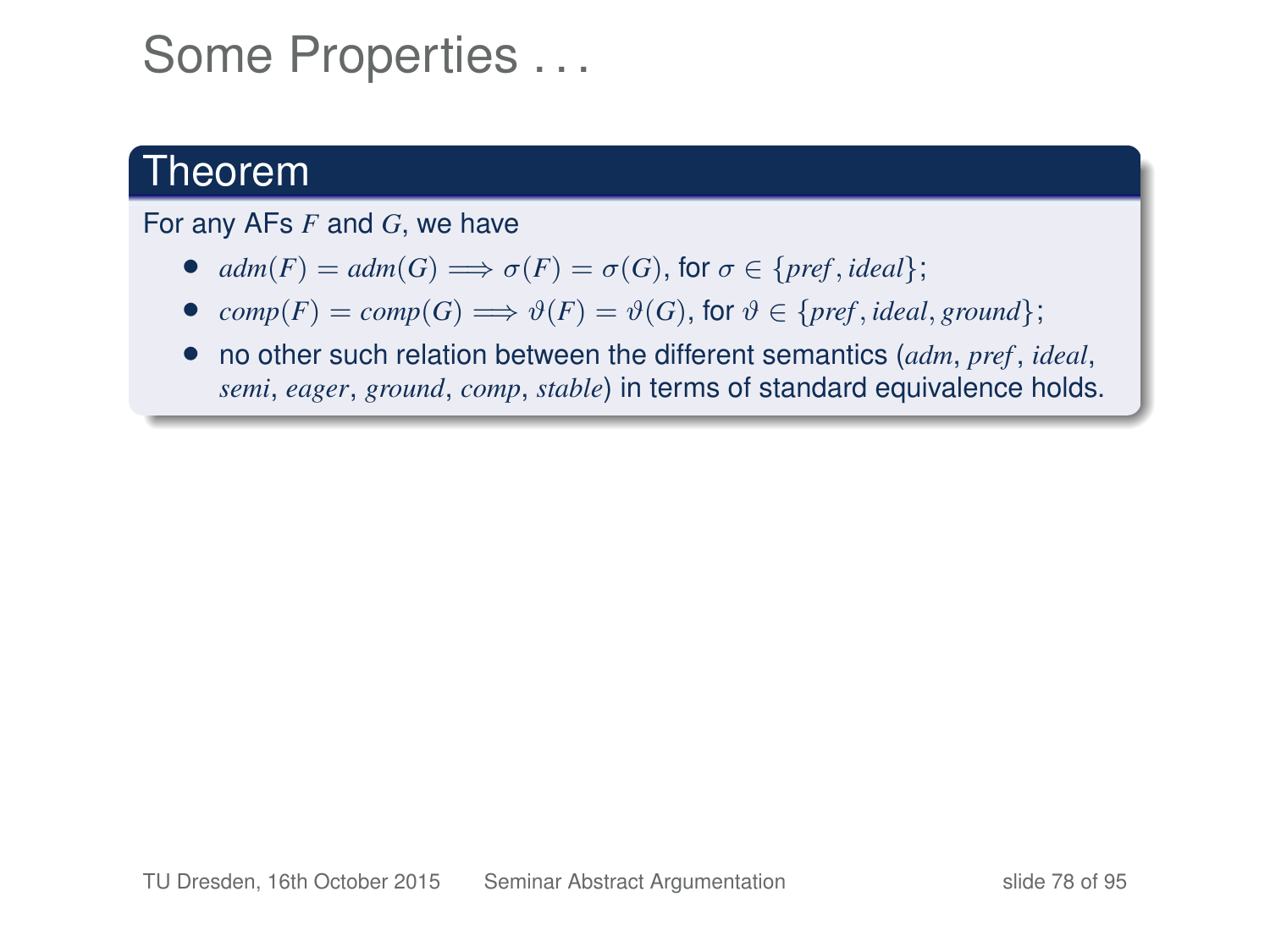## Strong Equivalence [Oikarinen & Woltran 2011, G & Woltran 2011]

## **Definition**

Two AFs *F* and *G* are strongly equivalent wrt. a semantics  $\sigma \in \{stable, adm, pref, ideal, semi, comp, ground, stage\}$ , in symbols  $F \equiv_S^{\sigma} G$ , iff  $\sigma(F \cup H) = \sigma(G \cup H)$ , for each AF *H*.

- Idea: Find "σ-kernels" of AFs, such that the σ-kernels of *F* and *G* coincide iff  $F \equiv_s^\sigma G$ .
	- Verification of strong equivalence then reduces to checking syntactical equivalence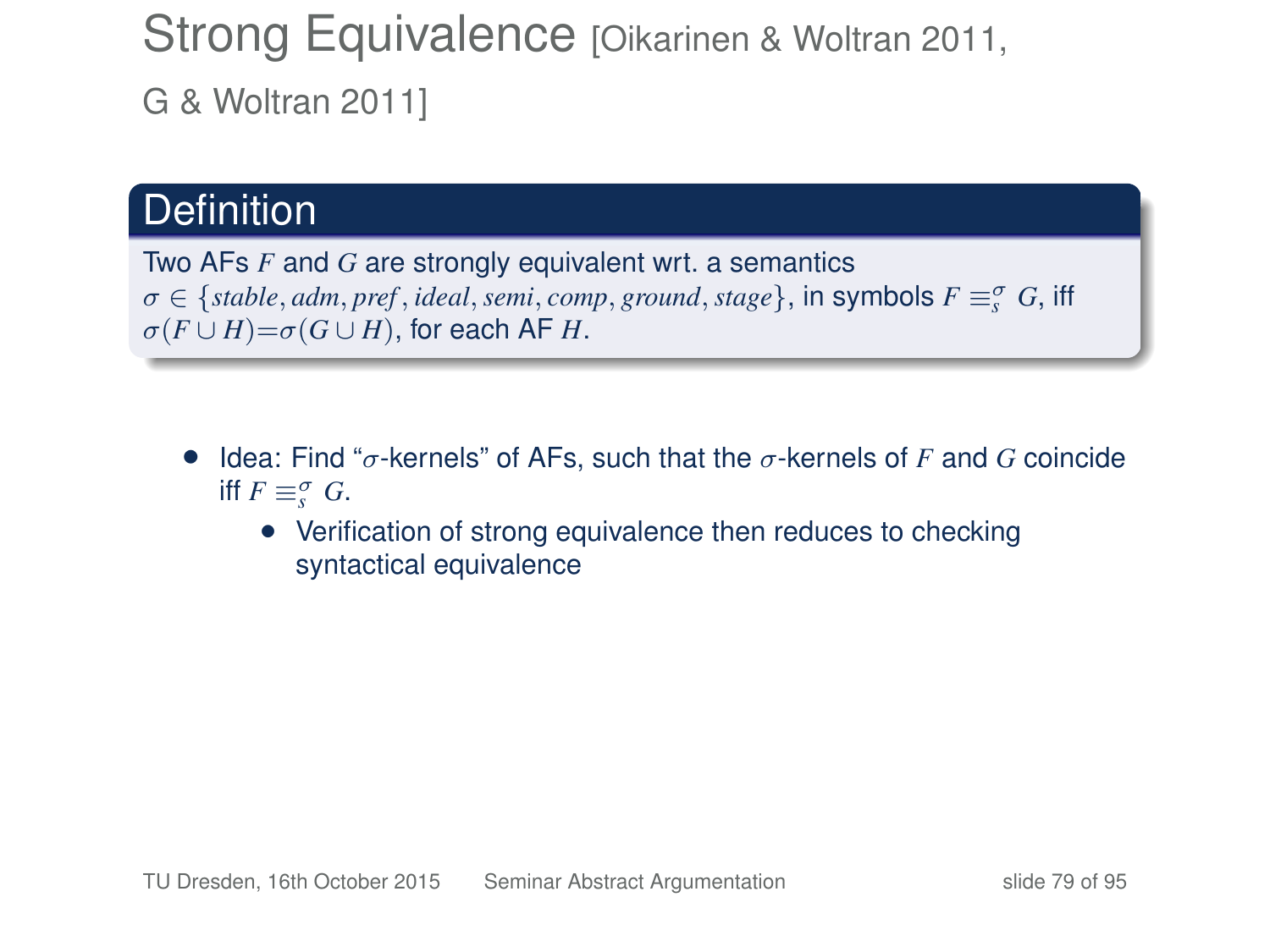# Strong Equivalence for Stable Semantics

### Kernel for stable semantics

For AF  $F = (A, R)$ , we define *stable*-kernel of F as  $F^{\kappa} = (A, R^{\kappa})$  with

$$
R^{\kappa} = R \setminus \{(a, b) \mid a \neq b, (a, a) \in R\}.
$$

### Theorem

For any AFs *F* and *G*:  $F^{\kappa} = G^{\kappa}$  iff  $F \equiv_s^{stable} G$  iff  $F \equiv_s^{stage} G$ .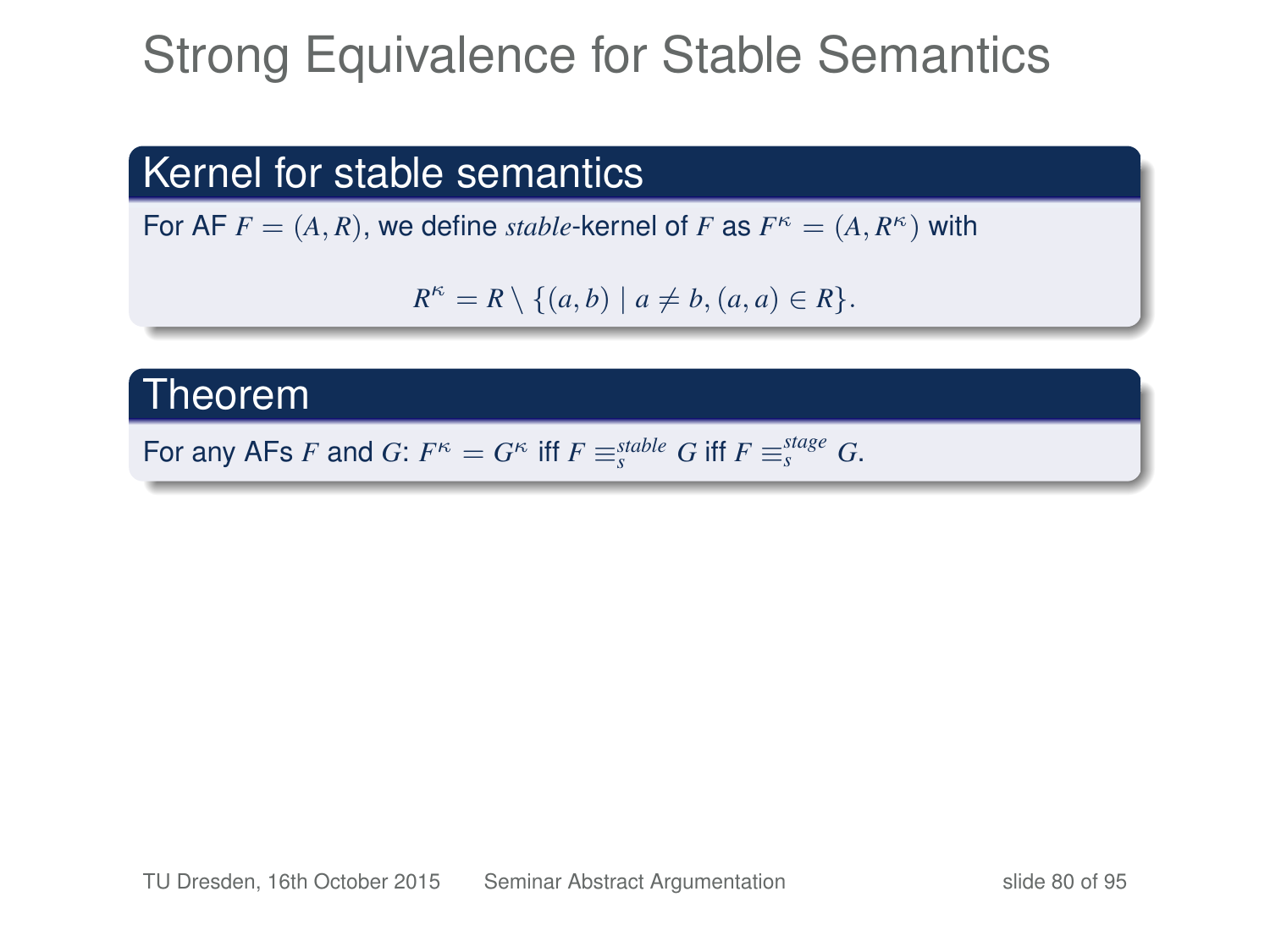# Decision Problems on AFs

## Credulous Acceptance

Cred<sub>σ</sub>: Given AF  $F = (A, R)$  and  $a \in A$ ; is a contained in at least one σ-extension of *F*?

### **Skeptical Acceptance**

Skept<sub> $\sigma$ </sub>: Given AF  $F = (A, R)$  and  $a \in A$ ; is a contained in every  $\sigma$ -extension of *F*?

If no extension exists then all arguments are skeptically accepted and no argument is credulously accepted<sup>1</sup>.

<sup>1</sup> This is only relevant for stable semantics.

TU Dresden, 16th October 2015 [Seminar Abstract Argumentation](#page-0-0) slide 81 of 95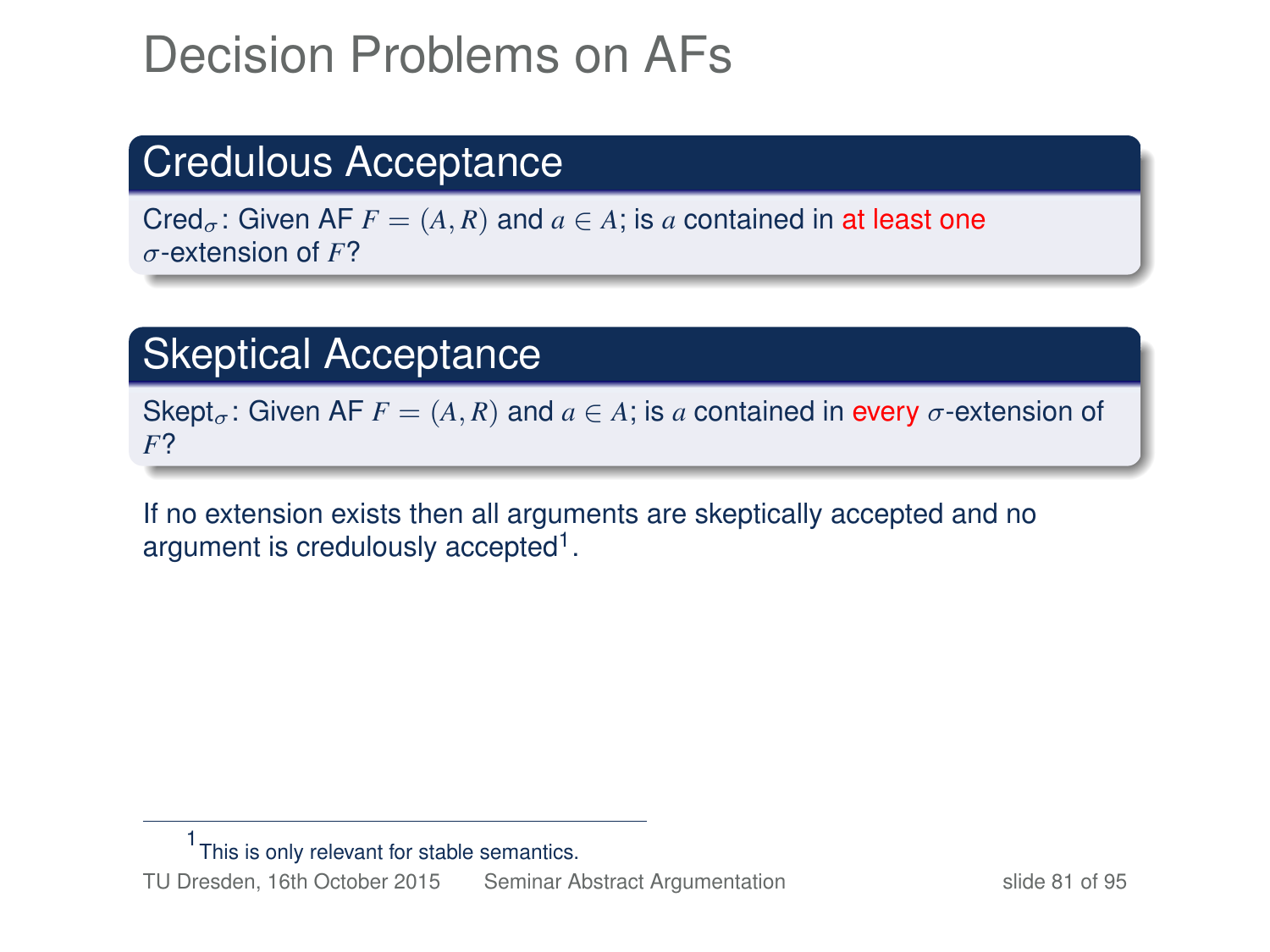# Decision Problems on AFs

## Credulous Acceptance

Cred<sub> $\sigma$ </sub>: Given AF  $F = (A, R)$  and  $a \in A$ ; is a contained in at least one σ-extension of *F*?

### Skeptical Acceptance

Skept<sub>σ</sub>: Given AF  $F = (A, R)$  and  $a \in A$ ; is a contained in every  $\sigma$ -extension of *F*?

If no extension exists then all arguments are skeptically accepted and no argument is credulously accepted<sup>1</sup>.

Hence we are also interested in the following problem:

## Skeptically and Credulously accepted

Skept'<sub>a</sub>: Given AF  $F = (A, R)$  and  $a \in A$ ; is a contained in every and at least one σ-extension of *F*?

<sup>1</sup> This is only relevant for stable semantics.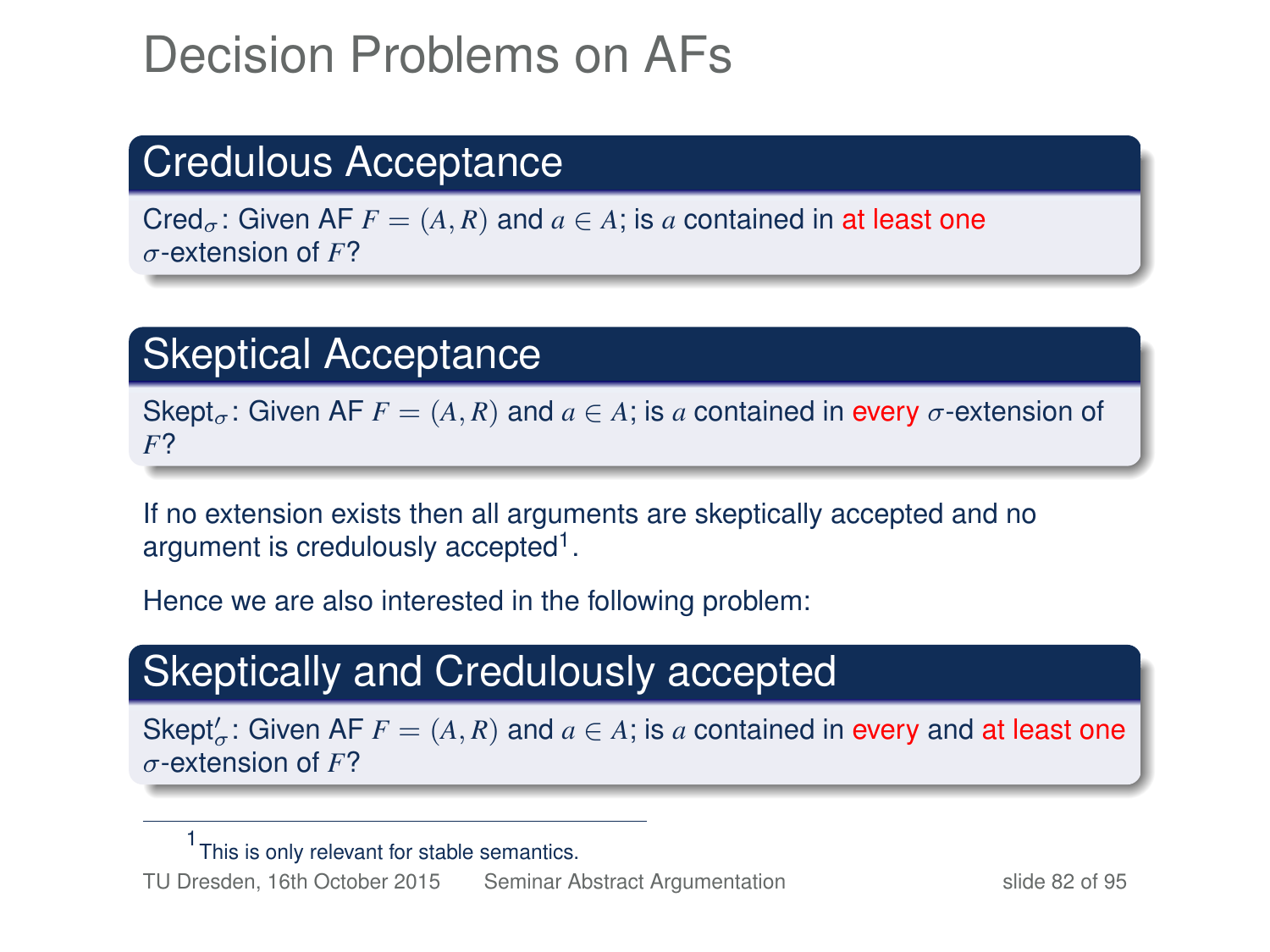# Further Decision Problems

## Verifying an extension

Ver<sub> $\sigma$ </sub>: Given AF  $F = (A, R)$  and  $S \subseteq A$ ; is *S* a  $\sigma$ -extension of *F*?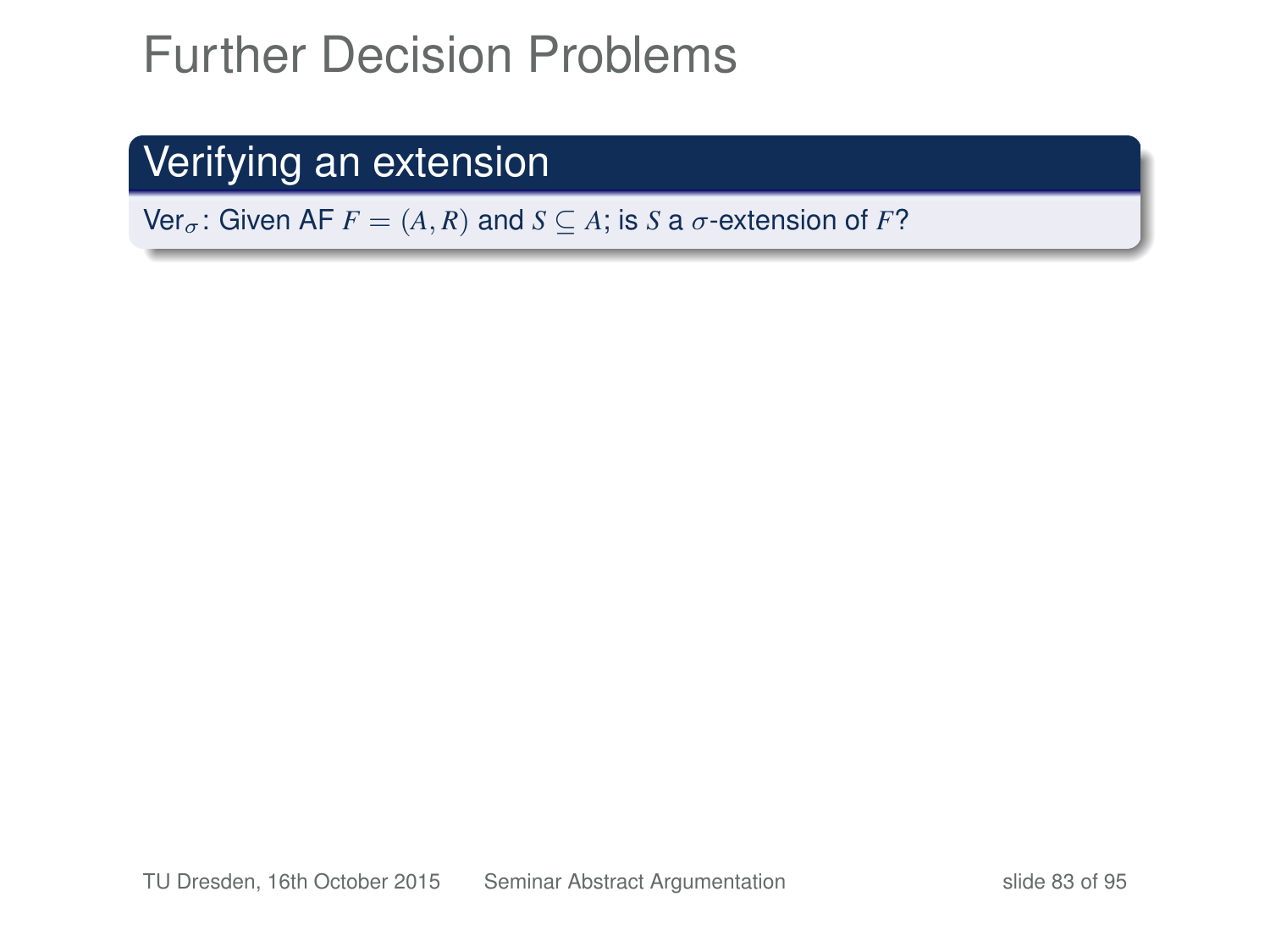# Further Decision Problems

## Verifying an extension

Ver<sub> $\sigma$ </sub>: Given AF  $F = (A, R)$  and  $S \subseteq A$ ; is *S* a  $\sigma$ -extension of *F*?

### Does there exist an extension?

Exists<sub> $\sigma$ </sub>: Given AF  $F = (A, R)$ ; Does there exist a  $\sigma$ -extension for F?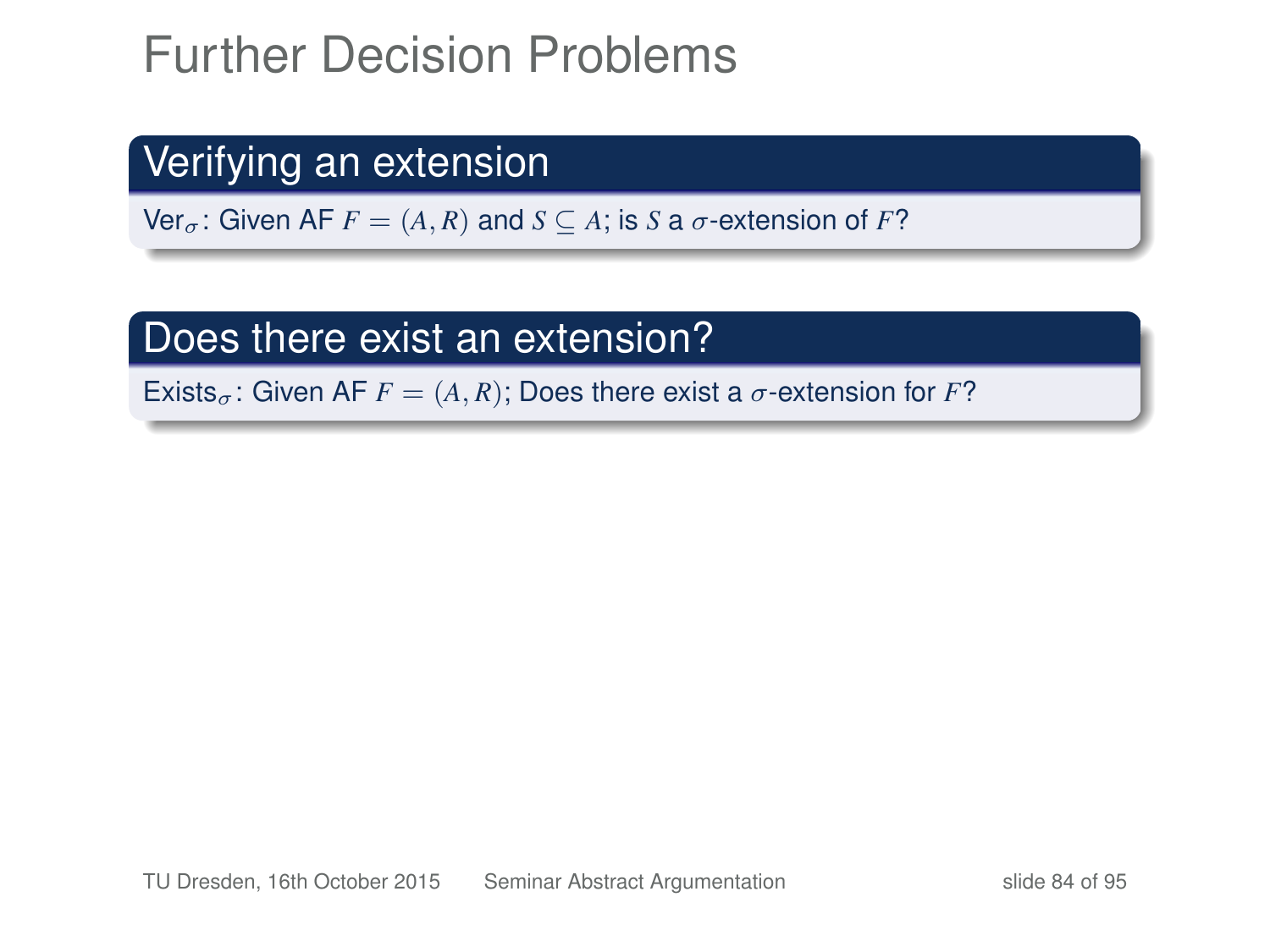# Further Decision Problems

## Verifying an extension

Ver<sub> $\sigma$ </sub>: Given AF  $F = (A, R)$  and  $S \subseteq A$ ; is *S* a  $\sigma$ -extension of *F*?

### Does there exist an extension?

Exists<sub> $\sigma$ </sub>: Given AF  $F = (A, R)$ ; Does there exist a  $\sigma$ -extension for F?

## Does there exist a nonempty extensions?

Exists $\overline{\sigma}^0$ : Does there exist a non-empty  $\sigma$ -extension for *F*?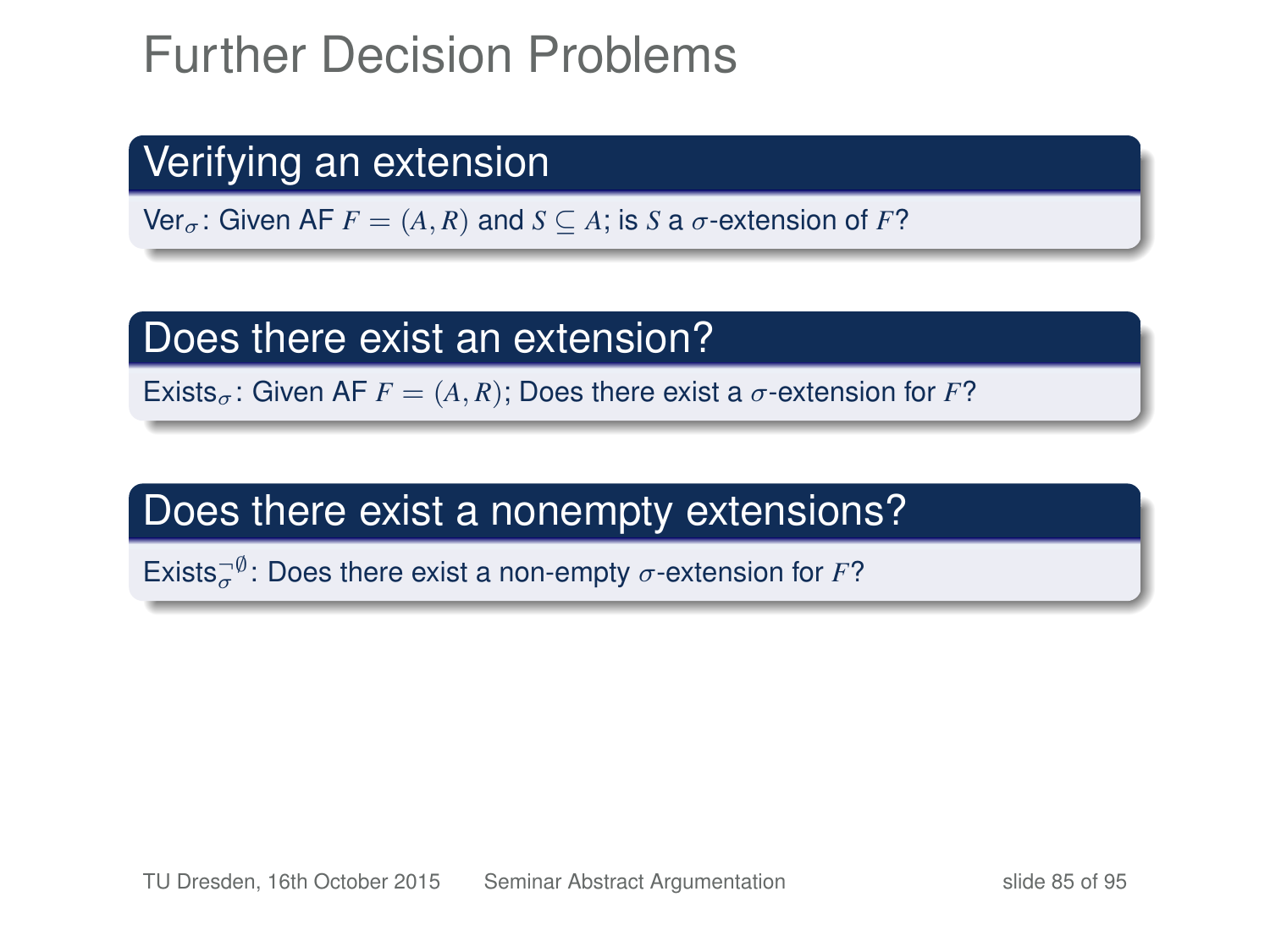# Complexity Results (Summary)

### Complexity for decision problems in AFs.

| $\sigma$ | $Cred_{\sigma}$ | $Sk$ ept $_{\sigma}$ | $\sigma$   | $Cred_{\sigma}$   | $Sk$ ept $_{\sigma}$ |
|----------|-----------------|----------------------|------------|-------------------|----------------------|
| ground   | $P-c$           | $P-c$                | semi       | $\Sigma^p_2$ -c   | $\Pi^p_2$ -c         |
| naive    | in $L$          | in L                 | stage      | $\Sigma^p_{2}$ -c | $\Pi^p_2$ -c         |
| stable   | $NP-c$          | $co-NP-c$            | ideal      | in $\Theta_2^p$   | in $\Theta_2^p$      |
| adm      | $NP-c$          | trivial              | eager      | $\Pi^p_2$ -c      | $\Pi^p_2$ -c         |
| comp     | $NP-c$          | $P-c$                | $ground^*$ | $NP-c$            | $co-NP-c$            |
| pref     | $NP-c$          | $\Pi^p_2$ -c         | cf2        | $NP-c$            | co-NP-c              |

see [Baroni et al.2011, Coste-Marquis et al.2005, Dimopoulos and Torres1996, Dung1995, Dunne2008, Dunne and Bench-Capon2002, Dunne and Bench-Capon2004, Dunne and Caminada2008, Dvořák et al.2011, Dvořák and Woltran2010a, Dvořák and Woltran2010b]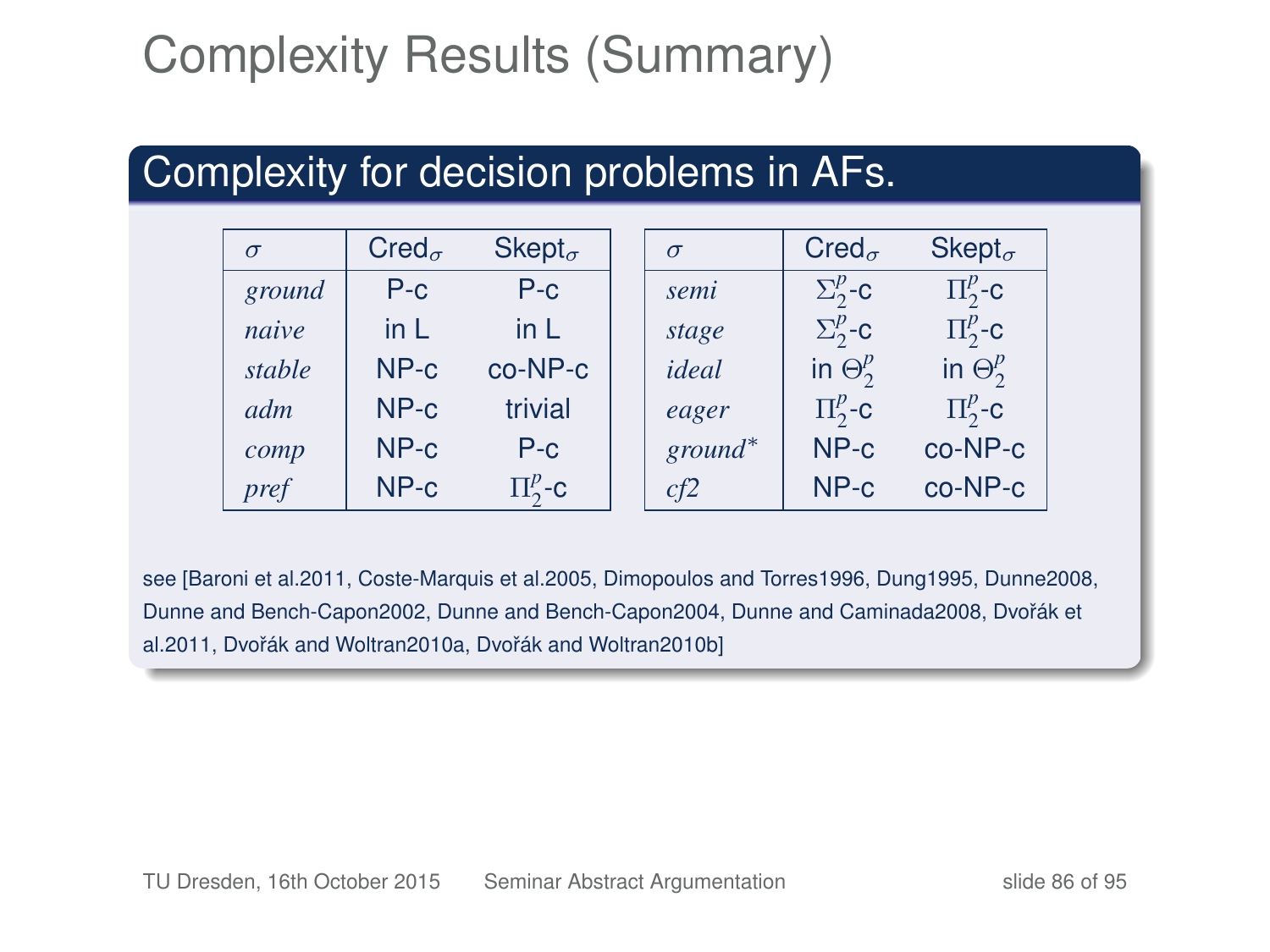# Intractable problems in Abstract Argumentation

Most problems in Abstract Argumentation are computationally intractable, i.e. at least NP-hard. To show intractability for a specific reasoning problem we follow the schema given below:

Goal: Show that a reasoning problem is NP-hard.

Method: Reducing the NP-hard SAT problem to the reasoning problem.

- Consider an arbitrary CNF formula  $\varphi$
- Give a reduction that maps  $\varphi$  to an Argumentation Framework  $F_{\varphi}$ containing an argument ϕ.
- Show that  $\varphi$  is satisfiable iff the argument  $\varphi$  is accepted.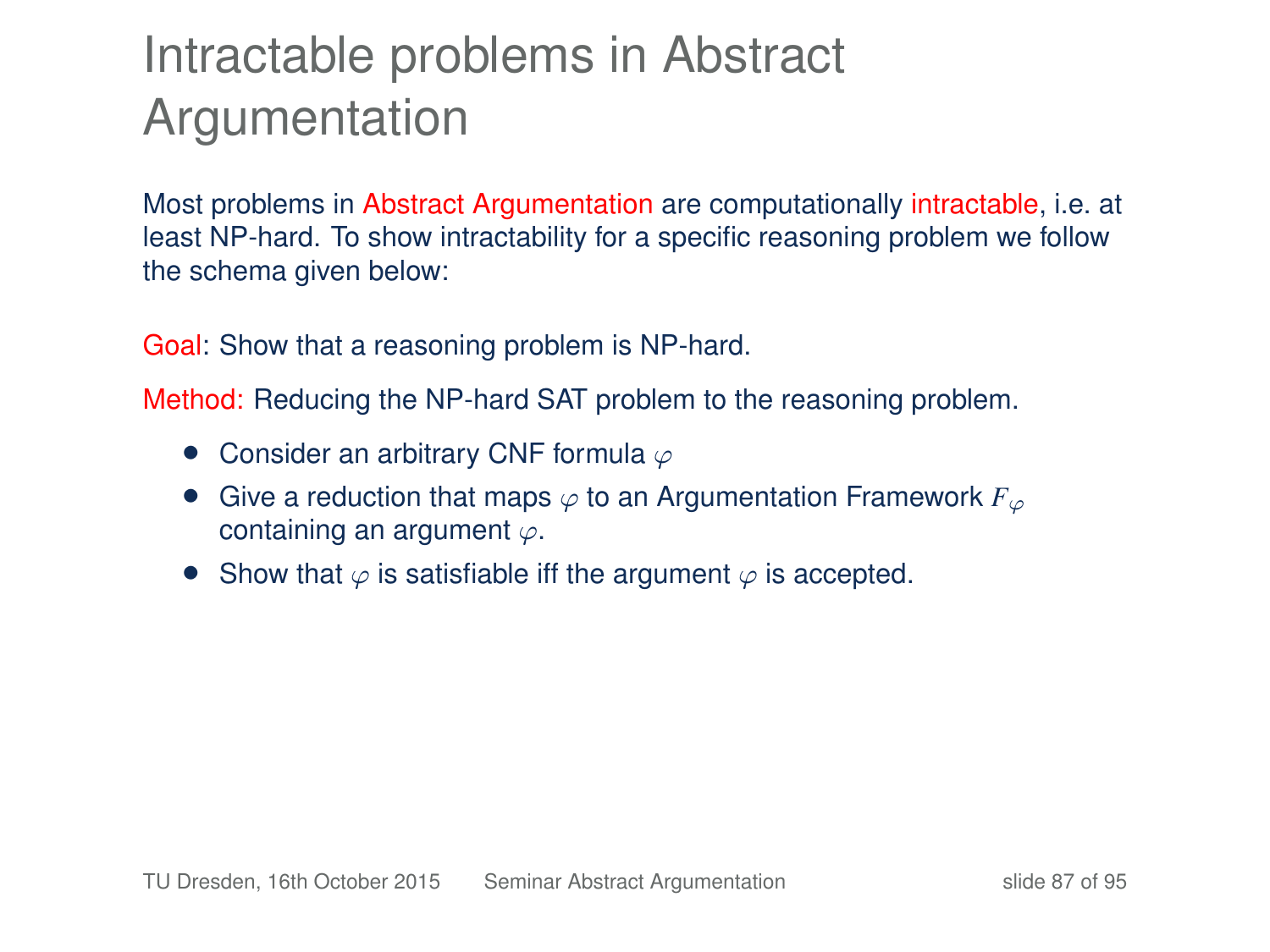# Canonical Reduction

### **Definition**

For  $\varphi = \bigwedge_{i=1}^m l_{i1} \vee l_{i2} \vee l_{i3}$  over atoms *Z*, build  $F_{\varphi} = (A_{\varphi}, R_{\varphi})$  with  $A_{\varphi}$  =  $Z \cup \overline{Z} \cup \{C_1, \ldots, C_m\} \cup \{\varphi\}$ *R*<sup>ϕ</sup> = {(*z*,¯*z*), (¯*z*,*z*) | *z* ∈ *Z*} ∪ {(*Ci*, ϕ) | *i* ∈ {1, . . . , *m*}} ∪  ${(z, C_i) | i ∈ {1, ..., m}, z ∈ {l<sub>i1</sub>, l<sub>i2</sub>, l<sub>i3</sub>}$  ∪  $\{(\overline{z}, C_i) \mid i \in \{1, \ldots, m\}, \neg z \in \{l_{i1}, l_{i2}, l_{i3}\}\}\$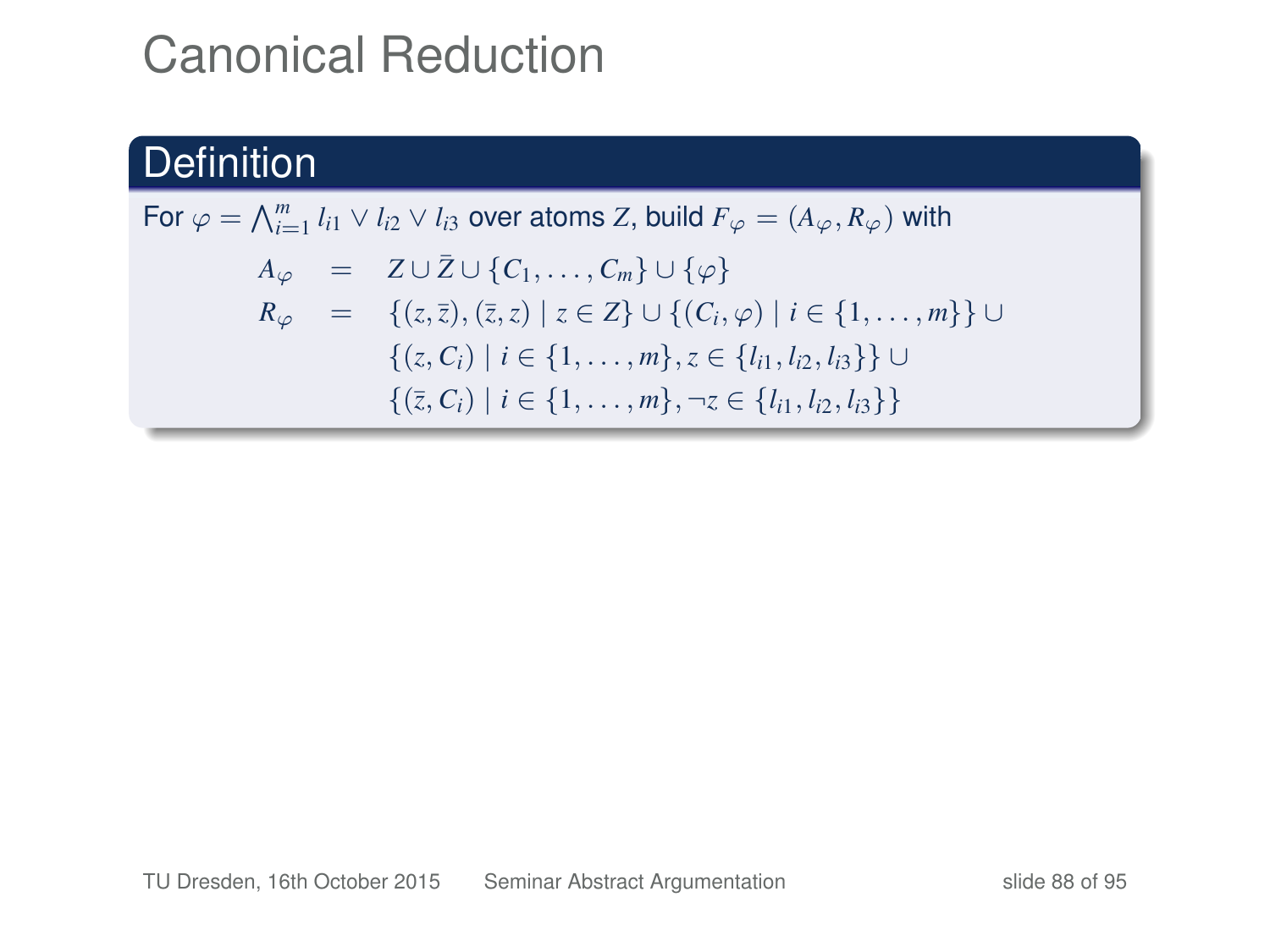# Canonical Reduction

## **Definition**

For 
$$
\varphi = \bigwedge_{i=1}^{m} l_{i1} \vee l_{i2} \vee l_{i3}
$$
 over atoms Z, build  $F_{\varphi} = (A_{\varphi}, R_{\varphi})$  with  
\n
$$
A_{\varphi} = Z \cup \bar{Z} \cup \{C_1, ..., C_m\} \cup \{\varphi\}
$$
\n
$$
R_{\varphi} = \{(z, \bar{z}), (\bar{z}, z) \mid z \in Z\} \cup \{(C_i, \varphi) \mid i \in \{1, ..., m\}\} \cup \{(z, C_i) \mid i \in \{1, ..., m\}, z \in \{l_{i1}, l_{i2}, l_{i3}\}\} \cup \{\{\bar{z}, C_i\} \mid i \in \{1, ..., m\}, \neg z \in \{l_{i1}, l_{i2}, l_{i3}\}\}
$$

## **Example**

Let 
$$
\Phi = (z_1 \vee z_2 \vee z_3) \wedge (\neg z_2 \vee \neg z_3 \vee \neg z_4) \wedge (\neg z_1 \vee z_2 \vee z_4).
$$

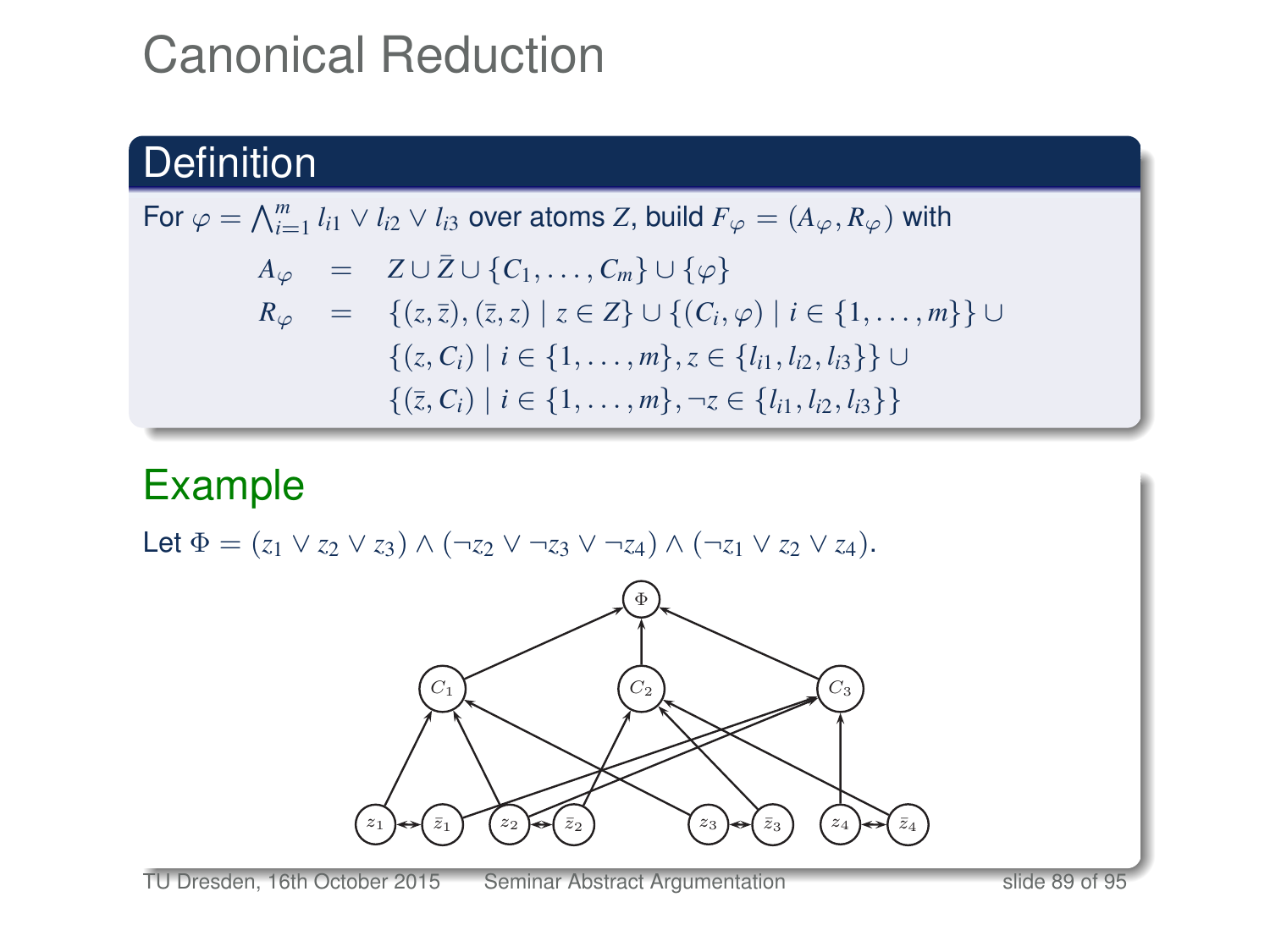# Canonical Reduction:  $CNF \Rightarrow AF$  (ctd.)

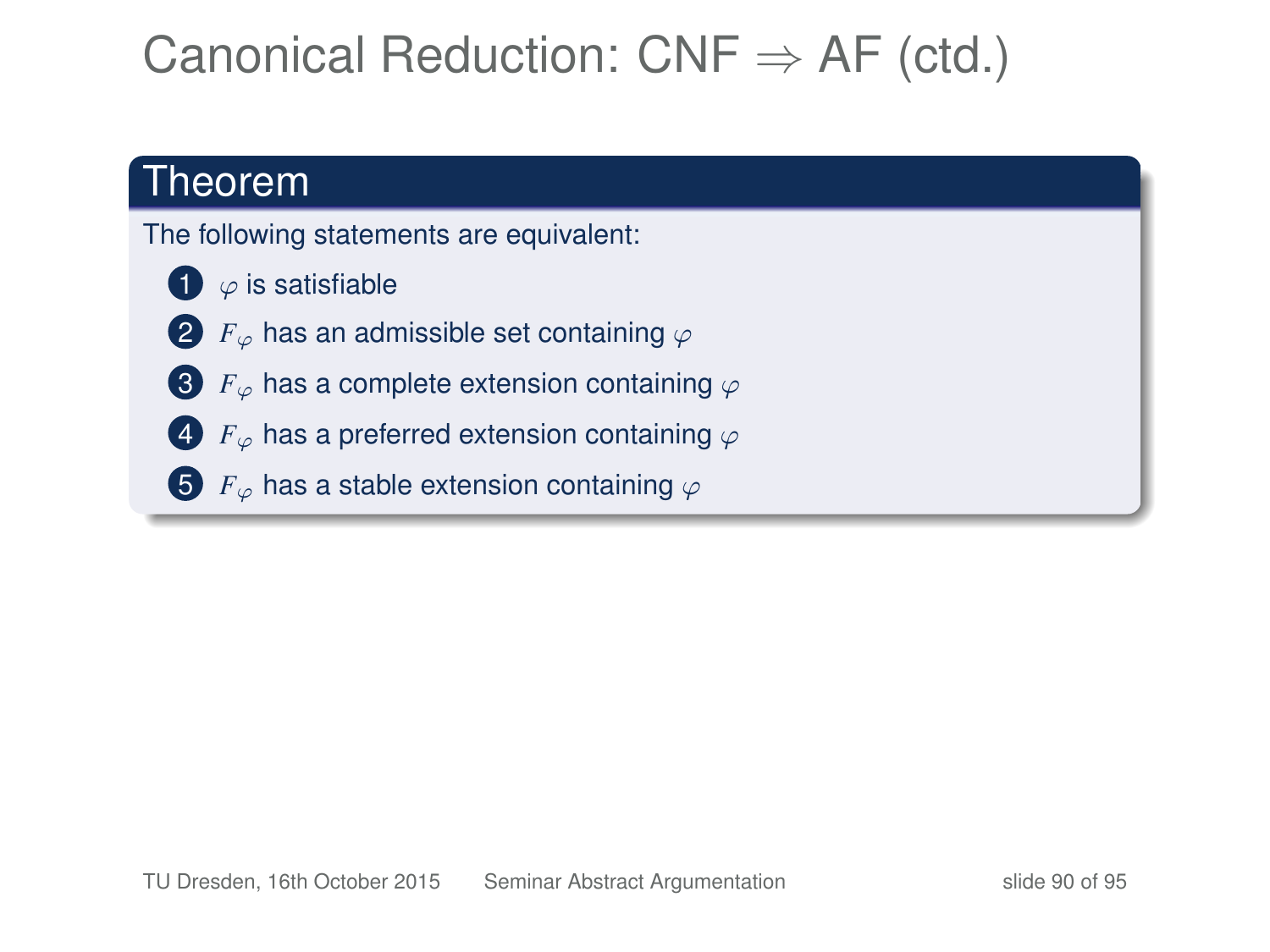# Complexity Results

### Theorem

- **1** Cred<sub>stable</sub> is NP-complete
- 2 Cred<sub>adm</sub> is NP-complete
- **3** Cred<sub>comp</sub> is NP-complete
- 4 Cred*pref* is NP-complete

### Proof.

(1) The hardness is immediate by the last theorem. For the NP-membership we use the following guess & check algorithm:

- Guess a set *E* ⊆ *A*
- verify that *E* is stable
	- for each  $a, b \in E$  check  $(a, b) \notin R$
	- for each  $a \in A \setminus E$  check if there exists  $b \in E$  with  $(b, a) \in R$

As this algorithm is in polynomial time we obtain NP-membership.

П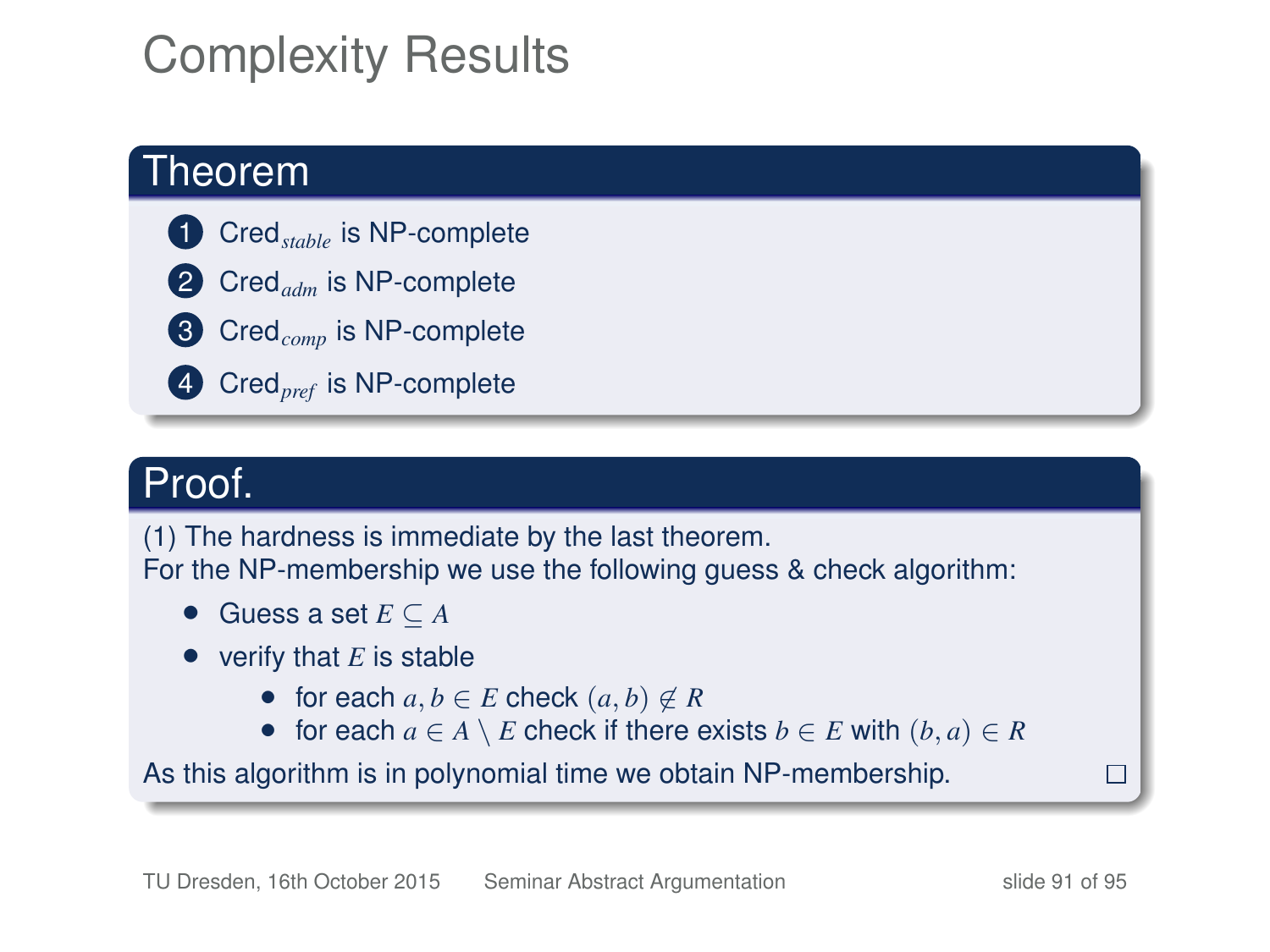# Summary

### What did we learn today?

- • •
- 
- . . .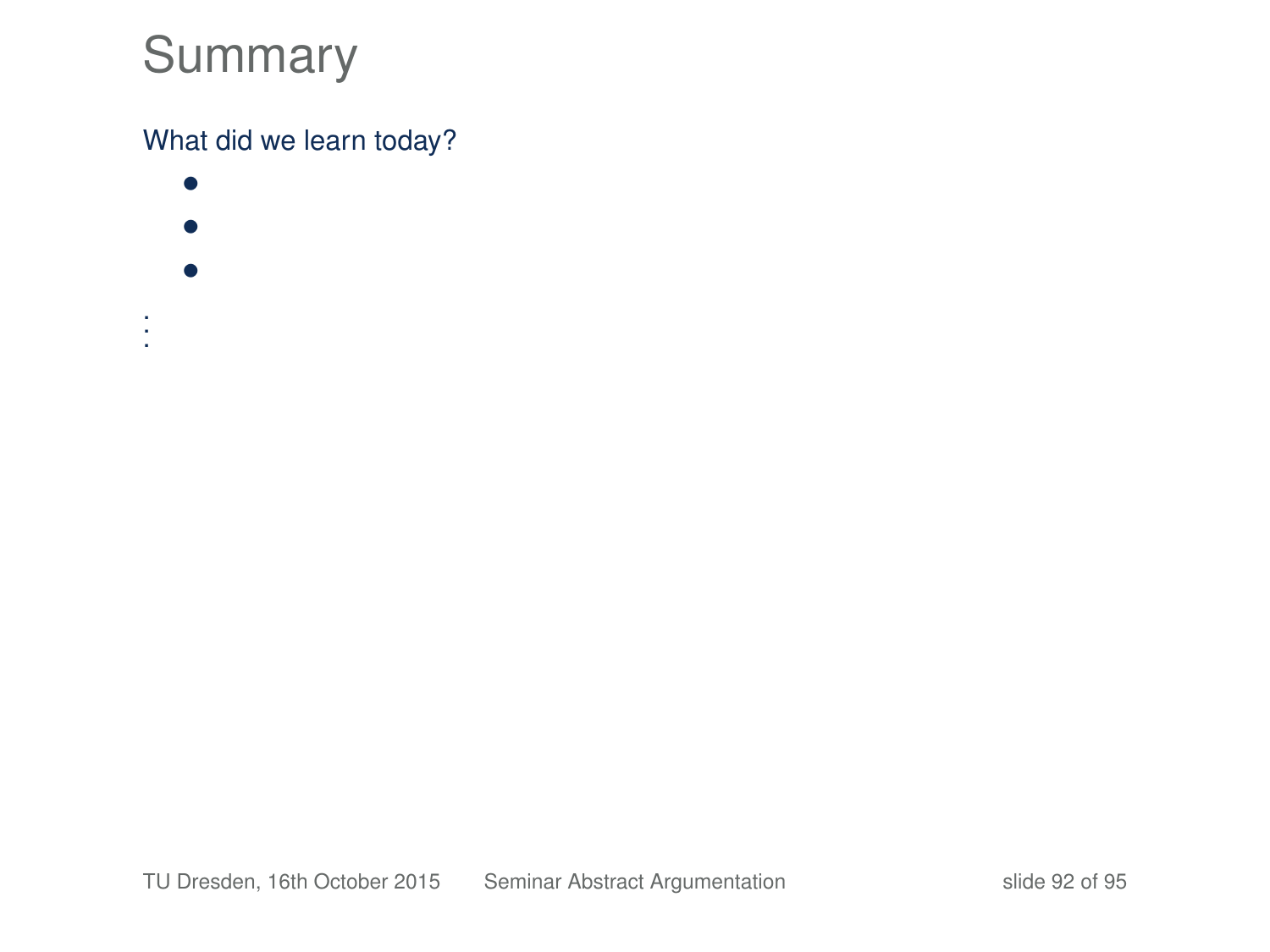

#### P. Baroni, P. E. Dunne, and M. Giacomin.

On the resolution-based family of abstract argumentation semantics and its grounded instance. Artif. Intell., 175(3-4):791–813, 2011.



#### P. Baroni and M. Giacomin.

Semantics of abstract argument systems. In Argumentation in Artificial Intelligence, pages 25–44. Springer, 2009.



#### P. Baroni, M. Giacomin, and G. Guida.

SCC-Recursiveness: A General Schema for Argumentation Semantics. Artif. Intell., 168(1-2): 162–210. Springer, 2005.



### T.J.M. Bench-Capon and P.E.Dunne. Argumentation in AI,

AIJ 171:619-641, 2007



#### M. Caminada.

Semi-stable semantics. In Proc. COMMA 2006, pages 121–130. IOS Press, 2006.



#### M. Caminada.

Comparing two unique extension semantics for formal argumentation: ideal and eager In Proc. BNAIC 2007, pages 81–87, 2007.



### S. Coste-Marquis, C. Devred, and P. Marquis.

Symmetric argumentation frameworks. In Proc. ECSQARU 2005, pages 317–328. Springer, 2005.



#### Y. Dimopoulos and A. Torres.

Graph theoretical structures in logic programs and default theories. Theor. Comput. Sci., 170(1-2):209–244, 1996.



#### P. M. Dung.

TU Dresden, 16th October 2015 [Seminar Abstract Argumentation](#page-0-0) since slide 93 of 95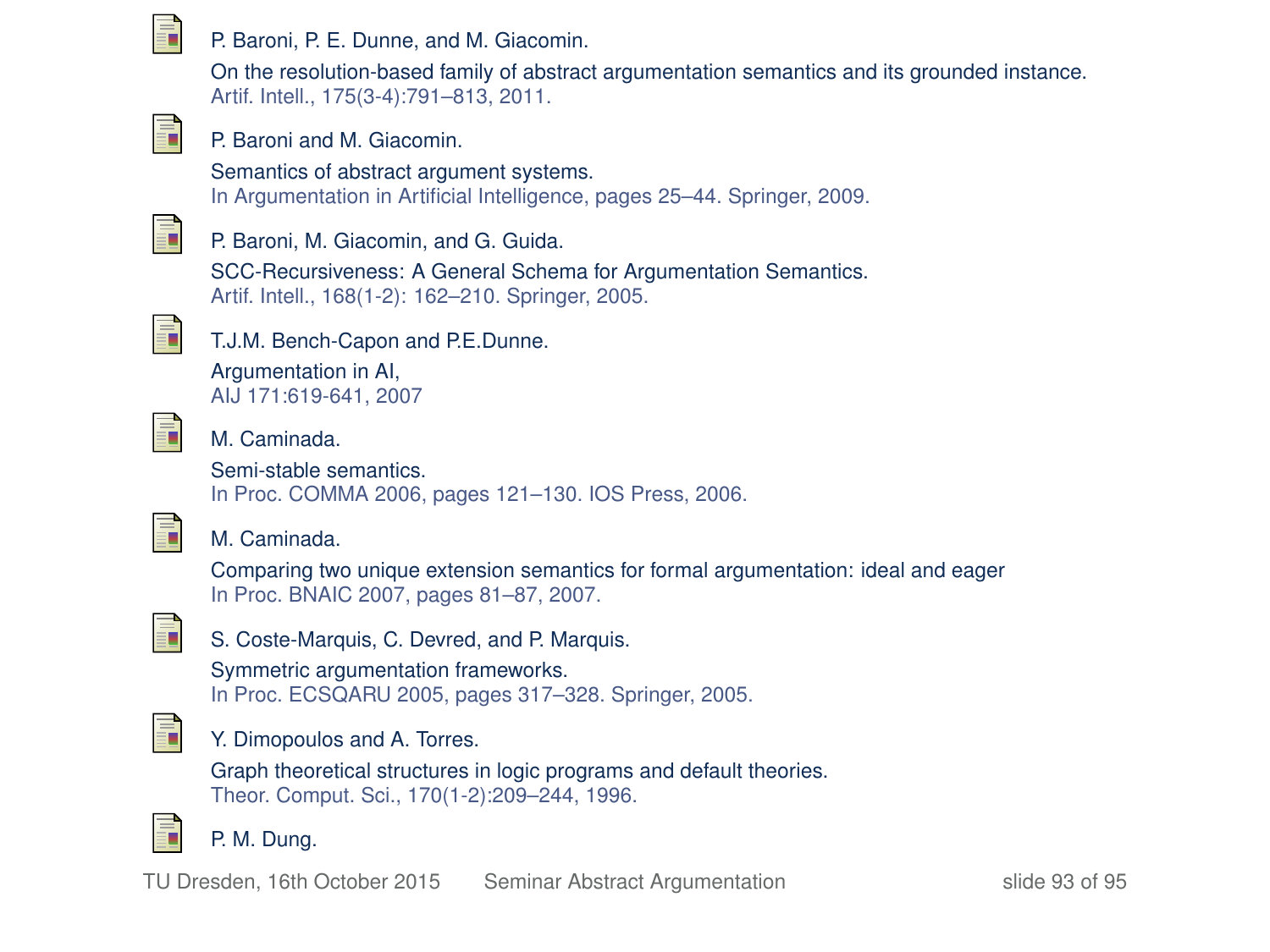On the acceptability of arguments and its fundamental role in nonmonotonic reasoning, logic programming and n-person games. Artif. Intell., 77(2):321–358, 1995.



P. M. Dung, P. Mancarella, and F. Toni.

Computing ideal sceptical argumentation. Artif. Intell. 171(10-15):642–674, 2007.



#### P. E. Dunne.

Computational properties of argument systems satisfying graph-theoretic constraints. Artif. Intell., 171(10-15):701–729, 2007.



#### P. E. Dunne.

The computational complexity of ideal semantics I: Abstract argumentation frameworks. In Proc. COMMA'08, pages 147–158. IOS Press, 2008.



P. E. Dunne and T. J. M. Bench-Capon.

Coherence in finite argument systems. Artif. Intell., 141(1/2):187–203, 2002.



P. E. Dunne and T. J. M. Bench-Capon.

Complexity in value-based argument systems. In Proc. JELIA 2004, pages 360–371. Springer, 2004.



W. Dvořák, P. Dunne, and S. Woltran.

Parametric properties of ideal semantics. In Proc. IJCAI 2011, pages 851–856, 2011.



#### W. Dvořák and S. Woltran

On the intertranslatability of argumentation semantics J. Artif. Intell. Res. 41:445–475, 2011



S. Gaggl and S. Woltran.